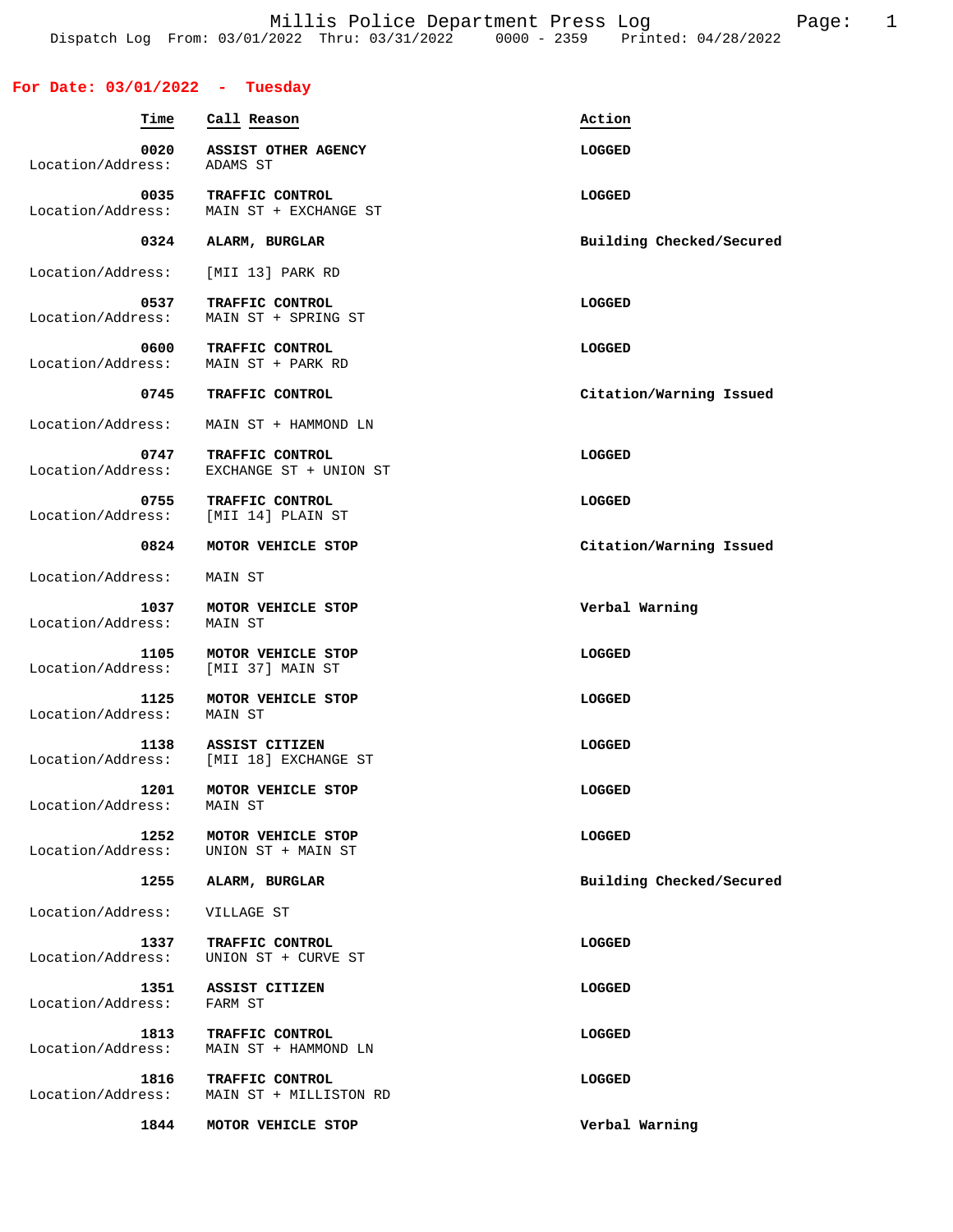|                                    | Millis Police Department Press Log<br>Dispatch Log From: 03/01/2022 Thru: 03/31/2022 0000 - 2359 Printed: 04/28/2022 | 2<br>Page:               |
|------------------------------------|----------------------------------------------------------------------------------------------------------------------|--------------------------|
| Location/Address:                  | [MII 37] MAIN ST                                                                                                     |                          |
| 1930<br>Location/Address:          | MOTOR VEHICLE STOP<br>[MII 56] MAIN ST                                                                               | Verbal Warning           |
| 2013                               | ALARM, BURGLAR                                                                                                       | Building Checked/Secured |
| Location/Address:                  | MAIN ST                                                                                                              |                          |
| For Date: $03/02/2022 -$ Wednesday |                                                                                                                      |                          |
| 0004<br>Location/Address:          | TRAFFIC CONTROL<br>[MII 32] MAIN ST                                                                                  | LOGGED                   |
| 0140<br>Location/Address:          | ALARM, BURGLAR<br>MAIN ST                                                                                            | LOGGED                   |
| 0558<br>Location/Address:          | TRAFFIC CONTROL<br>MAIN ST + HAMMOND LN                                                                              | LOGGED                   |
| 0749<br>Location/Address:          | TRAFFIC CONTROL<br>VILLAGE ST + APPLE ROCK RD                                                                        | LOGGED                   |
| 0757<br>Location/Address:          | MOTOR VEHICLE STOP<br>[MII 32] MAIN ST                                                                               | LOGGED                   |
| 0802<br>Location/Address:          | TRAFFIC CONTROL<br>MAIN ST + WOODLAWN DR                                                                             | LOGGED                   |
| 0811<br>Location/Address:          | MOTOR VEHICLE STOP<br>MAIN ST                                                                                        | Verbal Warning           |
| 0820<br>Location/Address:          | TRAFFIC CONTROL<br>VILLAGE ST + APPLE ROCK RD                                                                        | LOGGED                   |
| 0845<br>Location/Address:          | MOTOR VEHICLE STOP<br>VILLAGE ST                                                                                     | Verbal Warning           |
| 1025<br>Location/Address:          | <b>TRAFFIC CONTROL</b><br>MAIN ST + HAMMOND LN                                                                       | LOGGED                   |
| 1027<br>Location/Address:          | <b>ASSIST OTHER AGENCY</b><br>RIDGE ST                                                                               | LOGGED                   |
| 1038<br>Location/Address:          | MOTOR VEHICLE STOP<br>MAIN ST + SPRING ST                                                                            | Verbal Warning           |
| 1148                               | MEDICAL EMERGENCY                                                                                                    | Transported to Hospital  |
| Location/Address:                  | KEY ST                                                                                                               |                          |
| 1242<br>Location/Address:          | <b>DISTURBANCE</b><br>[MII 86] MAIN ST                                                                               | LOGGED                   |
| 1617<br>Location/Address:          | ASSIST OTHER AGENCY<br>RIDGE ST                                                                                      | Services Rendered        |
| 1621<br>Location/Address:          | TRAFFIC CONTROL<br>NORFOLK RD                                                                                        | LOGGED                   |
| 1656<br>Location/Address:          | TRAFFIC CONTROL<br>VILLAGE ST + BLUEBERRY LN                                                                         | LOGGED                   |
| 1707                               | MOTOR VEHICLE STOP                                                                                                   | Citation/Warning Issued  |
| Location/Address:                  | MAIN ST                                                                                                              |                          |
| 1712<br>Location/Address:          | TRAFFIC CONTROL<br>HIMELFARB ST + MYRTLE ST                                                                          | LOGGED                   |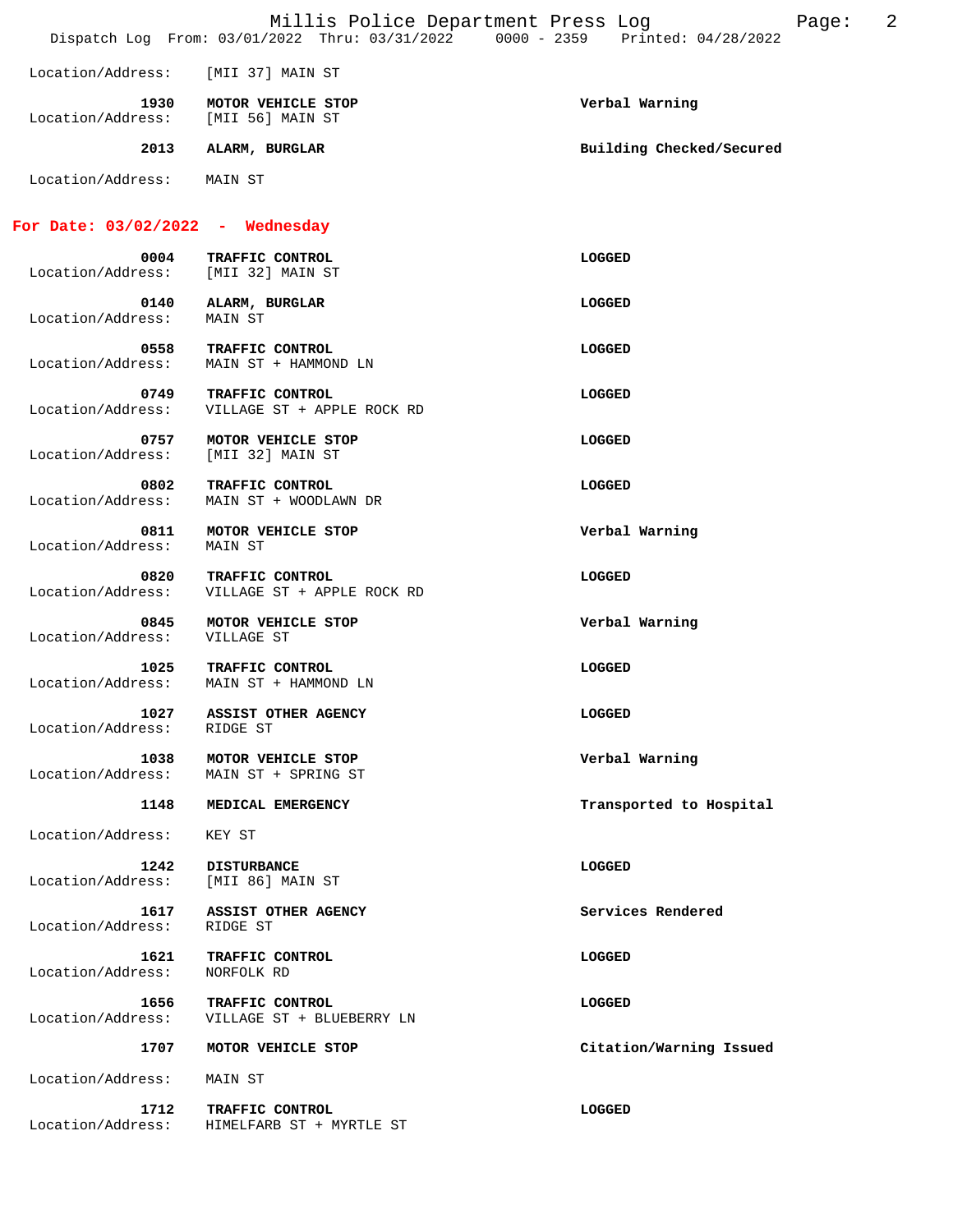Millis Police Department Press Log Page: 3 Dispatch Log From: 03/01/2022 Thru: 03/31/2022 0000 - 2359 Printed: 04/28/2022

| 1722<br>Location/Address: | MOTOR VEHICLE STOP<br>[MII 253] PLEASANT ST  | Verbal Warning           |
|---------------------------|----------------------------------------------|--------------------------|
| 1800<br>Location/Address: | MOTOR VEHICLE STOP<br>VILLAGE ST + SPRING ST | Verbal Warning           |
| 1827<br>Location/Address: | MOTOR VEHICLE STOP<br>MIDDLESEX ST           | Verbal Warning           |
| 1958<br>Location/Address: | MOTOR VEHICLE STOP<br>PLEASANT ST            | Verbal Warning           |
| 2134                      | ALARM, BURGLAR                               | Building Checked/Secured |
| Location/Address:         | [MII 12] MAIN ST                             |                          |
| 2302<br>Location/Address: | ALARM, BURGLAR<br>GLENN ELLEN BLVD           | LOGGED                   |

 **2359 TRAFFIC CONTROL LOGGED**  Location/Address: MAIN ST + HAMMOND LN

## **For Date: 03/03/2022 - Thursday**

| 0013<br>Location/Address: [MII 32] MAIN ST | TRAFFIC CONTROL                                                | LOGGED         |
|--------------------------------------------|----------------------------------------------------------------|----------------|
| 0016<br>Location/Address: [MII 37] MAIN ST | MOTOR VEHICLE STOP                                             | Verbal Warning |
| 0036<br>Location/Address:                  | TRAFFIC CONTROL<br>MAIN ST + HAMMOND LN                        | LOGGED         |
| 0036<br>Location/Address:                  | TRAFFIC CONTROL<br>[MII 32] MAIN ST                            | LOGGED         |
| 0542<br>Location/Address:                  | TRAFFIC CONTROL<br>[MII 140] MAIN ST                           | LOGGED         |
| 0551<br>Location/Address:                  | TRAFFIC CONTROL<br>MAIN ST + MILLISTON RD                      | LOGGED         |
| 0747                                       | TRAFFIC CONTROL<br>Location/Address: VILLAGE ST + BLUEBERRY LN | LOGGED         |
| 0749<br>Location/Address:                  | TRAFFIC CONTROL<br>MAIN ST + HAMMOND LN                        | LOGGED         |
| 0922<br>Location/Address:                  | MOTOR VEHICLE STOP<br>VILLAGE ST + APPLE ROCK RD               | LOGGED         |
| 0925<br>Location/Address:                  | TRAFFIC CONTROL<br>VILLAGE ST + PINE HOUSE RD                  | Verbal Warning |
| 0928<br>Location/Address:                  | TRAFFIC CONTROL<br>VILLAGE ST + PINE HOUSE RD                  | LOGGED         |
| 0940<br>Location/Address:                  | MOTOR VEHICLE STOP<br>VILLAGE ST + PLEASANT ST                 | Verbal Warning |
| 0955<br>Location/Address:                  | MOTOR VEHICLE STOP<br>VILLAGE ST                               | LOGGED         |
| 1003                                       | TRAFFIC CONTROL<br>Location/Address: MAIN ST + PLEASANT ST     | LOGGED         |
| 1109<br>Location/Address:                  | MEDICAL EMERGENCY<br>KENNEDY TER                               | LOGGED         |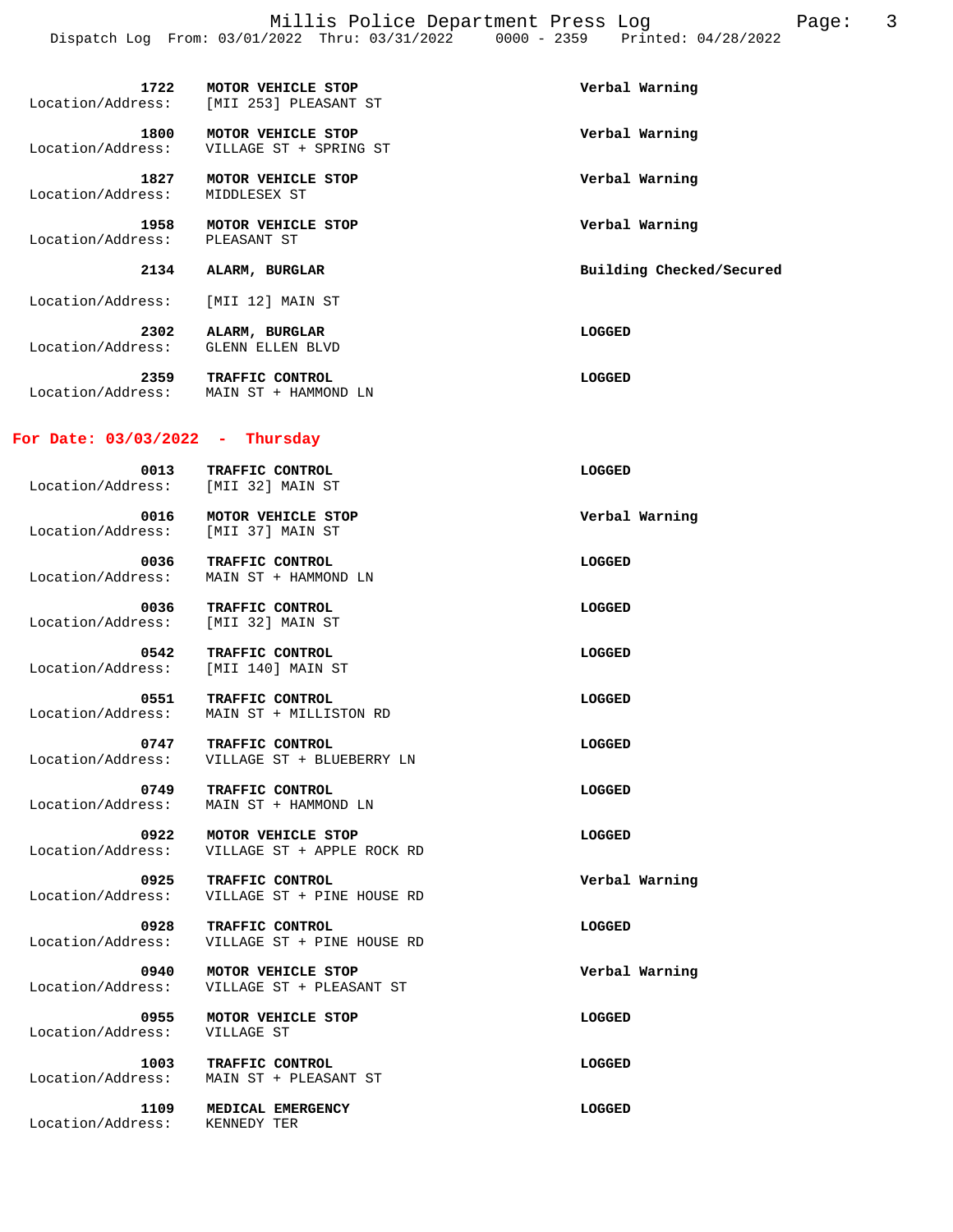**1157 TRAFFIC CONTROL LOGGED**  Location/Address: BALTIMORE ST  **1340 TRAFFIC CONTROL LOGGED**  Location/Address: MIDDLESEX ST + BROOKVIEW RD  **1350 MOTOR VEHICLE STOP Verbal Warning**  Location/Address:  **1540 TRAFFIC CONTROL LOGGED**  Location/Address: MAIN ST + HAMMOND LN  **1548 MOTOR VEHICLE STOP Verbal Warning**  MAIN ST + SPRING ST  **1554 ASSIST CITIZEN Services Rendered**  Location/Address: [MII 137] MAIN ST  **1605 MOTOR VEHICLE STOP Verbal Warning**  Location/Address:  **1616 TRAFFIC CONTROL LOGGED**  Location/Address: [MII 32] MAIN ST  **1641 TRAFFIC CONTROL LOGGED**  Location/Address: HIMELFARB ST  **1810 MOTOR VEHICLE STOP Verbal Warning**  Location/Address: VILLAGE ST  **1840 MOTOR VEHICLE STOP Verbal Warning**  Location/Address: DOVER RD + CRESTVIEW DR  **1854 MOTOR VEHICLE STOP Verbal Warning**  Location/Address: MAIN ST + DOVER RD  **1937 MOTOR VEHICLE STOP Verbal Warning**  Location/Address: MAIN ST + SPRING ST  **1941 MOTOR VEHICLE STOP Verbal Warning**  Location/Address: MAIN ST + EXCHANGE ST  **1955 MOTOR VEHICLE STOP Verbal Warning**  Location/Address: [MII 136] MAIN ST  **2051 MOTOR VEHICLE STOP Verbal Warning**  Location/Address: [MII 34] MAIN ST  **2053 MOTOR VEHICLE STOP LOGGED**  Location/Address: STONEY BROOK DR  **2159 ALARM, BURGLAR LOGGED**  Location/Address: [MII 104] MAIN ST **For Date: 03/04/2022 - Friday**

| 0001<br>Location/Address: | TRAFFIC CONTROL<br>MAIN ST             | LOGGED         |
|---------------------------|----------------------------------------|----------------|
| 0009<br>Location/Address: | MOTOR VEHICLE STOP<br>MAIN ST          | Verbal Warning |
| 0013<br>Location/Address: | TRAFFIC CONTROL<br>MAIN ST + SPRING ST | LOGGED         |
| 0057<br>Location/Address: | MOTOR VEHICLE STOP<br>MAIN ST          | Verbal Warning |
| 0537<br>Location/Address: | TRAFFIC CONTROL<br>MAIN ST + SPRING ST | LOGGED         |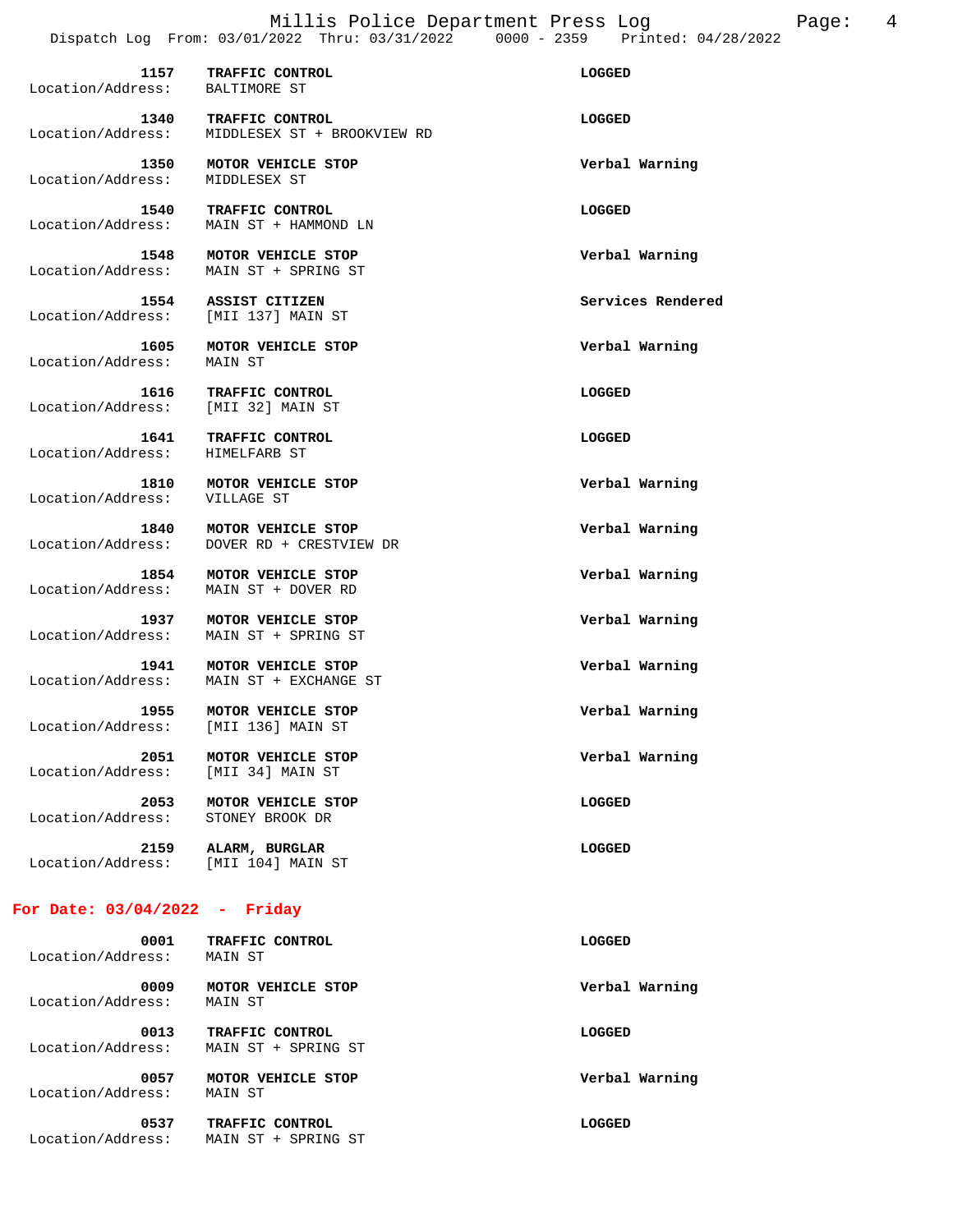Millis Police Department Press Log Page: 5 Dispatch Log From: 03/01/2022 Thru: 03/31/2022 0000 - 2359 Printed: 04/28/2022

|                                                 | 0537 TRAFFIC CONTROL<br>Location/Address: MAIN ST + HAMMOND LN         | LOGGED                  |
|-------------------------------------------------|------------------------------------------------------------------------|-------------------------|
| Location/Address:                               | 0831 TRAFFIC CONTROL<br>MIDDLESEX ST + BROOKVIEW RD                    | LOGGED                  |
| 0853                                            | MOTOR VEHICLE STOP                                                     | Citation/Warning Issued |
| Location/Address:                               | MIDDLESEX ST                                                           |                         |
| Location/Address: CEDAR ST                      | 0941 ALARM, BURGLAR                                                    | LOGGED                  |
| 1005<br>Location/Address: PLEASANT ST           | TRAFFIC CONTROL                                                        | LOGGED                  |
|                                                 | 1301 TRAFFIC CONTROL<br>Location/Address: VILLAGE ST + PINE HOUSE RD   | LOGGED                  |
|                                                 | 1302 TRAFFIC CONTROL<br>Location/Address: MAIN ST + HAMMOND LN         | LOGGED                  |
|                                                 | 1306 MOTOR VEHICLE STOP<br>Location/Address: VILLAGE ST + BLUEBERRY LN | LOGGED                  |
| Location/Address:                               | 1309 MOTOR VEHICLE STOP<br>MAIN ST                                     | LOGGED                  |
| 1359                                            | MEDICAL EMERGENCY                                                      | Transported to Hospital |
| Location/Address: [MII 24] UNION ST             |                                                                        |                         |
| 1401                                            | MOTOR VEHICLE STOP<br>Location/Address: VILLAGE ST + PLEASANT ST       | Verbal Warning          |
| 1606 - 1<br>Location/Address: [MII 235] MAIN ST | MVA PROPERTY DAMAGE ONLY                                               | Services Rendered       |
| Location/Address: PLAIN ST                      | 1623 TRAFFIC CONTROL                                                   | Services Rendered       |
| Location/Address: MAIN ST                       | 1627 TRAFFIC CONTROL                                                   | LOGGED                  |
| 1643<br>Location/Address:                       | TRAFFIC CONTROL<br>HIMELFARB ST                                        | <b>LOGGED</b>           |
| 1711<br>Location/Address:                       | MOTOR VEHICLE STOP<br>HIMELFARB ST                                     | Verbal Warning          |
| 1749<br>Location/Address:                       | MOTOR VEHICLE STOP<br>MAIN ST                                          | Verbal Warning          |
| 2023<br>Location/Address:                       | MOTOR VEHICLE STOP<br>[MII 140] MAIN ST                                | Verbal Warning          |
| 2134<br>Location/Address:                       | MOTOR VEHICLE STOP<br>PLAIN ST + MCCABE AVE                            | Verbal Warning          |
| 2223<br>Location/Address:                       | MOTOR VEHICLE STOP<br>[MII 119] MAIN ST                                | Verbal Warning          |
| For Date: $03/05/2022 -$                        | Saturday                                                               |                         |

| 0128<br>Location/Address: | MOTOR VEHICLE STOP<br>MAIN ST + HAMMOND LN | Verbal Warning |
|---------------------------|--------------------------------------------|----------------|
| 0544                      | <b>TRAFFIC CONTROL</b>                     | LOGGED         |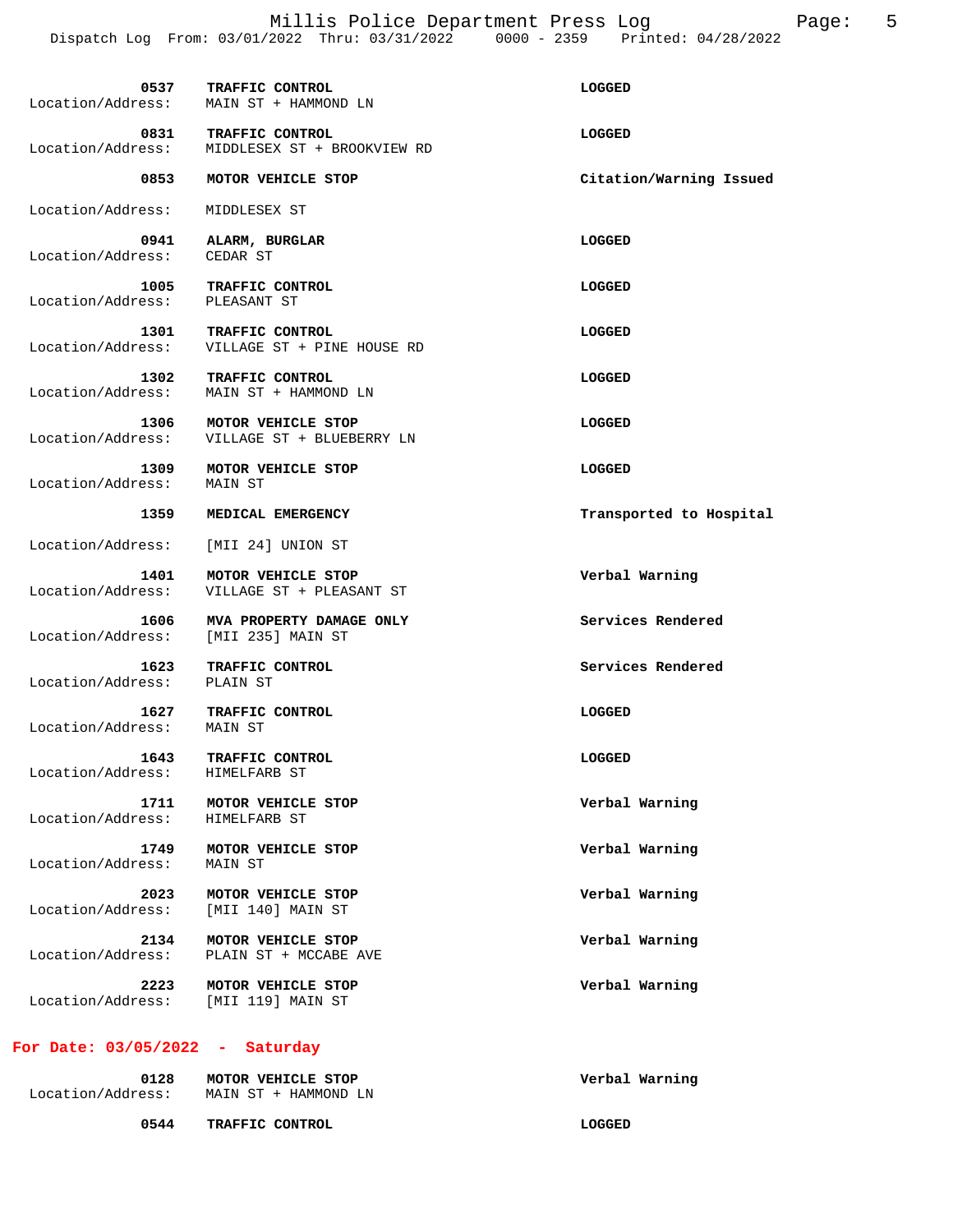|                                 |                                            | Millis Police Department Press Log<br>Page:<br>Dispatch Log From: 03/01/2022 Thru: 03/31/2022 0000 - 2359 Printed: 04/28/2022 | 6 |
|---------------------------------|--------------------------------------------|-------------------------------------------------------------------------------------------------------------------------------|---|
| Location/Address:               | MAIN ST + PLAIN ST                         |                                                                                                                               |   |
| 0546<br>Location/Address:       | TRAFFIC CONTROL<br>MAIN ST + HAMMOND LN    | LOGGED                                                                                                                        |   |
| 0558<br>Location/Address:       | MOTOR VEHICLE STOP<br><b>MAIN ST</b>       | Verbal Warning                                                                                                                |   |
| 0614<br>Location/Address:       | TRAFFIC CONTROL<br>MAIN ST + PARK RD       | LOGGED                                                                                                                        |   |
| 0849<br>Location/Address:       | ALARM, BURGLAR<br>MAIN ST                  | LOGGED                                                                                                                        |   |
| 0906<br>Location/Address:       | TRAFFIC CONTROL<br>MAIN ST                 | LOGGED                                                                                                                        |   |
| 0915<br>Location/Address:       | TRAFFIC CONTROL<br>NORFOLK RD              | Services Rendered                                                                                                             |   |
| 1349<br>Location/Address:       | DISABLED MV<br>BULLARD LN                  | LOGGED                                                                                                                        |   |
| 1531<br>Location/Address:       | DISABLED MV<br>MIDDLESEX ST + BROOKVIEW RD | LOGGED                                                                                                                        |   |
| 1617<br>Location/Address:       | MOTOR VEHICLE STOP<br>MAIN ST              | Verbal Warning                                                                                                                |   |
| 1624<br>Location/Address:       | MOTOR VEHICLE STOP<br>[MII 140] MAIN ST    | Verbal Warning                                                                                                                |   |
| 1701                            | MEDICAL EMERGENCY                          | Transported to Hospital                                                                                                       |   |
| Location/Address:               | SPRING ST                                  |                                                                                                                               |   |
| 1909<br>Location/Address:       | MOTOR VEHICLE STOP<br>MAIN ST              | Verbal Warning                                                                                                                |   |
| 1918                            | MEDICAL EMERGENCY                          | Transported to Hospital                                                                                                       |   |
| Location/Address:               | PLAIN ST                                   |                                                                                                                               |   |
| 2057<br>Location/Address:       | TRAFFIC CONTROL<br>[MII 93] MAIN ST        | LOGGED                                                                                                                        |   |
| 2117<br>Location/Address:       | MOTOR VEHICLE STOP<br>EXCHANGE ST          | Verbal Warning                                                                                                                |   |
| 2132<br>Location/Address:       | MOTOR VEHICLE STOP<br>MAIN ST + ADAMS ST   | Verbal Warning                                                                                                                |   |
| 2139                            | MOTOR VEHICLE STOP                         | Citation/Warning Issued                                                                                                       |   |
| Location/Address:               | MAIN ST + PLAIN ST                         |                                                                                                                               |   |
| 2356<br>Location/Address:       | TRAFFIC CONTROL<br>EXCHANGE ST + CURVE ST  | <b>LOGGED</b>                                                                                                                 |   |
| For Date: $03/06/2022 - Sunday$ |                                            |                                                                                                                               |   |
|                                 | $0.019$ TRAFFIC CONTROL                    | T.OGGED                                                                                                                       |   |

| <b>0019</b><br>Location/Address: | TRAFFIC CONTROL<br>MAIN ST + MILLISTON RD | LOGGED                   |
|----------------------------------|-------------------------------------------|--------------------------|
| 0531                             | ALARM, BURGLAR                            | Building Checked/Secured |
| Location/Address:                | [MII 31] MAIN ST                          |                          |
| 0538                             | TRAFFIC CONTROL                           | LOGGED                   |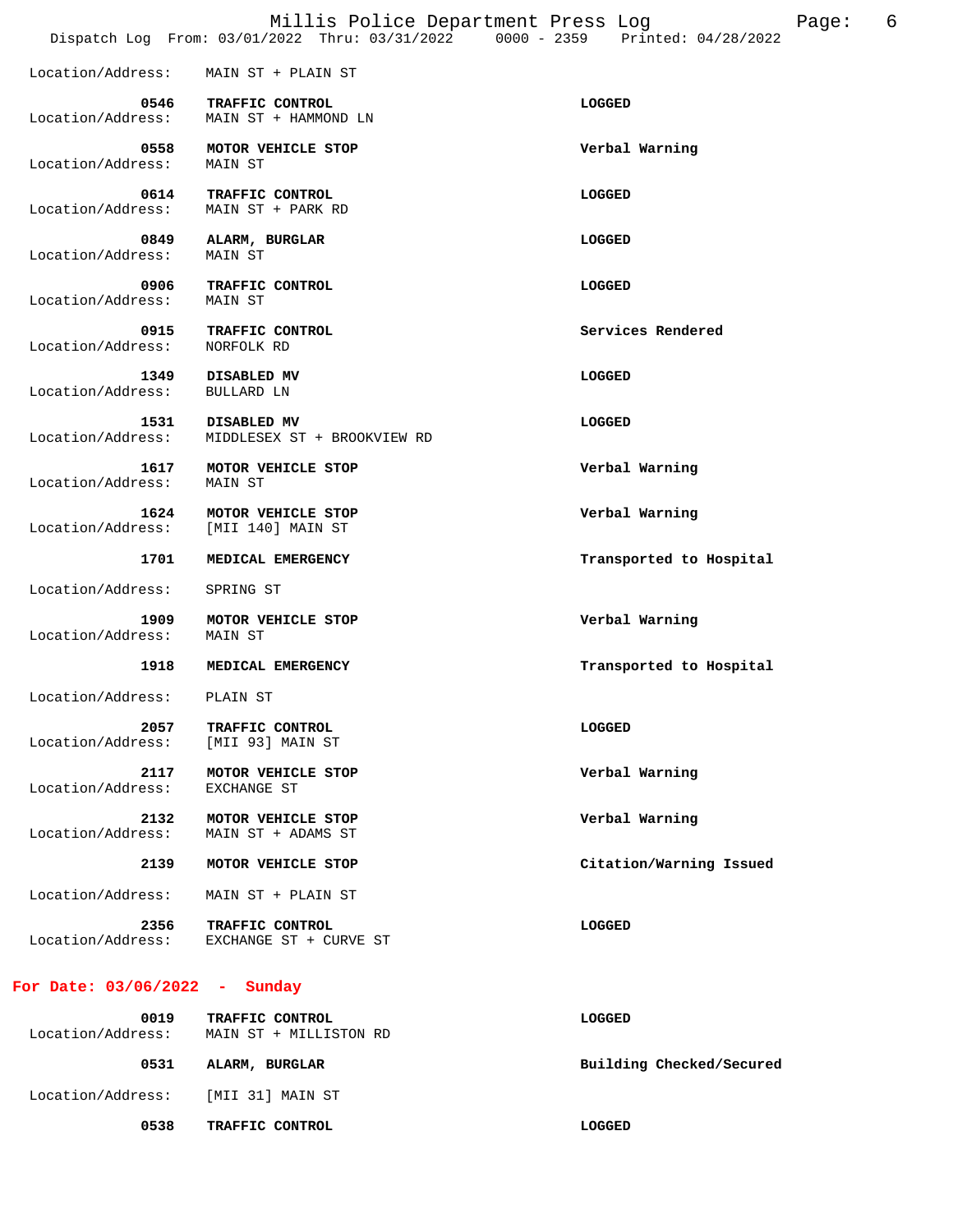|                               | Millis Police Department Press Log<br>Dispatch Log From: 03/01/2022 Thru: 03/31/2022 0000 - 2359 Printed: 04/28/2022 |                          |
|-------------------------------|----------------------------------------------------------------------------------------------------------------------|--------------------------|
| Location/Address:             | [MII 11] MAIN ST                                                                                                     |                          |
| 0608                          | ALARM, BURGLAR                                                                                                       | Building Checked/Secured |
| Location/Address:             | [MII 31] MAIN ST                                                                                                     |                          |
| 0615<br>Location/Address:     | TRAFFIC CONTROL<br>MAIN ST + HAMMOND LN                                                                              | LOGGED                   |
| 0808<br>Location/Address:     | TRAFFIC CONTROL<br>MAIN ST                                                                                           | LOGGED                   |
| 1134                          | MEDICAL EMERGENCY                                                                                                    | Transported to Hospital  |
| Location/Address:             | ISLAND RD                                                                                                            |                          |
| 1201<br>Location/Address:     | TRAFFIC CONTROL<br>PLEASANT ST                                                                                       | Services Rendered        |
| 1555                          | MEDICAL EMERGENCY                                                                                                    | Transported to Hospital  |
| Location/Address:             | FARM ST                                                                                                              |                          |
| 1635<br>Location/Address:     | MOTOR VEHICLE STOP<br>MAIN ST                                                                                        | Verbal Warning           |
| 1647<br>Location/Address:     | MVA PROPERTY DAMAGE ONLY<br>MILLISTON RD                                                                             | <b>LOGGED</b>            |
| 1755<br>Location/Address:     | SUSPICIOUS ACTIVITY<br>IRVING ST + VAN KLEECK RD                                                                     | Could Not Locate         |
| 1915<br>Location/Address:     | TRAFFIC CONTROL<br>[MII 19] MAIN ST                                                                                  | LOGGED                   |
| 2026<br>Location/Address:     | TRAFFIC CONTROL<br>[MII 32] MAIN ST                                                                                  | LOGGED                   |
| 2030<br>Location/Address:     | TRAFFIC CONTROL<br>VILLAGE ST + BLUEBERRY LN                                                                         | LOGGED                   |
| 2243                          | MEDICAL EMERGENCY                                                                                                    | Transported to Hospital  |
| Location/Address:             | STONEY BROOK DR                                                                                                      |                          |
| 2329<br>Location/Address:     | TRAFFIC CONTROL<br>MAIN ST + HAMMOND LN                                                                              | LOGGED                   |
| 2342                          | TRAFFIC CONTROL<br>Location/Address: MAIN ST + EXCHANGE ST                                                           | LOGGED                   |
| For Date: 03/07/2022 - Monday |                                                                                                                      |                          |
| 0038<br>Location/Address:     | SUSPICIOUS ACTIVITY<br>STONEY BROOK DR                                                                               | <b>LOGGED</b>            |
| 0057<br>Location/Address:     | SUSPICIOUS ACTIVITY<br>HERITAGE PATH                                                                                 | <b>LOGGED</b>            |
| 0156<br>Location/Address:     | TRAFFIC CONTROL<br>MAIN ST + EXCHANGE ST                                                                             | LOGGED                   |
| 0554                          | <b>TRAFFIC CONTROL</b>                                                                                               | <b>LOGGED</b>            |

Location/Address: MAIN ST + MILLISTON RD

Location/Address: JAMESON DR

0555 MEDICAL EMERGENCY **MEDICAL EMERGENCY Transported** to Hospital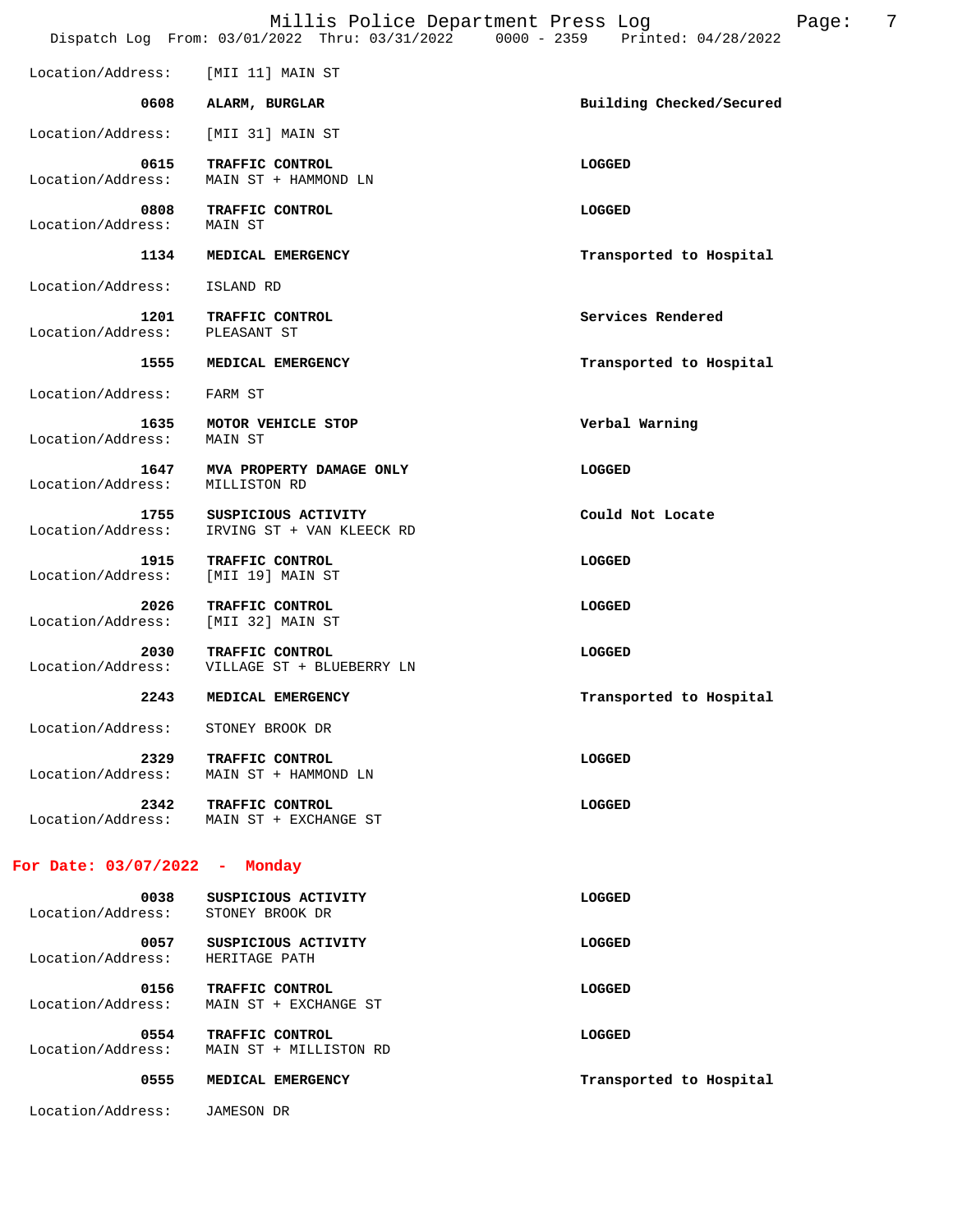Millis Police Department Press Log Fage: 8 Dispatch Log From: 03/01/2022 Thru: 03/31/2022 0000 - 2359 Printed: 04/28/2022

 **0803 TRAFFIC CONTROL LOGGED**  Location/Address: MAIN ST + PARNELL ST  **0814 TRAFFIC CONTROL LOGGED**  Location/Address: MAIN ST + HAMMOND LN  **0818 MOTOR VEHICLE STOP Verbal Warning**  Location/Address:  **0838 MEDICAL EMERGENCY Transported to Hospital**  Location/Address: SPRING ST  **1131 MOTOR VEHICLE STOP Verbal Warning**  Location/Address: MIDDLESEX ST + RIDGE ST  **1142 MOTOR VEHICLE STOP Citation/Warning Issued**  Location/Address: MIDDLESEX ST  **1205 MOTOR VEHICLE STOP Verbal Warning**  Location/Address:  **1239 TRAFFIC CONTROL LOGGED**  Location/Address: VILLAGE ST  **1242 MOTOR VEHICLE STOP Verbal Warning**  Location/Address: VILLAGE ST + HIMELFARB ST  **1254 MOTOR VEHICLE STOP Verbal Warning**  Location/Address: VILLAGE ST **1308 MOTOR VEHICLE STOP 1308 MOTOR VEHICLE STOP Verbal Warning Location/Address: VILLAGE ST** + HIMELFARB ST VILLAGE ST + HIMELFARB ST  **1348 MOTOR VEHICLE STOP Arrest(s) Made**  Location/Address: [MII 101] MAIN ST  **1424 MOTOR VEHICLE STOP Verbal Warning**  Location/Address: [MII 140] MAIN ST **1531 TRAFFIC CONTROL LOGGED LOGGED**<br> **Example:** NORFOLK RD Location/Address:  **1533 TRAFFIC CONTROL LOGGED**  Location/Address: MIDDLESEX ST + BROOKVIEW RD **1540 TRAFFIC CONTROL**<br>
Location/Address: MAIN ST + HAMMOND LN MAIN ST + HAMMOND LN  **1546 MOTOR VEHICLE STOP Citation/Warning Issued**  Location/Address: MIDDLESEX ST  **1612 MOTOR VEHICLE STOP Verbal Warning**  Location/Address: EXCHANGE ST  **1630 TRAFFIC CONTROL LOGGED**  Location/Address: VILLAGE ST + PINE HOUSE RD  **1641 MOTOR VEHICLE STOP Verbal Warning**  Location/Address:  **1644 MOTOR VEHICLE STOP Verbal Warning**  Location/Address: VILLAGE ST + BLUEBERRY LN  **1751 MOTOR VEHICLE STOP Verbal Warning**  Location/Address: MAIN ST + EXCHANGE ST  **1759 MOTOR VEHICLE STOP Verbal Warning**  Location/Address: [MII 27] MILLISTON RD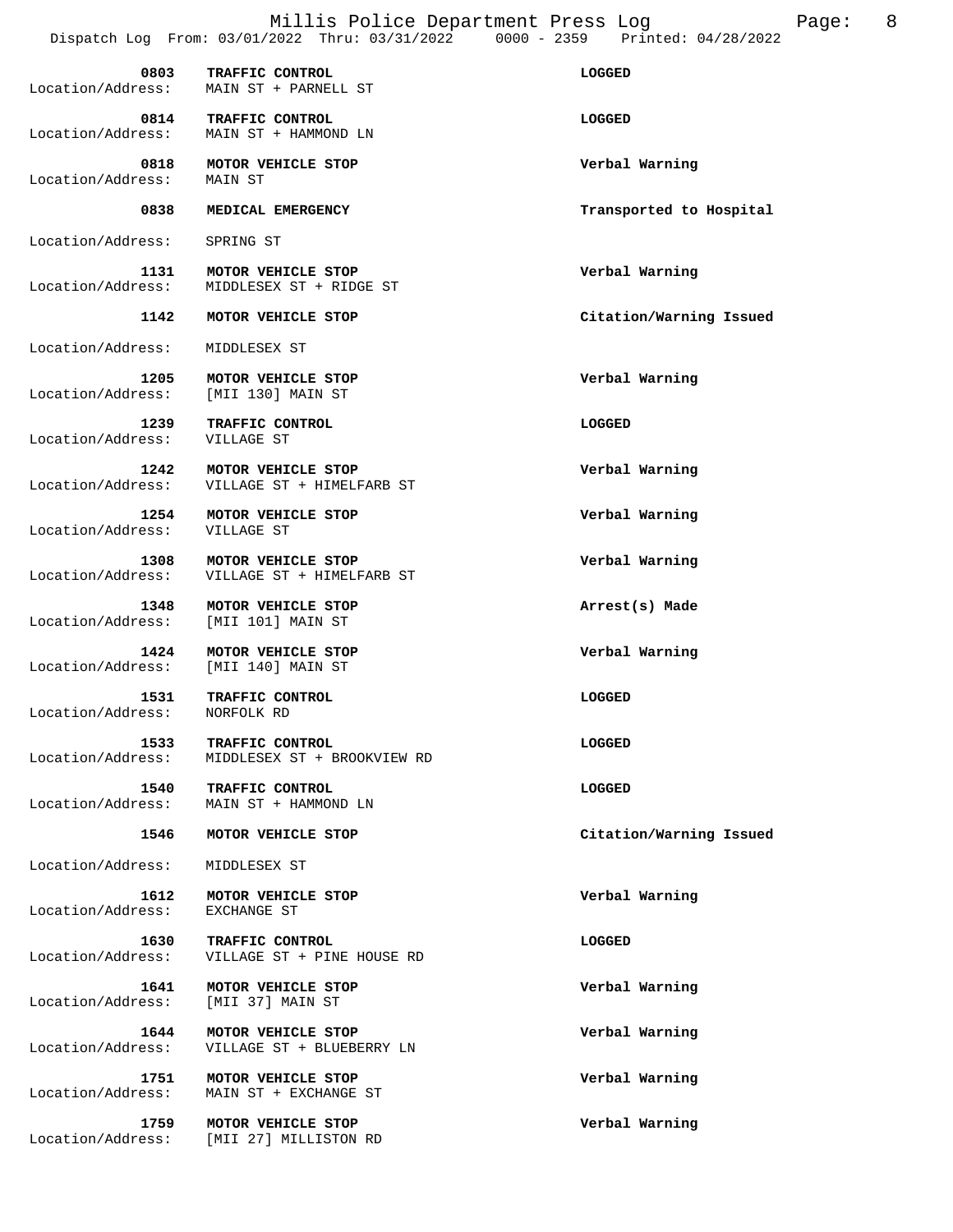| 1826                      | SUSPICIOUS ACTIVITY                        | Building Checked/Secured |
|---------------------------|--------------------------------------------|--------------------------|
| Location/Address:         | [MII 41] MAIN ST                           |                          |
| 1902<br>Location/Address: | MOTOR VEHICLE STOP<br>[MII 44] PLEASANT ST | Verbal Warning           |
| 1908<br>Location/Address: | MOTOR VEHICLE STOP<br>CURVE ST + UNION ST  | Verbal Warning           |

 **1915 MEDICAL EMERGENCY Transported to Hospital** 

Location/Address: [MII 32] MAIN ST

 **2029 MOTOR VEHICLE STOP Verbal Warning**  Location/Address: [MII 37] MAIN ST

#### **For Date: 03/08/2022 - Tuesday**

| 0030<br>Location/Address: | TRAFFIC CONTROL<br>MAIN ST + BRIDGE ST | Verbal Warning |
|---------------------------|----------------------------------------|----------------|
| 0050<br>Location/Address: | MOTOR VEHICLE STOP<br>MAIN ST          | Verbal Warning |

 **0102 TRAFFIC CONTROL LOGGED**  Location/Address: MAIN ST + HAMMOND LN

 **0546 TRAFFIC CONTROL**<br> **Location/Address:** MAIN ST + HAMMOND LN Location/Address: MAIN ST + HAMMOND LN

 **0556 TRAFFIC CONTROL LOGGED**  Location/Address: MAIN ST + PARK RD

 **0747 TRAFFIC CONTROL CONTROL LOGGED**<br>
Ress: PLAIN ST Location/Address:

 **0749 MOTOR VEHICLE STOP Verbal Warning**  Location/Address: MAIN ST + PLAIN ST

 **0829 TRAFFIC CONTROL LOGGED**  Location/Address: MAIN ST + HAMMOND LN

 **0929 TRAFFIC CONTROL LOGGED**  Location/Address: MIDDLESEX ST

 **0955 MOTOR VEHICLE STOP Verbal Warning** 

 **1026 MOTOR VEHICLE STOP Citation/Warning Issued** 

Location/Address: [MII 308] MAIN ST

Location/Address:

Location/Address:

**1104 SUSPICIOUS ACTIVITY LOGGED**<br>
LOGGED

LOGGED

LOGGED

LOGGED

LOGGED

LOGGED

LOGGED

LOGGED

LOGGED

LOGGED

LOGGED

LOGGED

LOGGED

LOGGED

LOGGED

LOGGED

LOGGED

LOGGED

LOGGED

LOGGED

LOGGED

LOGGED Location/Address:

 **1319 MOTOR VEHICLE STOP Verbal Warning**  Location/Address:

 **1542 LARCENY /FORGERY/ FRAUD LOGGED** 

 **1602 TRAFFIC CONTROL LOGGED**  Location/Address: VILLAGE ST + PINE VIEW

 **1610 MOTOR VEHICLE STOP Citation/Warning Issued** 

Location/Address: VILLAGE ST + APPLE ROCK RD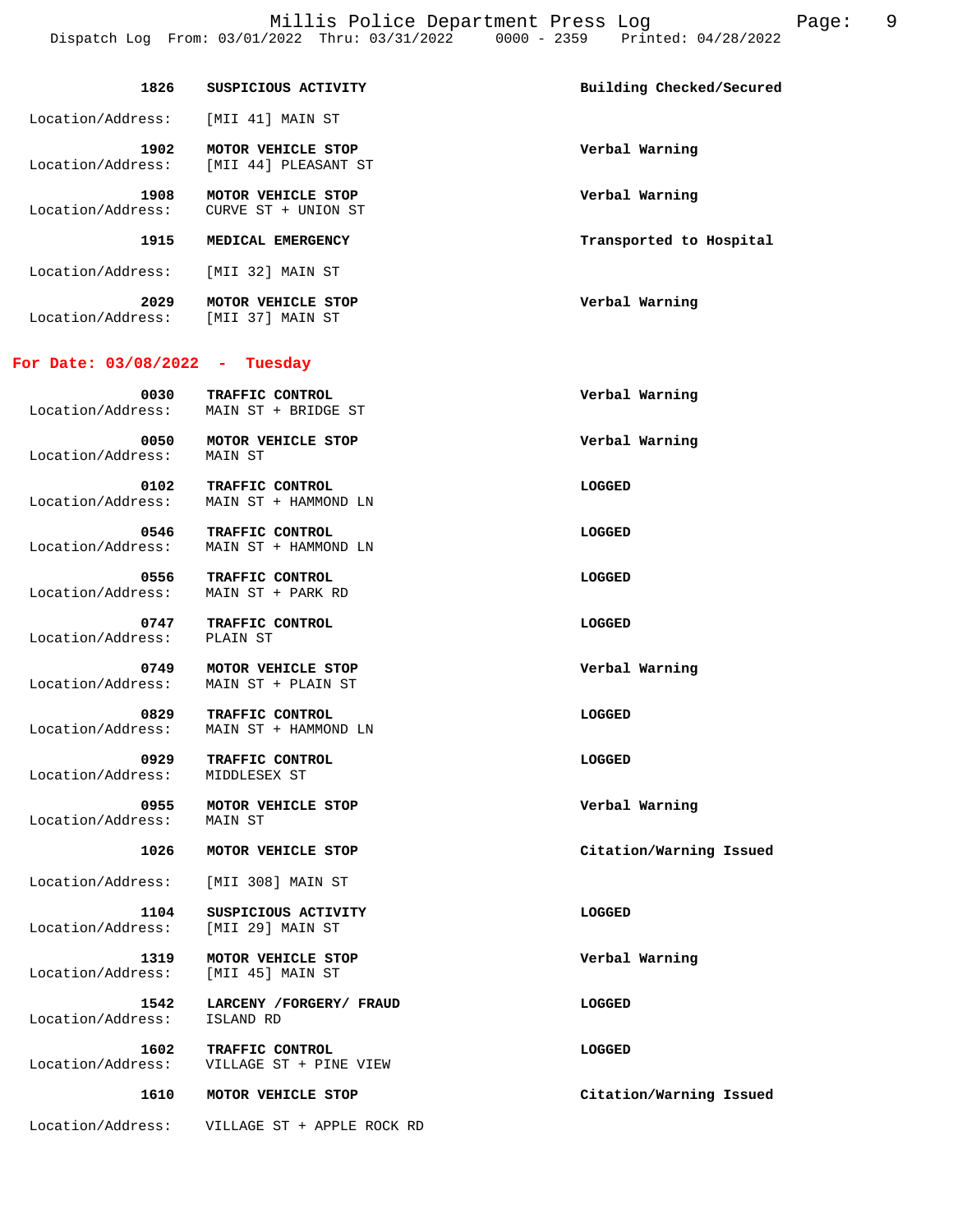Millis Police Department Press Log Page: 10 Dispatch Log From: 03/01/2022 Thru: 03/31/2022 0000 - 2359 Printed: 04/28/2022

| 1645<br>Location/Address:          | MOTOR VEHICLE STOP<br>[MII 128] MAIN ST      | Verbal Warning          |
|------------------------------------|----------------------------------------------|-------------------------|
| 1655<br>Location/Address:          | TRAFFIC CONTROL<br>[MII 11] MAIN ST          | LOGGED                  |
| 1658<br>Location/Address:          | MOTOR VEHICLE STOP<br>[MII 137] MAIN ST      | Verbal Warning          |
| 1659<br>Location/Address:          | BURGLARY, B & E\PAST<br>APPLE ROCK RD        | Investigated            |
| 1718<br>Location/Address:          | TRAFFIC CONTROL<br>[MII 11] MAIN ST          | LOGGED                  |
| 1721<br>Location/Address:          | TRAFFIC CONTROL<br>MIDDLESEX ST + RIDGE ST   | LOGGED                  |
| 1723<br>Location/Address:          | MOTOR VEHICLE STOP<br>MAIN ST + PLEASANT ST  | Verbal Warning          |
| 1727<br>Location/Address:          | MOTOR VEHICLE STOP<br>MIDDLESEX ST           | Verbal Warning          |
| 1755<br>Location/Address:          | MOTOR VEHICLE STOP<br>MIDDLESEX ST           | Verbal Warning          |
| 1805<br>Location/Address:          | MOTOR VEHICLE STOP<br>MIDDLESEX ST           | Verbal Warning          |
| 1809<br>Location/Address:          | MOTOR VEHICLE STOP<br>[MII 54] EXCHANGE ST   | Verbal Warning          |
| 1818<br>Location/Address:          | MOTOR VEHICLE STOP<br>[MII 20] EXCHANGE ST   | Verbal Warning          |
| 2002<br>Location/Address:          | MOTOR VEHICLE STOP<br>EXCHANGE ST + PLAIN ST | Verbal Warning          |
| 2119                               | MOTOR VEHICLE STOP                           | Citation/Warning Issued |
| Location/Address:                  | MAIN ST + EXCHANGE ST                        |                         |
| 2352<br>Location/Address:          | <b>TRAFFIC CONTROL</b><br>[MII 37] MAIN ST   | LOGGED                  |
| For Date: $03/09/2022 -$ Wednesday |                                              |                         |
| 0038<br>Location/Address:          | TRAFFIC CONTROL<br>[MII 31] MAIN ST          | <b>LOGGED</b>           |
| 0232                               | MEDICAL EMERGENCY                            | Transported to Hospital |
| Location/Address:                  | MAIN ST                                      |                         |
| 0532<br>Location/Address:          | TRAFFIC CONTROL<br>MAIN ST + HAMMOND LN      | <b>LOGGED</b>           |
|                                    |                                              |                         |

 **0542 TRAFFIC CONTROL LOGGED**  Location/Address: MAIN ST + MILLISTON RD

0725 MVA WITH INJURIES **TRANSPORT SEEMS** Transported to Hospital

Location/Address: MAIN ST

 **0851 TRAFFIC CONTROL LOGGED**  Location/Address: [MII 18] EXCHANGE ST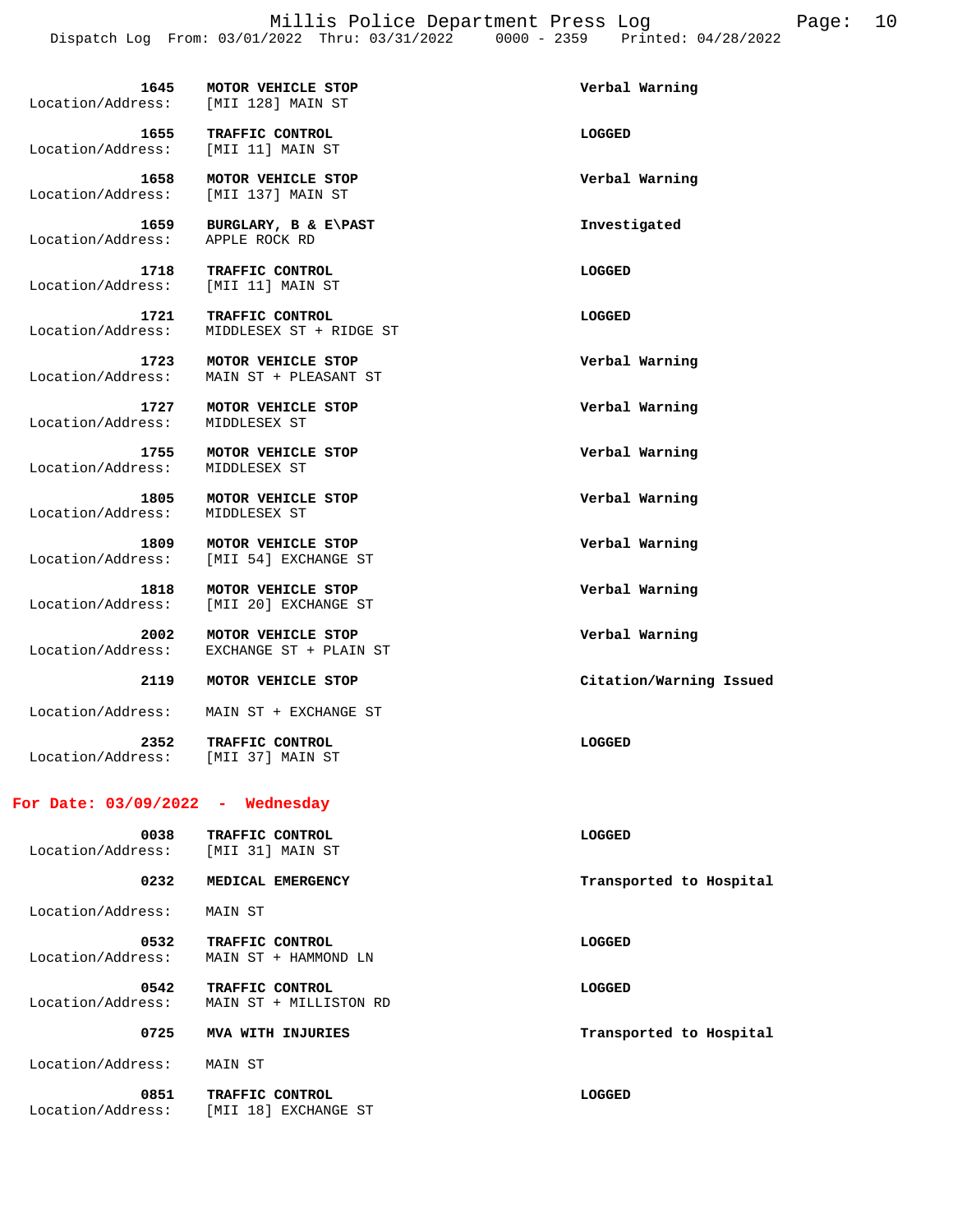| 0852<br>Location/Address: | TRAFFIC CONTROL<br>MIDDLESEX ST               | <b>LOGGED</b>           |
|---------------------------|-----------------------------------------------|-------------------------|
| 0900<br>Location/Address: | MOTOR VEHICLE STOP<br>MIDDLESEX ST + RIDGE ST | Verbal Warning          |
| 0902<br>Location/Address: | TRAFFIC CONTROL<br>MAIN ST + PLAIN ST         | LOGGED                  |
| 0906<br>Location/Address: | MOTOR VEHICLE STOP<br>EXCHANGE ST             | Verbal Warning          |
| 0942<br>Location/Address: | MOTOR VEHICLE STOP<br>RIDGE ST                | Verbal Warning          |
| 0944<br>Location/Address: | TRAFFIC CONTROL<br>MAIN ST + EXCHANGE ST      | LOGGED                  |
| 1045<br>Location/Address: | TRAFFIC CONTROL<br>VILLAGE ST + PINE HOUSE RD | LOGGED                  |
| 1052                      | MOTOR VEHICLE STOP                            | Citation/Warning Issued |
| Location/Address:         | VILLAGE ST                                    |                         |
| 1114<br>Location/Address: | MOTOR VEHICLE STOP<br>VILLAGE ST              | Verbal Warning          |
| 1121<br>Location/Address: | MOTOR VEHICLE STOP<br>RIDGE ST                | Verbal Warning          |
| 1236<br>Location/Address: | MOTOR VEHICLE STOP<br>DOVER RD                | Verbal Warning          |
| 1244                      | MEDICAL EMERGENCY                             | Transported to Hospital |
| Location/Address:         | [MII 281] SHANNON LN                          |                         |
| 1322<br>Location/Address: | TRAFFIC CONTROL<br>MAIN ST + PARK RD          | LOGGED                  |
| 1336<br>Location/Address: | SUSPICIOUS ACTIVITY<br>MAIN ST + PLAIN ST     | <b>LOGGED</b>           |
| 1345                      | MVA WITH INJURIES                             | Transported to Hospital |
| Location/Address:         | VILLAGE ST                                    |                         |
| 1432<br>Location/Address: | TRAFFIC CONTROL<br>PLAIN ST + CRYSTAL LN      | LOGGED                  |
| 1619<br>Location/Address: | COMPLAINT<br>[MII 137] MAIN ST                | LOGGED                  |
| 1708<br>Location/Address: | TRAFFIC CONTROL<br>[MII 32] MAIN ST           | LOGGED                  |
| 1709<br>Location/Address: | COMPLAINT<br>EXCHANGE ST                      | LOGGED                  |
| 1730<br>Location/Address: | TRAFFIC CONTROL<br>[MII 20] EXCHANGE ST       | LOGGED                  |
| 1907<br>Location/Address: | TRAFFIC CONTROL<br>[MII 99] MAIN ST           | LOGGED                  |
| 2141<br>Location/Address: | TRAFFIC CONTROL<br>MAIN ST + MILLISTON RD     | LOGGED                  |
| 2352<br>Location/Address: | TRAFFIC CONTROL<br>MAIN ST + PLAIN ST         | LOGGED                  |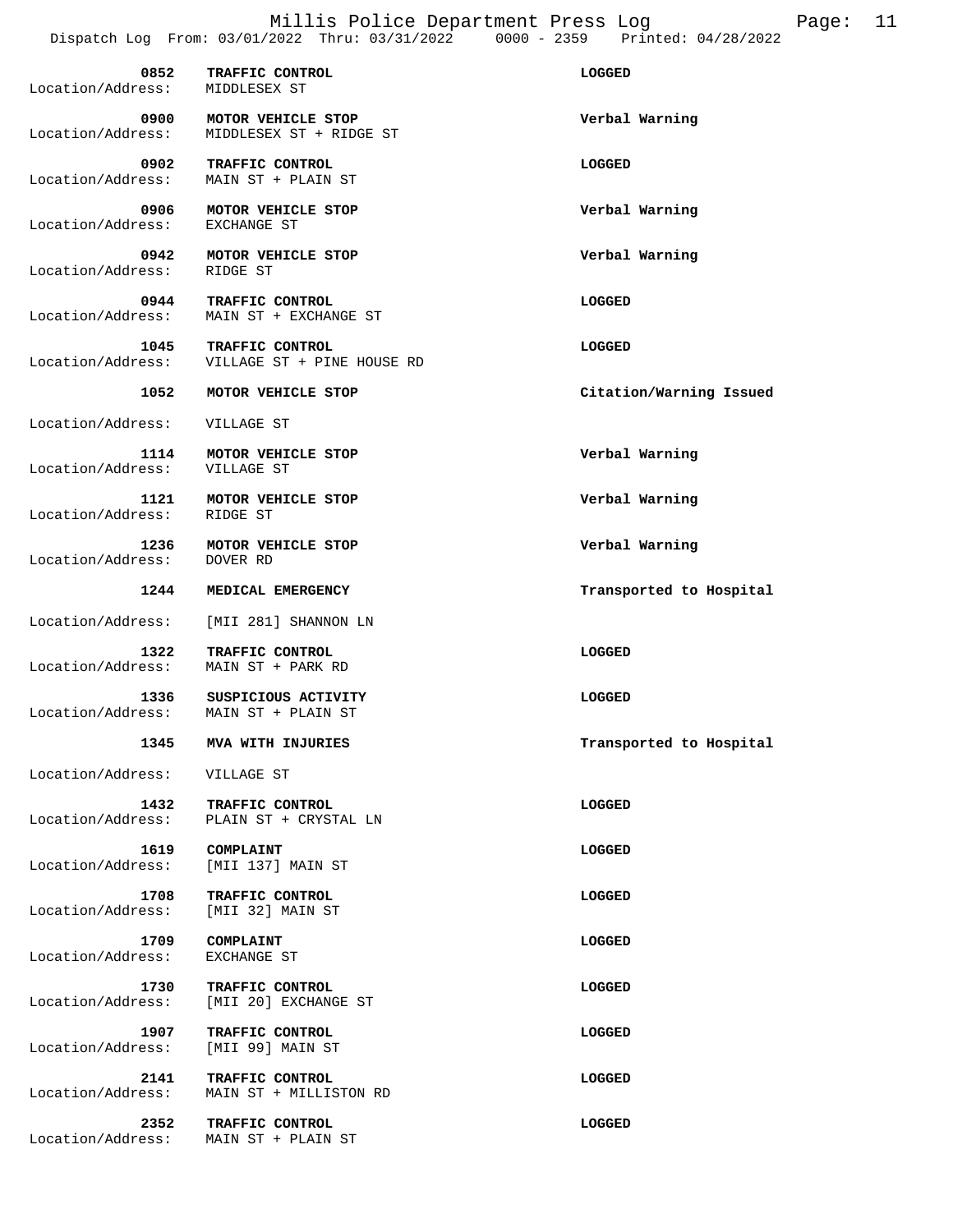## **For Date: 03/10/2022 - Thursday**

| 0026<br>Location/Address: [MII 31] MAIN ST | TRAFFIC CONTROL                               | LOGGED                  |
|--------------------------------------------|-----------------------------------------------|-------------------------|
| 0136<br>Location/Address:                  | MOTOR VEHICLE STOP<br>MAIN ST                 | LOGGED                  |
| 0535<br>Location/Address:                  | TRAFFIC CONTROL<br>MAIN ST + SPRING ST        | LOGGED                  |
| 0536<br>Location/Address:                  | TRAFFIC CONTROL<br>MAIN ST + HAMMOND LN       | LOGGED                  |
| 0641<br>Location/Address:                  | MOTOR VEHICLE STOP<br>[MII 58] MAIN ST        | Verbal Warning          |
| 0739<br>Location/Address:                  | TRAFFIC CONTROL<br>MAIN ST + PLEASANT ST      | LOGGED                  |
| 0752<br>Location/Address:                  | TRAFFIC CONTROL<br>VILLAGE ST + BLUEBERRY LN  | LOGGED                  |
| 0800<br>Location/Address:                  | TRAFFIC CONTROL<br>MIDDLESEX ST + RIDGE ST    | LOGGED                  |
| 0805                                       | MOTOR VEHICLE STOP                            | Citation/Warning Issued |
| Location/Address:                          | MIDDLESEX ST                                  |                         |
| 0823<br>Location/Address:                  | MOTOR VEHICLE STOP<br>VILLAGE ST              | Verbal Warning          |
| 0920<br>Location/Address:                  | MOTOR VEHICLE STOP<br>PLAIN ST                | Verbal Warning          |
| 0941<br>Location/Address:                  | MOTOR VEHICLE STOP<br>WINTER ST + UNION ST    | Verbal Warning          |
| 1039<br>Location/Address:                  | TRAFFIC CONTROL<br>DOVER RD                   | LOGGED                  |
| 1056<br>Location/Address:                  | MOTOR VEHICLE STOP<br>DOVER RD + CRESTVIEW DR | Verbal Warning          |
| 1059<br>Location/Address:                  | MOTOR VEHICLE STOP<br>DOVER RD + CRESTVIEW DR | Verbal Warning          |
| 1106<br>Location/Address:                  | MOTOR VEHICLE STOP<br>DOVER RD                | Verbal Warning          |
| 1111<br>Location/Address:                  | MOTOR VEHICLE STOP<br>DOVER RD                | Verbal Warning          |
| 1124<br>Location/Address:                  | MOTOR VEHICLE STOP<br>DOVER RD                | Verbal Warning          |
| 1132<br>Location/Address:                  | MOTOR VEHICLE STOP<br>DOVER RD + MAIN ST      | Verbal Warning          |
| 1223<br>Location/Address:                  | FIRE, CO ALARM<br>HIMELFARB ST                | <b>LOGGED</b>           |
|                                            |                                               |                         |
| 1339                                       | MEDICAL EMERGENCY                             | Transported to Hospital |
| Location/Address:                          | VILLAGE ST                                    |                         |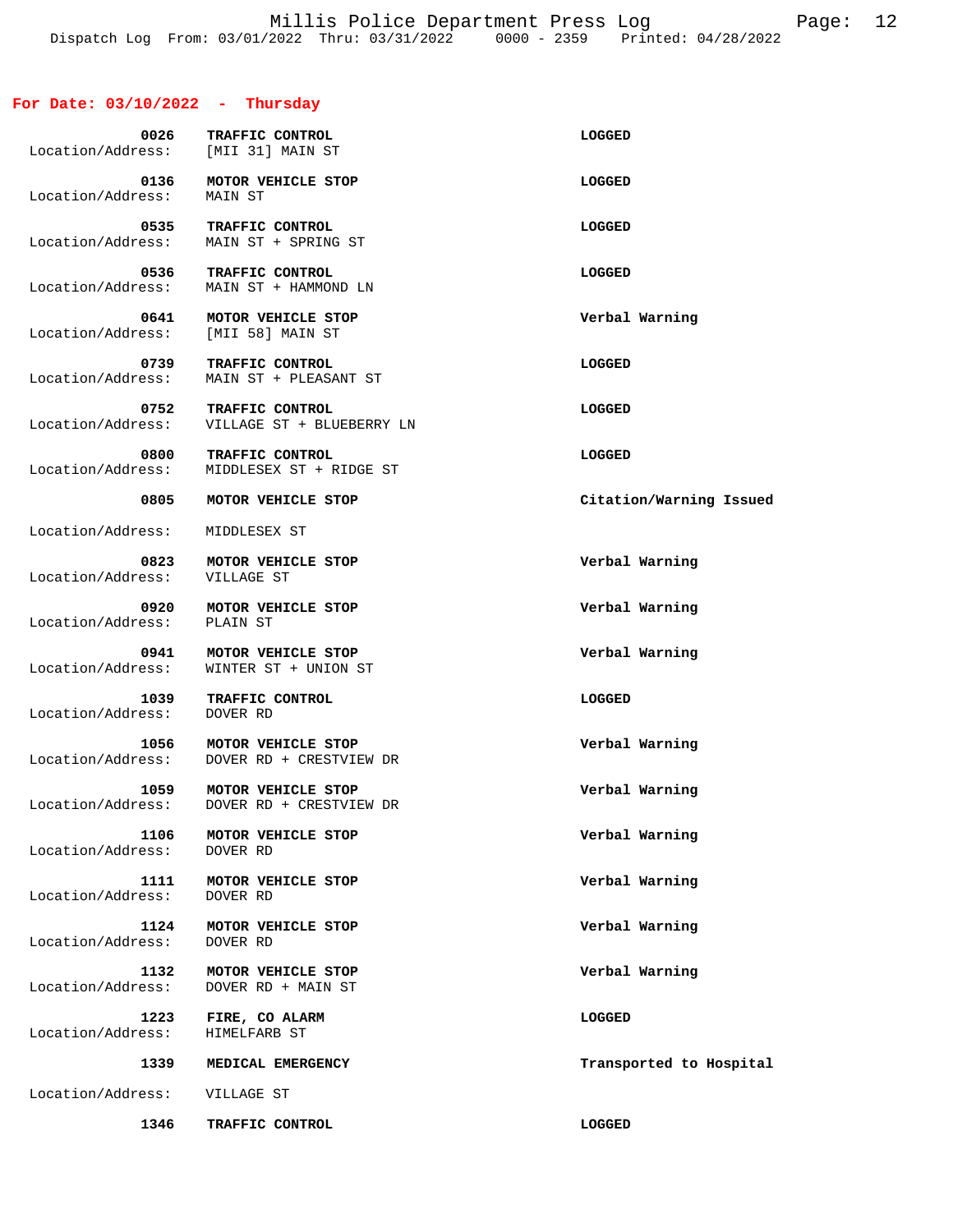|                                              | DISPACCII DOG FIOM. 03/01/2022 INIU. 03/31/2022 | UUUU - 4332<br>FIIILEU VI/40/4044 |
|----------------------------------------------|-------------------------------------------------|-----------------------------------|
|                                              | Location/Address: MAIN ST + HAMMOND LN          |                                   |
| 1346<br>Location/Address: MIDDLESEX ST       | <b>TRAFFIC CONTROL</b>                          | LOGGED                            |
| Location/Address: MIDDLESEX ST               | 1350 MOTOR VEHICLE STOP                         | Verbal Warning                    |
| 1355                                         | MOTOR VEHICLE STOP                              | Citation/Warning Issued           |
| Location/Address: MAIN ST                    |                                                 |                                   |
| 1404<br>Location/Address:                    | TRAFFIC CONTROL<br>MIDDLESEX ST                 | Verbal Warning                    |
| 1422<br>Location/Address:                    | MOTOR VEHICLE STOP<br>MIDDLESEX ST              | Verbal Warning                    |
| 1558<br>Location/Address:                    | <b>TRAFFIC CONTROL</b><br>HIMELFARB ST          | LOGGED                            |
| Location/Address: MAIN ST                    | 1632 TRAFFIC CONTROL                            | LOGGED                            |
| 1647<br>Location/Address:                    | TRAFFIC CONTROL<br>[MII 32] MAIN ST             | LOGGED                            |
| 1648<br>Location/Address:                    | MOTOR VEHICLE STOP<br>[MDF] MAIN ST             | Arrest(s) Made                    |
| 1706<br>Location/Address: [MII 32] MAIN ST   | TRAFFIC CONTROL                                 | LOGGED                            |
| 1949<br>Location/Address:                    | ASSIST CITIZEN<br>[MII 137] MAIN ST             | LOGGED                            |
| 1958<br>Location/Address:                    | TRAFFIC CONTROL<br>[MII 38] MAIN ST             | LOGGED                            |
| 2010<br>Location/Address:                    | MOTOR VEHICLE STOP<br>[MII 55] MAIN ST          | Verbal Warning                    |
| 2111<br>Location/Address: FARM ST + ACORN ST | MVA WITH INJURIES                               | Services Rendered                 |
| 2345<br>Location/Address:                    | <b>TRAFFIC CONTROL</b><br>MAIN ST + EXCHANGE ST | LOGGED                            |
|                                              |                                                 |                                   |

## **For Date: 03/11/2022 - Friday**

| 0014<br>Location/Address: | TRAFFIC CONTROL<br>MAIN ST + EXCHANGE ST | <b>LOGGED</b>            |
|---------------------------|------------------------------------------|--------------------------|
| 0021<br>Location/Address: | TRAFFIC CONTROL<br>[MII 153] MAIN ST     | LOGGED                   |
| 0040                      | MEDICAL EMERGENCY                        | Transported to Hospital  |
| Location/Address:         | ROLLING MEADOW DR                        |                          |
| 0519                      | ALARM, BURGLAR                           | Building Checked/Secured |
| Location/Address:         | [MII 34] MAIN ST                         |                          |
|                           |                                          |                          |
| 0535<br>Location/Address: | TRAFFIC CONTROL<br>MAIN ST + PARK RD     | LOGGED                   |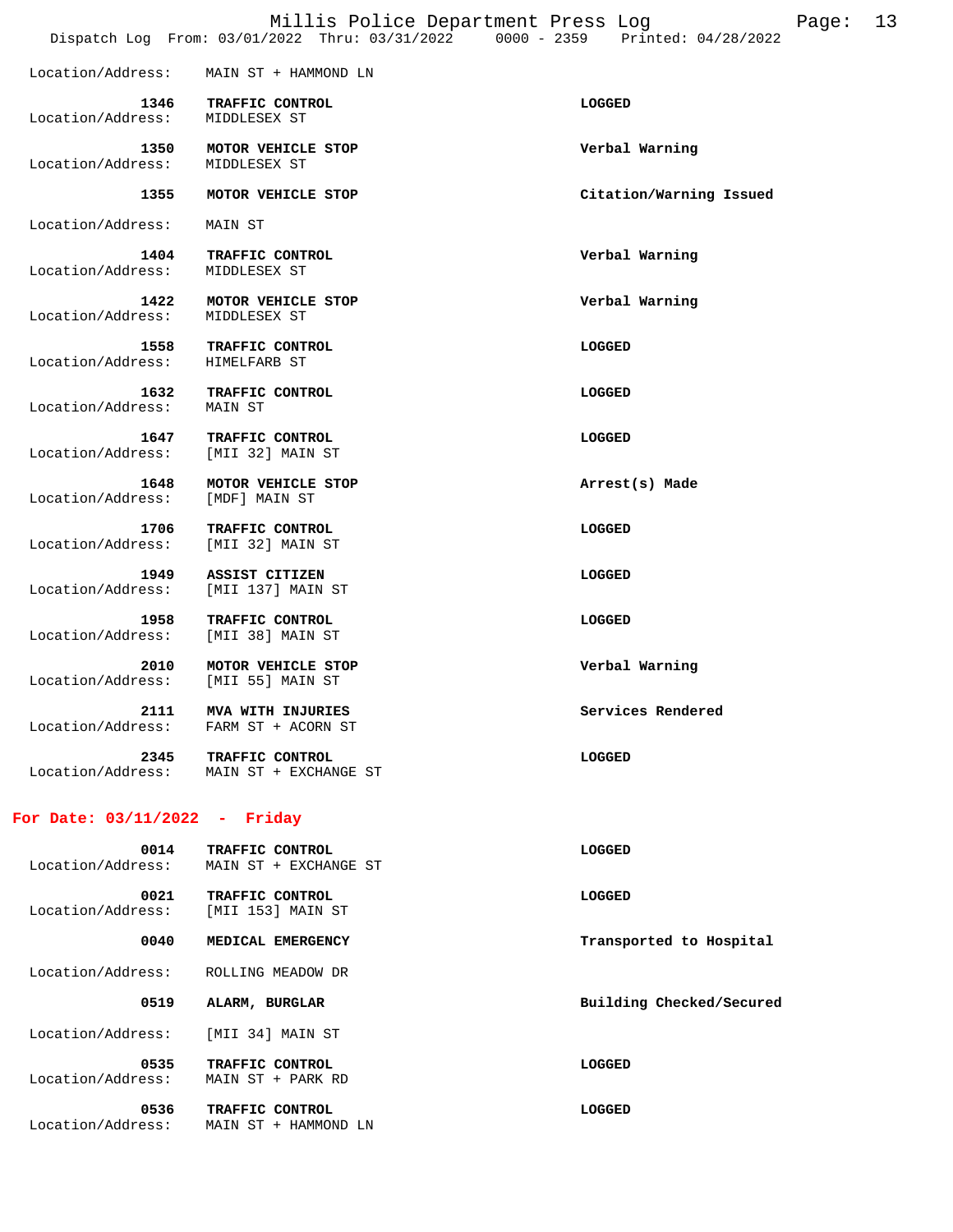Millis Police Department Press Log<br>  $(2022 \text{ Thru}: 03/31/2022 \qquad 0000 - 2359 \qquad \text{Printed}: 04/28/2022$ 

|                           | Dispatch Log From: 03/01/2022 Thru: 03/31/2022     | $0000 - 2359$<br>Printed: 04/28/2022 |
|---------------------------|----------------------------------------------------|--------------------------------------|
| 0628<br>Location/Address: | ALARM, BURGLAR<br>[MII 34] MAIN ST                 | LOGGED                               |
| 0735<br>Location/Address: | TRAFFIC CONTROL<br>MAIN ST                         | LOGGED                               |
| 0741<br>Location/Address: | TRAFFIC CONTROL<br>MAIN ST + MILLISTON RD          | LOGGED                               |
| 0758<br>Location/Address: | TRAFFIC CONTROL<br>MAIN ST + HAMMOND LN            | LOGGED                               |
| 0759<br>Location/Address: | ALARM, BURGLAR<br>GLENN ELLEN BLVD                 | LOGGED                               |
| 0829<br>Location/Address: | <b>SERVE WARRANT</b><br>STONEY BROOK DR            | Arrest(s) Made                       |
| 0904<br>Location/Address: | FIRE, MEDICAL EMERGENCY<br>[MII 137] MAIN ST       | LOGGED                               |
| 1021<br>Location/Address: | MOTOR VEHICLE STOP<br>EXCHANGE ST + SOUTHWOODS CIR | Verbal Warning                       |
| 1216<br>Location/Address: | MOTOR VEHICLE STOP<br>[MII 18] EXCHANGE ST         | Verbal Warning                       |
| 1355<br>Location/Address: | MOTOR VEHICLE STOP<br>[MII 35] MAIN ST             | Verbal Warning                       |
| 1402                      | MOTOR VEHICLE STOP                                 | Citation/Warning Issued              |
| Location/Address:         | [MII 32] MAIN ST                                   |                                      |
| 1623<br>Location/Address: | MOTOR VEHICLE STOP<br>[MII 303] MAIN ST            | Verbal Warning                       |
| 1628<br>Location/Address: | TRAFFIC CONTROL<br>VILLAGE ST + BLUEBERRY LN       | LOGGED                               |
| 1643<br>Location/Address: | MOTOR VEHICLE STOP<br>[MII 126] VILLAGE ST         | Verbal Warning                       |
| 1709<br>Location/Address: | MOTOR VEHICLE STOP<br>PLAIN ST + CRYSTAL LN        | Verbal Warning                       |
| 1754<br>Location/Address: | MOTOR VEHICLE STOP<br>[MII 38] MAIN ST             | Verbal Warning                       |
| 1840<br>Location/Address: | MOTOR VEHICLE STOP<br>MAIN ST                      | Verbal Warning                       |
| 2009<br>Location/Address: | TRAFFIC CONTROL<br>MAIN ST + PLAIN ST              | <b>LOGGED</b>                        |
| 2038<br>Location/Address: | MOTOR VEHICLE STOP<br>[MII 34] MAIN ST             | Verbal Warning                       |
| 2047<br>Location/Address: | MOTOR VEHICLE STOP<br>MAIN ST + MILLISTON RD       | Verbal Warning                       |
|                           |                                                    |                                      |

# **For Date: 03/12/2022 - Saturday**

| 0003<br>Location/Address: | TRAFFIC CONTROL<br>[MII 43] MAIN ST      | LOGGED |
|---------------------------|------------------------------------------|--------|
| 0005<br>Location/Address: | TRAFFIC CONTROL<br>MAIN ST + EXCHANGE ST | LOGGED |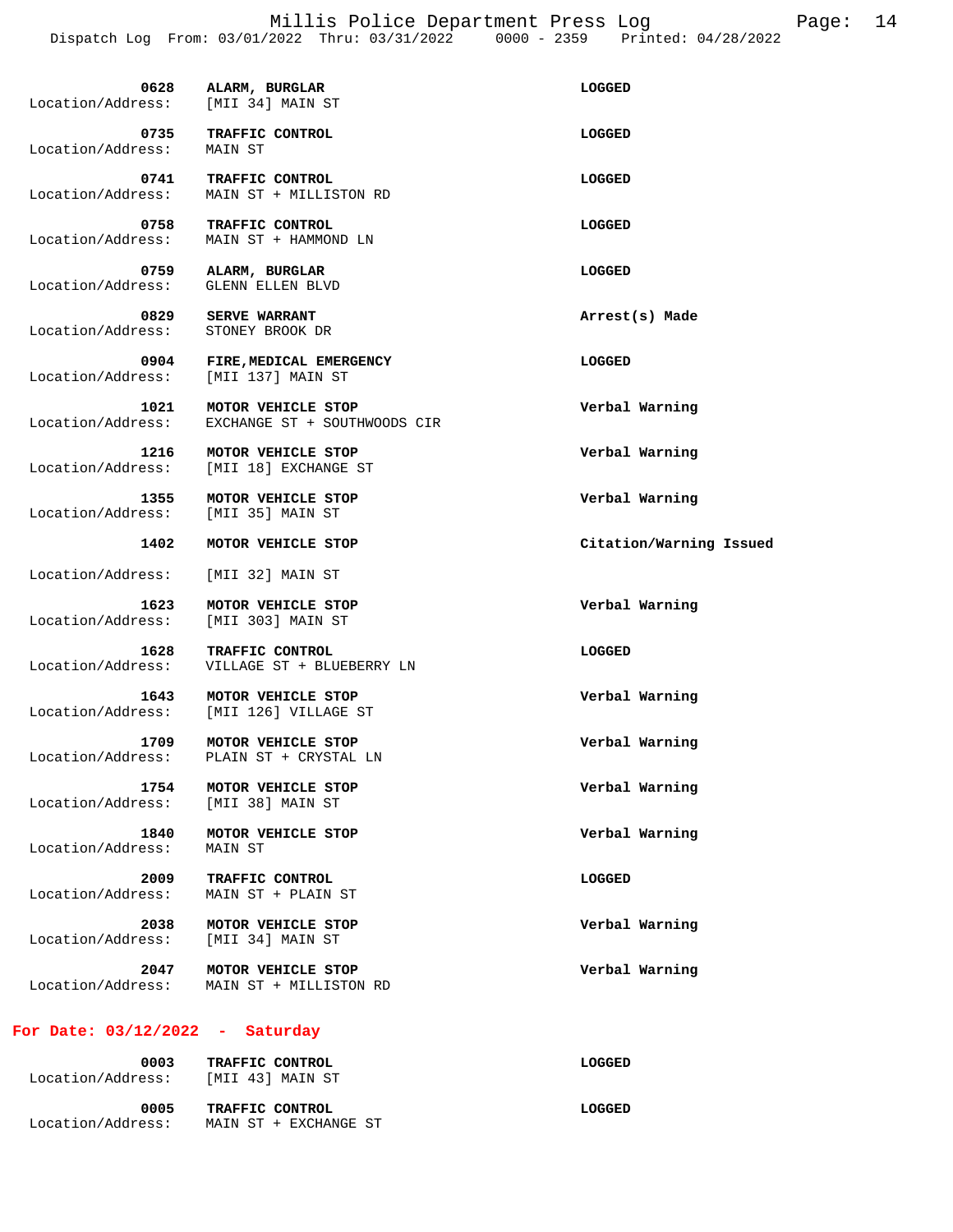Millis Police Department Press Log Fage: 15

|                                 | Dispatch Log From: 03/01/2022 Thru: 03/31/2022 | $0000 - 2359$<br>Printed: 04/28/2022 |  |
|---------------------------------|------------------------------------------------|--------------------------------------|--|
| 0049<br>Location/Address:       | FIRE, MEDICAL EMERGENCY<br>ACORN ST            | LOGGED                               |  |
| 0759                            | ALARM, BURGLAR                                 | Building Checked/Secured             |  |
| Location/Address:               | [MII 95] MAIN ST                               |                                      |  |
| 0832<br>Location/Address:       | TRAFFIC CONTROL<br>[MII 57] MAIN ST            | LOGGED                               |  |
| 0944                            | ASSIST CITIZEN                                 | Building Checked/Secured             |  |
| Location/Address:               | ACORN ST                                       |                                      |  |
| 1005<br>Location/Address:       | MOTOR VEHICLE STOP<br>FARM ST                  | Verbal Warning                       |  |
| 1022<br>Location/Address:       | TRAFFIC CONTROL<br>[MII 156] EXCHANGE ST       | LOGGED                               |  |
| 1058<br>Location/Address:       | MOTOR VEHICLE STOP<br>PLAIN ST + LAVENDER ST   | Verbal Warning                       |  |
| 1550<br>Location/Address:       | MVA PROPERTY DAMAGE ONLY<br>MAIN ST + UNION ST | LOGGED                               |  |
| 1701<br>Location/Address:       | TRAFFIC CONTROL<br>MAIN ST + MILLISTON RD      | LOGGED                               |  |
| 1709<br>Location/Address:       | <b>DISTURBANCE</b><br>[MII 137] MAIN ST        | LOGGED                               |  |
| 1926<br>Location/Address:       | <b>DISTURBANCE</b><br>[MII 490] MILLISTON RD   | De Escalated                         |  |
| 2018<br>Location/Address:       | MVA PROPERTY DAMAGE ONLY<br>ORCHARD ST         | Vehicle Towed                        |  |
| 2345<br>Location/Address:       | TRAFFIC CONTROL<br>MAIN ST + ADAMS ST          | LOGGED                               |  |
| 2351<br>Location/Address:       | TRAFFIC CONTROL<br>MAIN ST + EXCHANGE ST       | LOGGED                               |  |
| For Date: $03/13/2022 - Sunday$ |                                                |                                      |  |
| 0522<br>Location/Address:       | TRAFFIC CONTROL<br>MAIN ST + PLAIN ST          | <b>LOGGED</b>                        |  |
| 0547<br>Location/Address:       | TRAFFIC CONTROL<br>MAIN ST + SPRING ST         | LOGGED                               |  |

 **0615 ALARM, BURGLAR Building Checked/Secured**  Location/Address: FARM ST 0813 TRAFFIC CONTROL **CONTROL CONTROL**  Location/Address: MAIN ST + HAMMOND LN  **0928 TRAFFIC CONTROL LOGGED**  Location/Address: [MII 130] MAIN ST  **0941 MOTOR VEHICLE STOP Citation/Warning Issued**  Location/Address: [MII 59] MAIN ST  **1115 MOTOR VEHICLE STOP Citation/Warning Issued** 

Location/Address: MAIN ST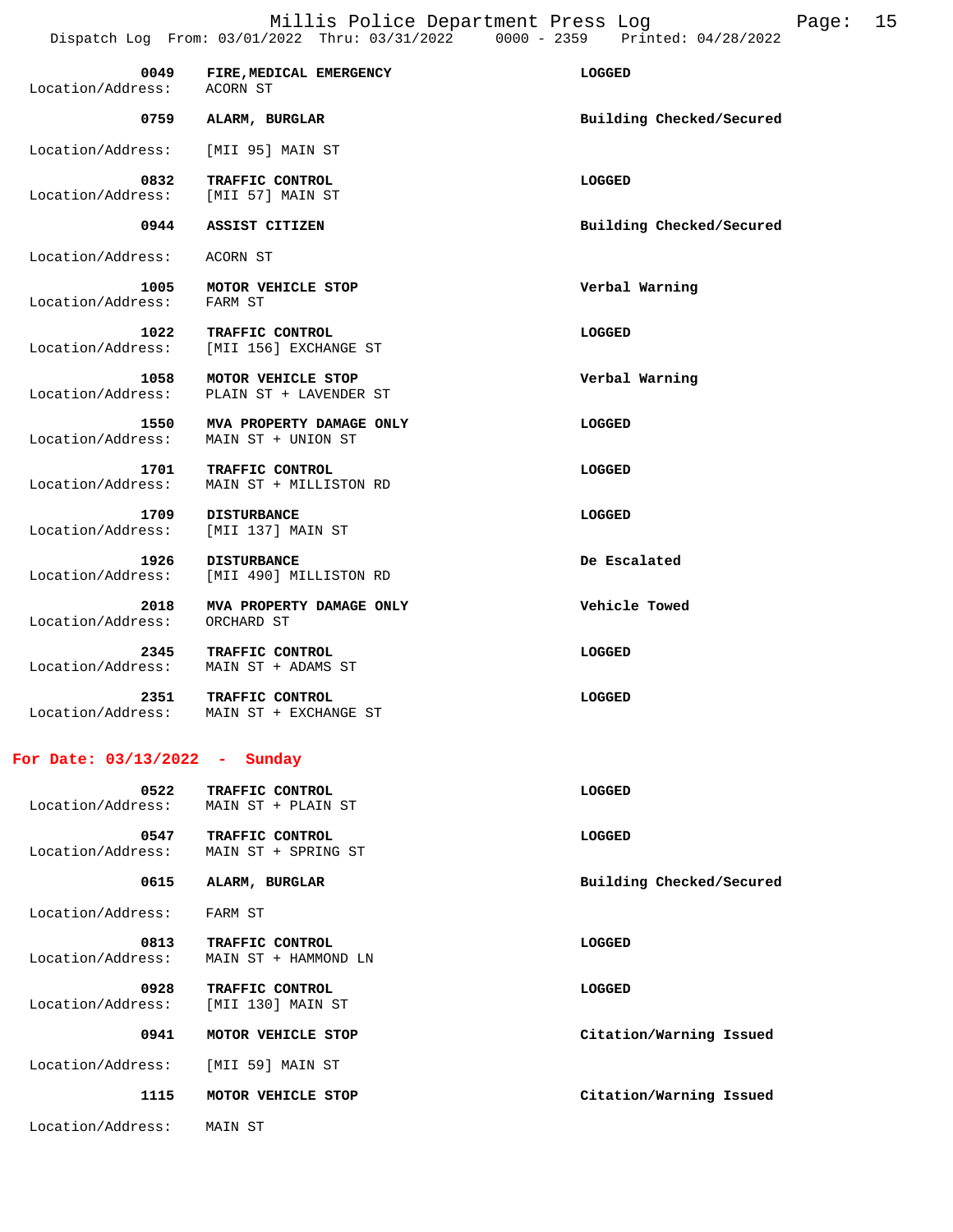| Location/Address:         | 1204 MOTOR VEHICLE STOP<br>[MII 33] MAIN ST       | Verbal Warning          |
|---------------------------|---------------------------------------------------|-------------------------|
| 1229<br>Location/Address: | MOTOR VEHICLE STOP<br>[MII 12] MAIN ST            | Verbal Warning          |
| 1323<br>Location/Address: | MVA PROPERTY DAMAGE ONLY<br>[MII 41] MAIN ST      | LOGGED                  |
| 1556<br>Location/Address: | TRAFFIC CONTROL<br>MAIN ST + PLEASANT ST          | LOGGED                  |
| 1622<br>Location/Address: | TRAFFIC CONTROL<br>MAIN ST                        | LOGGED                  |
| 1625<br>Location/Address: | TRAFFIC CONTROL<br>MIDDLESEX ST + BROOKVIEW RD    | LOGGED                  |
| 1630<br>Location/Address: | MOTOR VEHICLE STOP<br>MIDDLESEX ST + BROOKVIEW RD | Verbal Warning          |
| 1637                      | MOTOR VEHICLE STOP                                | Citation/Warning Issued |
| Location/Address:         | MIDDLESEX ST + BROOKVIEW RD                       |                         |
| 1644<br>Location/Address: | MOTOR VEHICLE STOP<br>MAIN ST                     | Verbal Warning          |
| 1648<br>Location/Address: | MOTOR VEHICLE STOP<br>MAIN ST                     | Verbal Warning          |
| 1701<br>Location/Address: | MOTOR VEHICLE STOP<br>MIDDLESEX ST + RIDGE ST     | Verbal Warning          |
| 1704<br>Location/Address: | MOTOR VEHICLE STOP<br>MAIN ST                     | Verbal Warning          |
| 1713<br>Location/Address: | MOTOR VEHICLE STOP<br>VILLAGE ST + NORFOLK RD     | Verbal Warning          |
| 1746                      | MOTOR VEHICLE STOP                                | Citation/Warning Issued |
| Location/Address:         | MAIN ST                                           |                         |
| 1942<br>Location/Address: | TRAFFIC CONTROL<br>EXCHANGE ST + UNION ST         | LOGGED                  |
| 2030                      | FIRE, MEDICAL EMERGENCY                           | Transported to Hospital |
| Location/Address:         | EXCHANGE ST                                       |                         |
| 2157<br>Location/Address: | DISABLED MV<br>MAIN ST                            | LOGGED                  |

## **For Date: 03/14/2022 - Monday**

| 0019<br>Location/Address: | TRAFFIC CONTROL<br>[MII 101] MAIN ST    | LOGGED |
|---------------------------|-----------------------------------------|--------|
| 0043<br>Location/Address: | TRAFFIC CONTROL<br>[MII 31] MAIN ST     | LOGGED |
| 0540<br>Location/Address: | TRAFFIC CONTROL<br>MAIN ST + HAMMOND LN | LOGGED |
| 0551<br>Location/Address: | TRAFFIC CONTROL<br>[MII 32] MAIN ST     | LOGGED |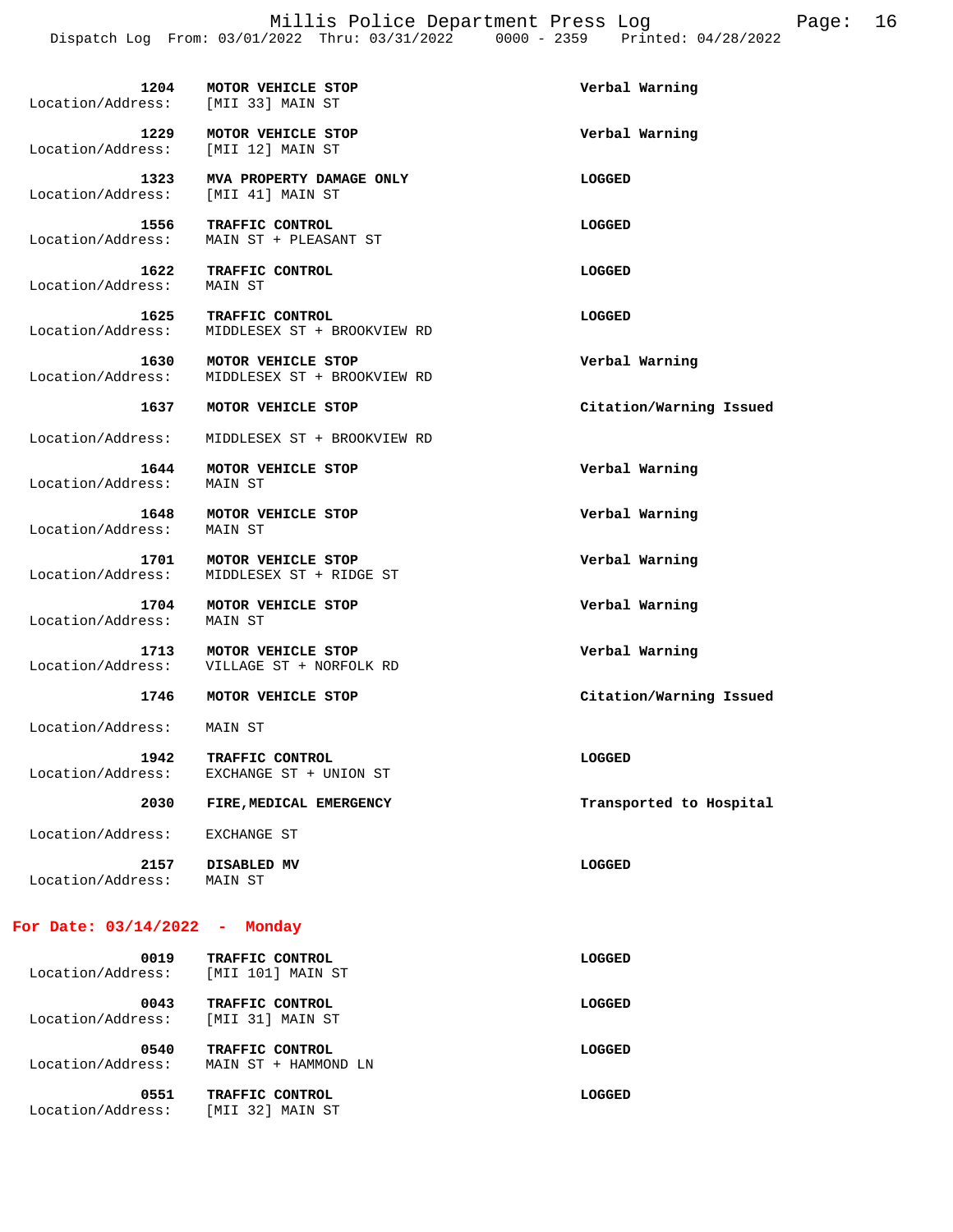Millis Police Department Press Log Fage: 17 Dispatch Log From: 03/01/2022 Thru: 03/31/2022 0000 - 2359 Printed: 04/28/2022

| 0757<br>Location/Address: | TRAFFIC CONTROL<br>MAIN ST + HAMMOND LN | LOGGED |
|---------------------------|-----------------------------------------|--------|
| 0757<br>Location/Address: | TRAFFIC CONTROL<br>PARK RD              | LOGGED |
| 0758<br>Location/Address: | TRAFFIC CONTROL<br>VILLAGE ST           | LOGGED |

Location/Address:  **0800 ASSIST CITIZEN LOGGED**  Location/Address: [MII 137] MAIN ST

**0833 TRAFFIC CONTROL**<br>
Location/Address: MAIN ST + PARK RD MAIN ST + PARK RD

0836 MOTOR VEHICLE STOP **CITATION** Citation/Warning Issued

Location/Address: [MII 11] MAIN ST

 **0849 MOTOR VEHICLE STOP Citation/Warning Issued** 

Location/Address: [MII 37] MAIN ST

 **0920 FIRE,MEDICAL EMERGENCY LOGGED**  Location/Address: [MII 197] ACORN ST

**1057 TRAFFIC CONTROL**<br>Location/Address: MAIN ST + WOODLAWN DR MAIN ST + WOODLAWN DR

**1133 TRAFFIC CONTROL**<br>Location/Address: DOVER RD + CRESTVIEW DR Location/Address: DOVER RD + CRESTVIEW DR

 **1142 MOTOR VEHICLE STOP Citation/Warning Issued** 

Location/Address: DOVER RD + CRESTVIEW DR

**1244 MOTOR VEHICLE STOP CONSUMING A LOGGED**<br>
RESS: EXCHANGE ST Location/Address:

 **1256 FIRE,MEDICAL EMERGENCY Transported to Hospital** 

Location/Address: STONEY BROOK DR

**1501 TRAFFIC CONTROL LOGGED LOGGED**<br>
ress: VILLAGE ST Location/Address:

 **1506 MOTOR VEHICLE STOP Citation/Warning Issued** 

Location/Address: VILLAGE ST

 **1517 MOTOR VEHICLE STOP Verbal Warning**  Location/Address:

 **1518 MOTOR VEHICLE STOP Verbal Warning**  Location/Address: VILLAGE ST

 **1524 MOTOR VEHICLE STOP Verbal Warning** 

 **1532 MOTOR VEHICLE STOP Verbal Warning**  Location/Address: VILLAGE ST

Location/Address: FARM ST + SARATOGA TER

Location/Address:

 **1729 TRAFFIC CONTROL LOGGED**  Location/Address: DOVER RD

 **1737 MOTOR VEHICLE STOP Verbal Warning** 

 **1539 ASSIST CITIZEN No Action Required**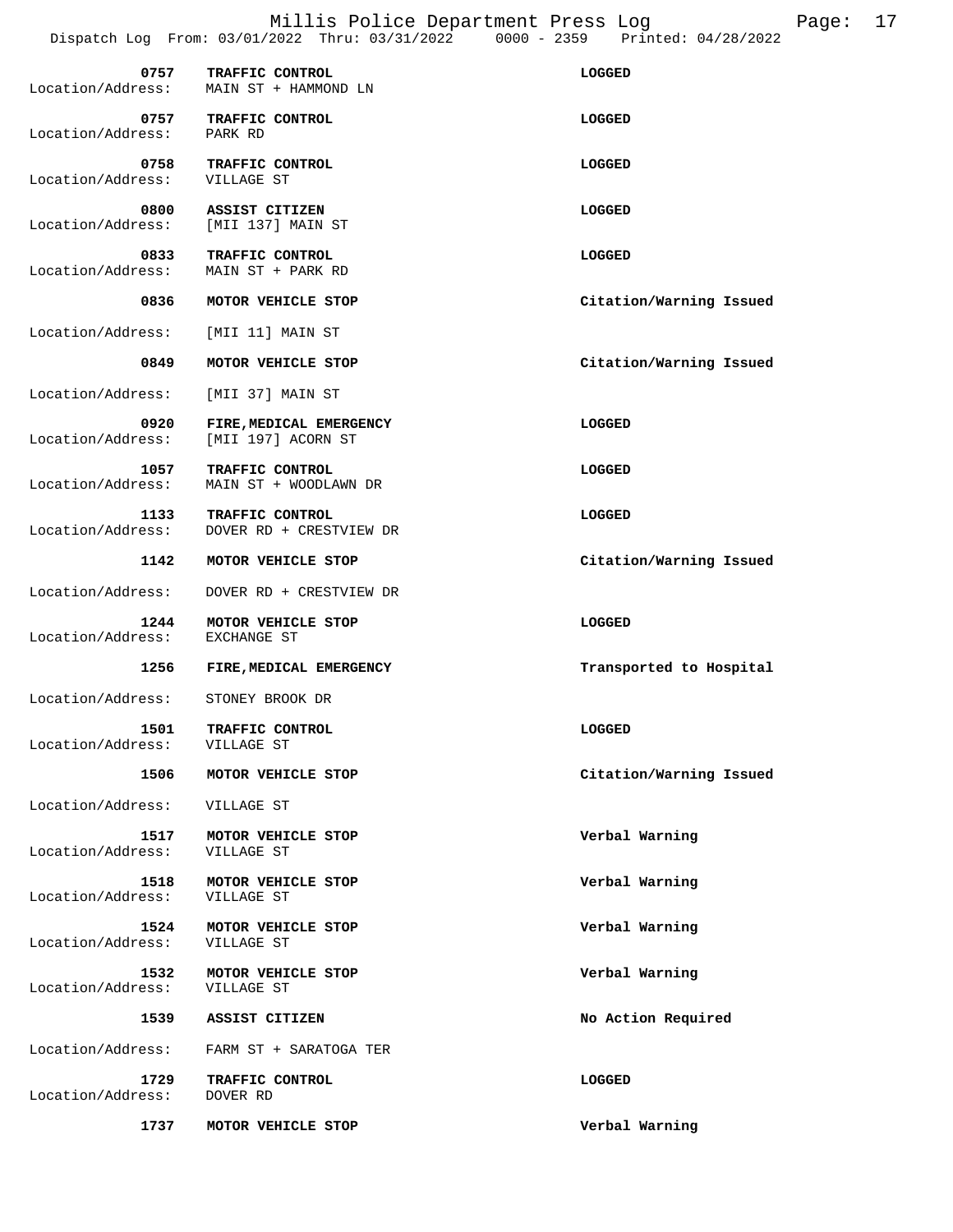|                           | Millis Police Department Press Log<br>Dispatch Log From: 03/01/2022 Thru: 03/31/2022 0000 - 2359 Printed: 04/28/2022 |                | Page: | 18 |
|---------------------------|----------------------------------------------------------------------------------------------------------------------|----------------|-------|----|
| Location/Address:         | DOVER RD                                                                                                             |                |       |    |
| 1748<br>Location/Address: | MOTOR VEHICLE STOP<br>DOVER RD + MAIN ST                                                                             | Verbal Warning |       |    |
| 1749<br>Location/Address: | MOTOR VEHICLE STOP<br>DOVER RD                                                                                       | Verbal Warning |       |    |
| 1803<br>Location/Address: | MOTOR VEHICLE STOP<br>DOVER RD                                                                                       | Verbal Warning |       |    |
| 2046<br>Location/Address: | MOTOR VEHICLE STOP<br>[MII 39] MAIN ST                                                                               | Verbal Warning |       |    |
| For Date: 03/15/2022 -    | Tuesday                                                                                                              |                |       |    |
| 0120                      | TRAFFIC CONTROL                                                                                                      | LOGGED         |       |    |

 **0142 MOTOR VEHICLE STOP Citation/Warning Issued**  Location/Address: MAIN ST

 **0532 TRAFFIC CONTROL**<br>
Location/Address: MAIN ST + HAMMOND LN Location/Address: MAIN ST + HAMMOND LN **0551 TRAFFIC CONTROL**<br>
Location/Address: [MII 156] EXCHANGE ST [MII 156] EXCHANGE ST  **0620 MOTOR VEHICLE STOP Verbal Warning** 

**0744 TRAFFIC CONTROL LOGGED LOGGED**<br>
ress: VILLAGE ST Location/Address:

 **0749 TRAFFIC CONTROL LOGGED**  Location/Address: VILLAGE ST + SPRING ST

**0753 TRAFFIC CONTROL**<br>
Location/Address: VILLAGE ST + FOREST RD VILLAGE ST + FOREST RD

 **0754 TRAFFIC CONTROL CONTROL DESCRIPTION CONTROL**<br>  **1066ED**<br> **1066ED** Location/Address:

Location/Address: MAIN ST

Location/Address:

Location/Address: MAIN ST

**0811 MOTOR VEHICLE STOP CONSUMING A LOGGED**<br> **EXIST:** VILLAGE ST Location/Address:

 **0851 MOTOR VEHICLE STOP Verbal Warning**  Location/Address:

 **0913 TRAFFIC CONTROL CONTROL CONTROL CONTROL CONTROL**<br>ess: MIDDLESEX ST

Location/Address:

Location/Address: RIDGE ST

**0947 FIRE, MEDICAL EMERGENCY LOGGED LOGGED**<br> **EXECUTE:** [MII 24] UNION ST Location/Address:

 **1019 MOTOR VEHICLE STOP Verbal Warning**  Location/Address:

 **0800 MOTOR VEHICLE STOP Citation/Warning Issued** 

 **0919 MOTOR VEHICLE STOP Citation/Warning Issued** 

 **1104 MOTOR VEHICLE STOP Citation/Warning Issued**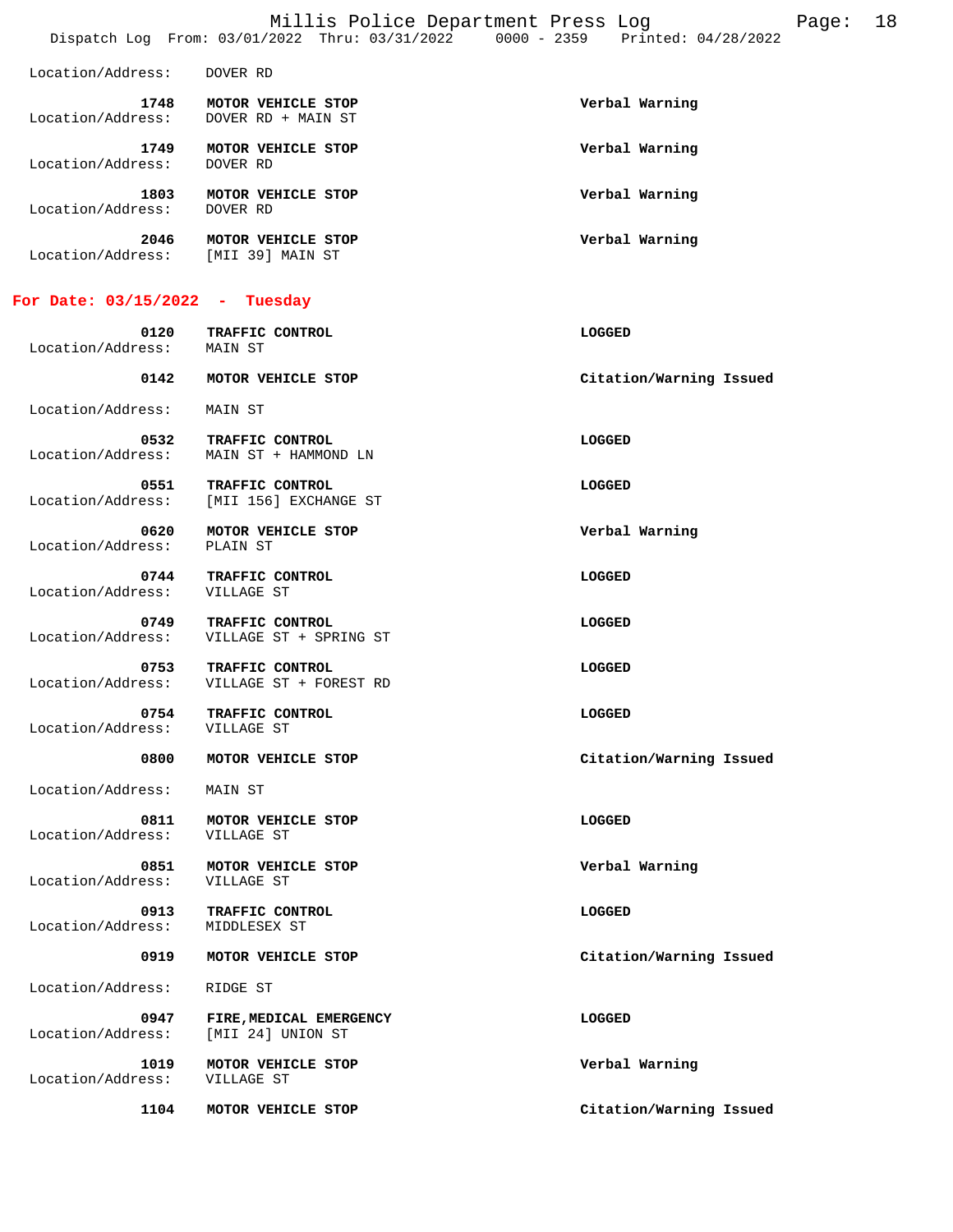|                                    |                                              | Millis Police Department Press Log<br>Dispatch Log From: 03/01/2022 Thru: 03/31/2022 0000 - 2359 Printed: 04/28/2022 | Page: | 19 |
|------------------------------------|----------------------------------------------|----------------------------------------------------------------------------------------------------------------------|-------|----|
| Location/Address:                  | MIDDLESEX ST                                 |                                                                                                                      |       |    |
| 1144                               | MOTOR VEHICLE STOP                           | Citation/Warning Issued                                                                                              |       |    |
|                                    |                                              |                                                                                                                      |       |    |
| Location/Address:                  | MIDDLESEX ST                                 |                                                                                                                      |       |    |
| 1254<br>Location/Address:          | TRAFFIC CONTROL<br>MAIN ST + MILLISTON RD    | LOGGED                                                                                                               |       |    |
| 1307                               | MOTOR VEHICLE STOP                           | Citation/Warning Issued                                                                                              |       |    |
| Location/Address:                  | MIDDLESEX ST                                 |                                                                                                                      |       |    |
| 1318<br>Location/Address:          | MOTOR VEHICLE STOP<br>MIDDLESEX ST           | Verbal Warning                                                                                                       |       |    |
| 1323<br>Location/Address:          | MOTOR VEHICLE STOP<br>MIDDLESEX ST           | Verbal Warning                                                                                                       |       |    |
| 1325<br>Location/Address:          | MOTOR VEHICLE STOP<br>ORCHARD ST             | Verbal Warning                                                                                                       |       |    |
| 1353                               | MOTOR VEHICLE STOP                           | Citation/Warning Issued                                                                                              |       |    |
| Location/Address:                  | MIDDLESEX ST + BULLARD LN                    |                                                                                                                      |       |    |
| 1735<br>Location/Address:          | TRAFFIC CONTROL<br>[MII 32] MAIN ST          | LOGGED                                                                                                               |       |    |
| 1903<br>Location/Address:          | MOTOR VEHICLE STOP<br>[MII 34] MAIN ST       | Verbal Warning                                                                                                       |       |    |
| 1911<br>Location/Address:          | MOTOR VEHICLE STOP<br>MAIN ST + EXCHANGE ST  | Verbal Warning                                                                                                       |       |    |
| 1958<br>Location/Address:          | <b>DISTURBANCE</b><br>ORCHARD ST             | LOGGED                                                                                                               |       |    |
| 2015<br>Location/Address:          | TRAFFIC CONTROL<br>MAIN ST                   | LOGGED                                                                                                               |       |    |
| For Date: $03/16/2022$ - Wednesday |                                              |                                                                                                                      |       |    |
| 0619<br>Location/Address:          | TRAFFIC CONTROL<br>EXCHANGE ST               | LOGGED                                                                                                               |       |    |
| 0728<br>Location/Address:          | ALARM, BURGLAR<br>[MII 95] MAIN ST           | LOGGED                                                                                                               |       |    |
| 0752                               | MOTOR VEHICLE STOP                           | Citation/Warning Issued                                                                                              |       |    |
| Location/Address:                  | [MII 101] MAIN ST                            |                                                                                                                      |       |    |
| 0755                               | TRAFFIC CONTROL                              | LOGGED                                                                                                               |       |    |
| Location/Address:                  | VILLAGE ST + FOREST RD                       |                                                                                                                      |       |    |
| 0802<br>Location/Address:          | MOTOR VEHICLE STOP<br>MAIN ST + MILLISTON RD | Verbal Warning                                                                                                       |       |    |
| 0803<br>Location/Address:          | TRAFFIC CONTROL<br>ORCHARD ST                | LOGGED                                                                                                               |       |    |
| 0805                               | MOTOR VEHICLE STOP                           | Citation/Warning Issued                                                                                              |       |    |
| Location/Address:                  | MAIN ST + VILLAGE ST                         |                                                                                                                      |       |    |
| 0818                               | MOTOR VEHICLE STOP                           | Citation/Warning Issued                                                                                              |       |    |

Location/Address: ORCHARD ST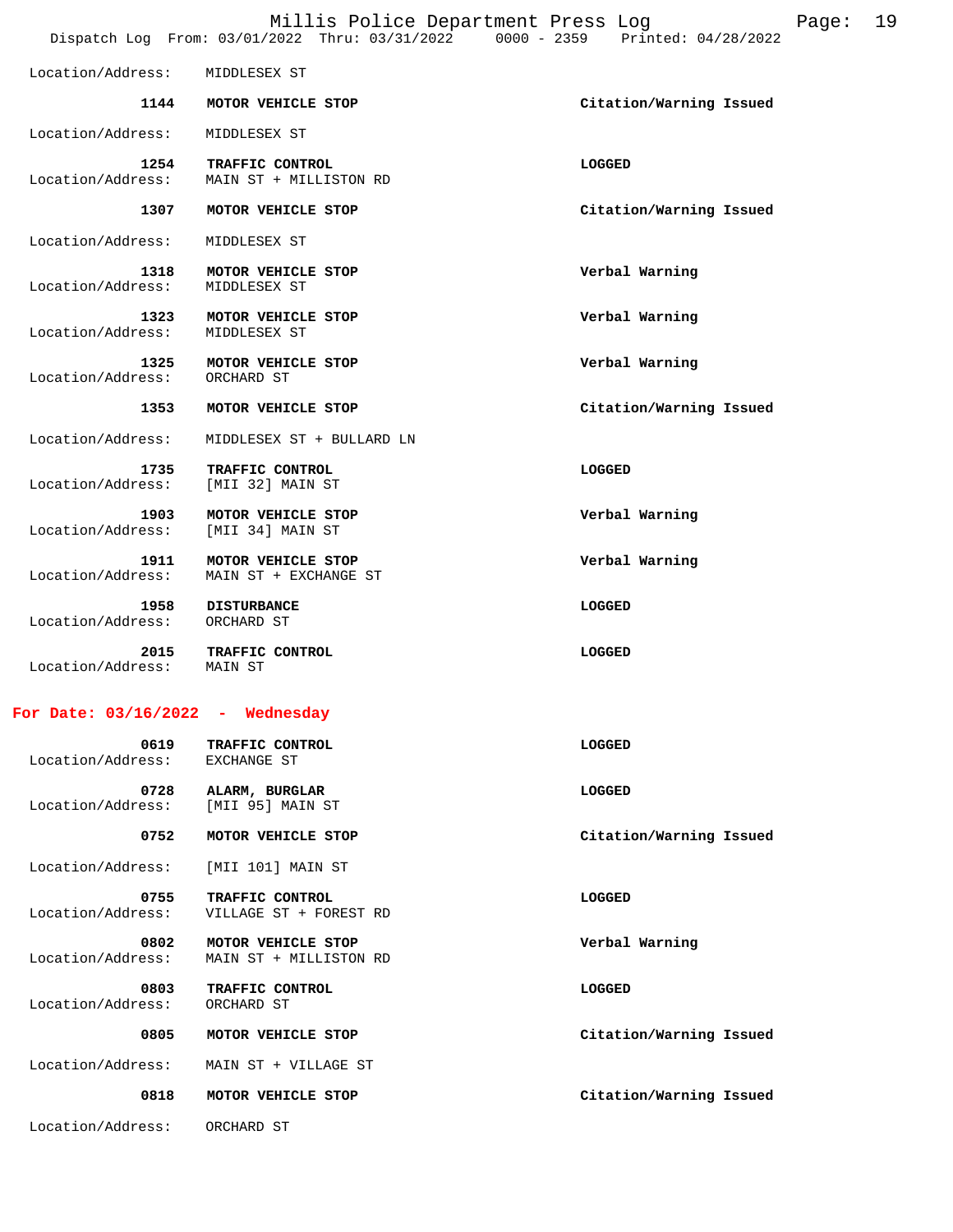Millis Police Department Press Log Fage: 20 Dispatch Log From: 03/01/2022 Thru: 03/31/2022 0000 - 2359 Printed: 04/28/2022

 **0830 TRAFFIC CONTROL LOGGED**  Location/Address: MIDDLESEX ST  **0838 MOTOR VEHICLE STOP Citation/Warning Issued**  Location/Address: MIDDLESEX ST + RIDGE ST  **0846 MOTOR VEHICLE STOP Verbal Warning**  Location/Address: MIDDLESEX ST  **0949 MOTOR VEHICLE STOP Verbal Warning**  Location/Address: MAIN ST + HILLTOP DR  **0955 TRAFFIC CONTROL LOGGED**  Location/Address: MAIN ST + PLEASANT ST  **1031 MOTOR VEHICLE STOP Verbal Warning**  Location/Address: RIDGE ST  **1045 MOTOR VEHICLE STOP Verbal Warning**  Location/Address: MIDDLESEX ST  **1228 TRAFFIC CONTROL LOGGED**  Location/Address: VILLAGE ST + PINE HOUSE RD  **1234 MOTOR VEHICLE STOP Verbal Warning**  Location/Address: MAIN ST  **1243 MOTOR VEHICLE STOP Citation/Warning Issued**  Location/Address: [MII 34] MAIN ST  **1244 MOTOR VEHICLE STOP Verbal Warning**  Location/Address:  **1303 FIRE,MEDICAL EMERGENCY Services Rendered**  Location/Address: KENNEDY TER  **1513 LARCENY /FORGERY/ FRAUD LOGGED**  Location/Address: [MII 42] MILLISTON RD  **1600 ASSIST CITIZEN LOGGED**  Location/Address: [MII 137] MAIN ST  **1601 TRAFFIC CONTROL LOGGED**  Location/Address: MAIN ST  **1621 TRAFFIC CONTROL LOGGED**  Location/Address: EXCHANGE ST  **2028 MOTOR VEHICLE STOP Verbal Warning**  Location/Address: PLAIN ST + MONROE ST  **2125 MOTOR VEHICLE STOP Verbal Warning**  Location/Address:  **2353 TRAFFIC CONTROL LOGGED**  Location/Address: MAIN ST + EXCHANGE ST **2355 TRAFFIC CONTROL LOGGED LOGGED**<br>
ress: MAIN ST Location/Address: **For Date: 03/17/2022 - Thursday 0003 MOTOR VEHICLE STOP Verbal Warning**  Location/Address: VILLAGE ST

 **0030 MOTOR VEHICLE STOP Arrest(s) Made**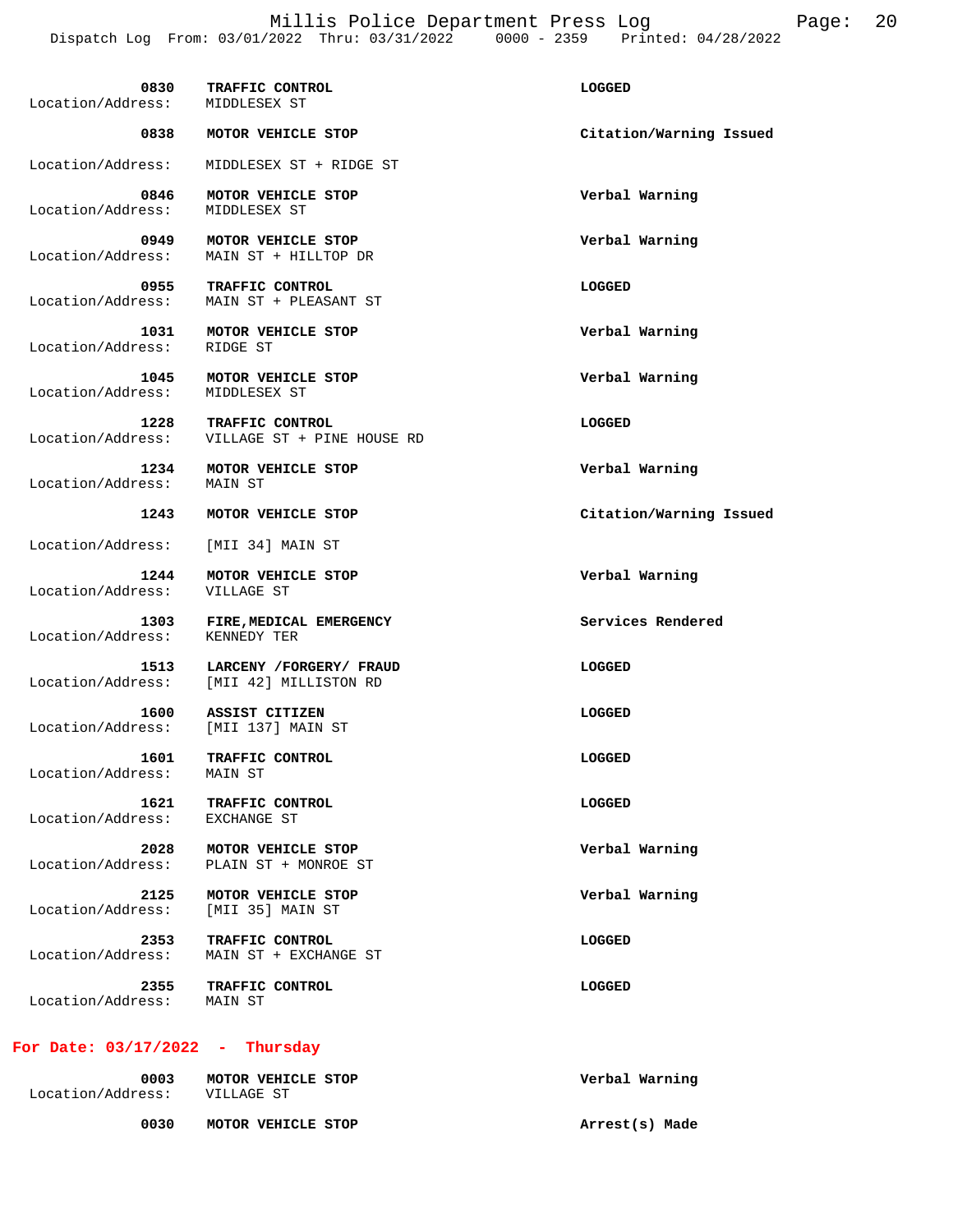|                                 | Millis Police Department Press Log<br>Dispatch Log From: 03/01/2022 Thru: 03/31/2022 0000 - 2359 Printed: 04/28/2022 | 21<br>Page:             |
|---------------------------------|----------------------------------------------------------------------------------------------------------------------|-------------------------|
| Location/Address:               | MAIN ST                                                                                                              |                         |
| Location/Address:               | 0535 TRAFFIC CONTROL<br>MAIN ST + HAMMOND LN                                                                         | LOGGED                  |
| 0733<br>Location/Address:       | TRAFFIC CONTROL<br>VILLAGE ST + SPRING ST                                                                            | LOGGED                  |
| 0737<br>Location/Address:       | TRAFFIC CONTROL<br>MAIN ST                                                                                           | LOGGED                  |
| 0816                            | MOTOR VEHICLE STOP                                                                                                   | Citation/Warning Issued |
| Location/Address:               | VILLAGE ST + BLUEBERRY LN                                                                                            |                         |
| 1022<br>Location/Address:       | ASSIST OTHER AGENCY<br>[MII 137] MAIN ST                                                                             | LOGGED                  |
| 1043<br>Location/Address:       | MOTOR VEHICLE STOP<br>[MII 52] MAIN ST                                                                               | Verbal Warning          |
| 1112<br>Location/Address:       | ASSIST CITIZEN<br>[MII 137] MAIN ST                                                                                  | LOGGED                  |
| 1125                            | FIRE, MEDICAL EMERGENCY                                                                                              | Transported to Hospital |
| Location/Address:               | KEY ST                                                                                                               |                         |
| 1304<br>Location/Address:       | TRAFFIC CONTROL<br>[MII 156] EXCHANGE ST                                                                             | LOGGED                  |
| 1504<br>Location/Address:       | FIRE, CO ALARM<br>FARM ST                                                                                            | LOGGED                  |
| 1606<br>Location/Address:       | TRAFFIC CONTROL<br>VILLAGE ST + APPLE ROCK RD                                                                        | LOGGED                  |
| 1620<br>Location/Address:       | TRAFFIC CONTROL<br>PLEASANT ST + COUNTRY VILLAGE WAY                                                                 | LOGGED                  |
| 1637<br>Location/Address:       | MOTOR VEHICLE STOP<br>PLEASANT ST + SPENCER ST                                                                       | Verbal Warning          |
| 1715<br>Location/Address:       | MOTOR VEHICLE STOP<br>PLEASANT ST + DYER ST                                                                          | LOGGED                  |
| 2033                            | FIRE, MEDICAL EMERGENCY                                                                                              | Transported to Hospital |
| Location/Address:               | BRANDYWINE TER                                                                                                       |                         |
| 2150<br>Location/Address:       | MOTOR VEHICLE STOP<br>MAIN ST + BRIDGE ST                                                                            | Verbal Warning          |
| 2348<br>Location/Address:       | TRAFFIC CONTROL<br>MAIN ST + HAMMOND LN                                                                              | LOGGED                  |
| 2359<br>Location/Address:       | DISABLED MV<br>MAIN ST + BRIDGE ST                                                                                   | Unfounded               |
| For Date: $03/18/2022$ - Friday |                                                                                                                      |                         |
| 0016<br>Location/Address:       | TRAFFIC CONTROL<br>MAIN ST + SPRING ST                                                                               | LOGGED                  |
| 0600                            | TRAFFIC CONTROL                                                                                                      | LOGGED                  |

 **0708 FIRE,MEDICAL EMERGENCY LOGGED**  Location/Address: [MII 24] UNION ST

Location/Address: MAIN ST + SPRING ST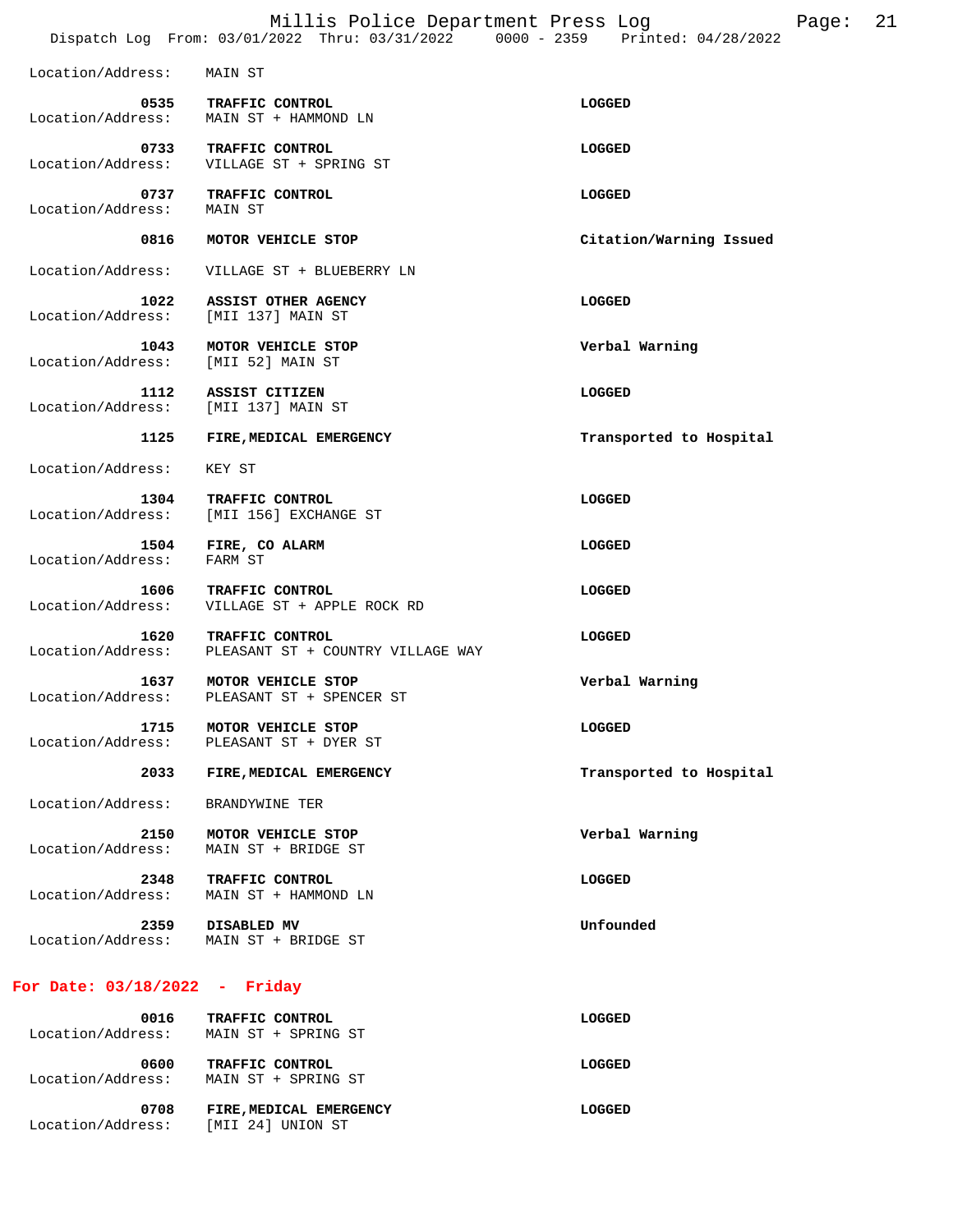| 0753                                        | MVA WITH INJURIES<br>Location/Address: VILLAGE ST + MAIN ST            | Could Not Locate        |
|---------------------------------------------|------------------------------------------------------------------------|-------------------------|
| 0812                                        | <b>TRAFFIC CONTROL</b><br>Location/Address: VILLAGE ST + APPLE ROCK RD | LOGGED                  |
| 0930                                        | TRAFFIC CONTROL<br>Location/Address: EXCHANGE ST + CEDAR SQ            | LOGGED                  |
|                                             | 0952 DISABLED MV<br>Location/Address: MILLISTON RD + MAIN ST           | LOGGED                  |
| Location/Address: MAIN ST                   | 1040 DISABLED MV                                                       | LOGGED                  |
|                                             | 1134 DISABLED MV<br>Location/Address: EXCHANGE ST + MAIN ST            | LOGGED                  |
| Location/Address:                           | 1316 DISABLED MV<br>DOVER RD                                           | LOGGED                  |
| 1346<br>Location/Address: [MII 137] MAIN ST | LARCENY /FORGERY/ FRAUD                                                | LOGGED                  |
| 1603<br>Location/Address:                   | <b>TRAFFIC CONTROL</b><br>MAIN ST + WOODLAWN DR                        | LOGGED                  |
| 1632<br>Location/Address:                   | TRAFFIC CONTROL<br>[MII 38] MAIN ST                                    | LOGGED                  |
| 1644<br>Location/Address: MAIN ST           | MOTOR VEHICLE STOP                                                     | Verbal Warning          |
|                                             | 1647 FIRE, MEDICAL EMERGENCY                                           | Transported to Hospital |
| Location/Address:                           | [MII 14] PLAIN ST                                                      |                         |
| 1744<br>Location/Address:                   | DISABLED MV<br>RIDGE ST                                                | Vehicle Towed           |
| 2030<br>Location/Address:                   | MOTOR VEHICLE STOP<br>MAIN ST + HILLTOP DR                             | Verbal Warning          |
| 2109                                        | TRAFFIC CONTROL<br>Location/Address: EXCHANGE ST + PLAIN ST            | LOGGED                  |
| 2234                                        | FIRE, MEDICAL EMERGENCY                                                | Transported to Hospital |
| Location/Address:                           | MAIN ST                                                                |                         |
| 2311                                        | FIRE, MEDICAL EMERGENCY                                                | Transported to Hospital |
| Location/Address:                           | TUCKERDALE WAY                                                         |                         |
| 2341                                        | <b>TRAFFIC CONTROL</b><br>Location/Address: MAIN ST + EXCHANGE ST      | LOGGED                  |
| For Date: $03/19/2022 - Saturday$           |                                                                        |                         |

 **0516 TRAFFIC CONTROL LOGGED**  Location/Address: MAIN ST + SPRING ST  **0859 FIRE,MEDICAL EMERGENCY LOGGED**  Location/Address: MAIN ST + MILLISTON RD  **1042 TRAFFIC CONTROL Citation/Warning Issued**  Location/Address: MAIN ST + MILLISTON RD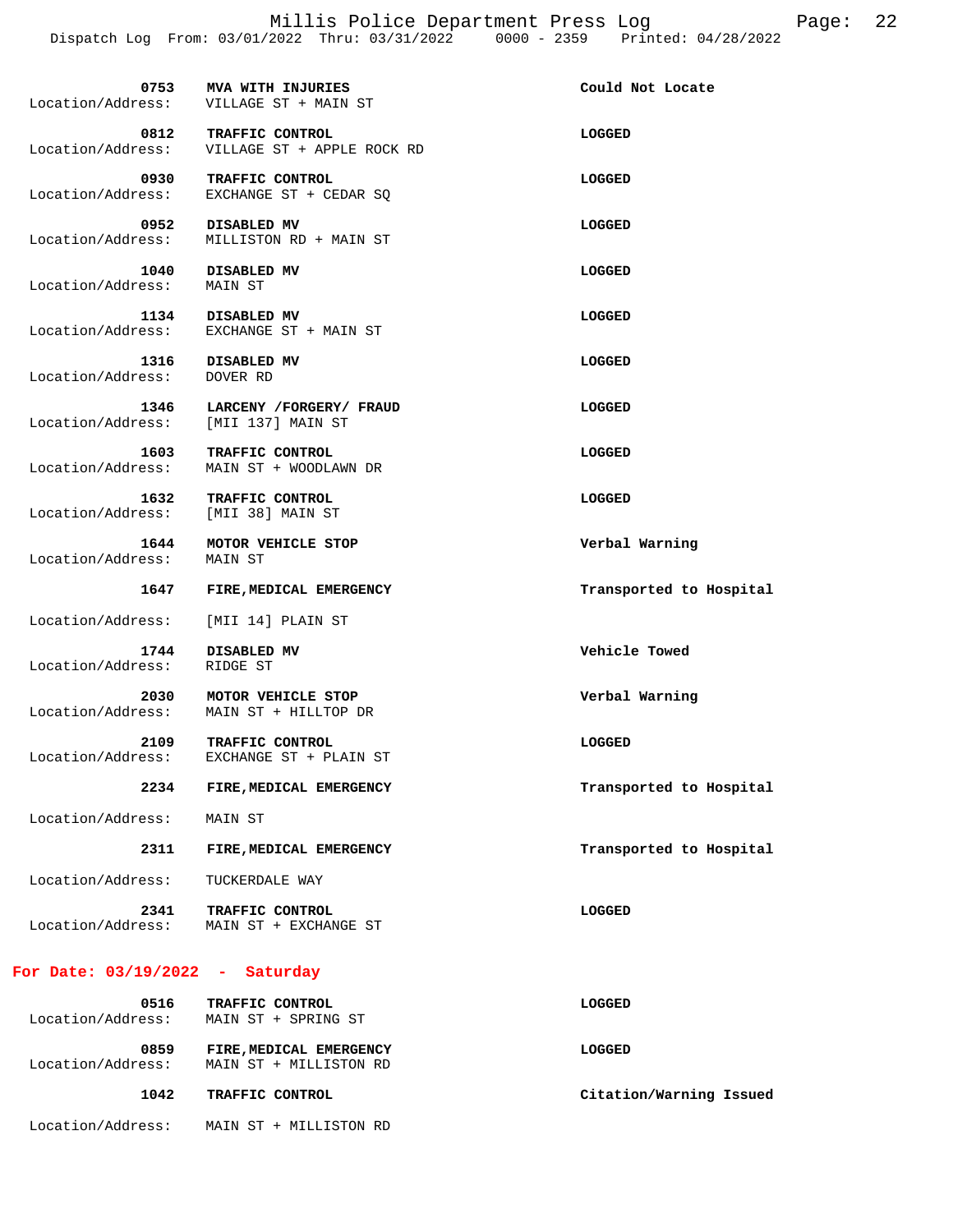Millis Police Department Press Log Fage: 23 Dispatch Log From: 03/01/2022 Thru: 03/31/2022 0000 - 2359 Printed: 04/28/2022

| Location/Address: | 1200 | ALARM, BURGLAR<br>[MII 315] FARM ST               | LOGGED |
|-------------------|------|---------------------------------------------------|--------|
| Location/Address: | 1319 | COMPLAINT<br>[MII 187] ORCHARD ST                 | LOGGED |
| Location/Address: | 1339 | TRAFFIC CONTROL<br>MAIN ST + PLEASANT ST          | LOGGED |
| Location/Address: | 1549 | TRAFFIC CONTROL<br>PLEASANT ST                    | LOGGED |
| Location/Address: | 1618 | FIRE, MEDICAL EMERGENCY<br>[MII 490] MILLISTON RD | LOGGED |
| Location/Address: | 1638 | TRAFFIC CONTROL<br>MIDDLESEX ST + BROOKVIEW RD    | LOGGED |

 **1718 MOTOR VEHICLE STOP Verbal Warning**  Location/Address: [MII 185] MAIN ST  **2052 MOTOR VEHICLE STOP Verbal Warning**  Location/Address: MILLISTON RD  **2132 MOTOR VEHICLE STOP Verbal Warning**  Location/Address: [MII 134] MAIN ST

 **2212 MOTOR VEHICLE STOP Verbal Warning**  Location/Address: RIDGE ST

 **2354 TRAFFIC CONTROL LOGGED**  Location/Address: [MII 101] MAIN ST

### **For Date: 03/20/2022 - Sunday**

| 0009<br>Location/Address: | TRAFFIC CONTROL<br>[MII 32] MAIN ST       | LOGGED                  |
|---------------------------|-------------------------------------------|-------------------------|
| 0554<br>Location/Address: | TRAFFIC CONTROL<br>MAIN ST + HAMMOND LN   | <b>LOGGED</b>           |
| 0739<br>Location/Address: | TRAFFIC CONTROL<br>MAIN ST + PLEASANT ST  | <b>LOGGED</b>           |
| 0807<br>Location/Address: | TRAFFIC CONTROL<br>EXCHANGE ST + UNION ST | <b>LOGGED</b>           |
| 0927<br>Location/Address: | TRAFFIC CONTROL<br>[MII 130] MAIN ST      | Verbal Warning          |
| 0936<br>Location/Address: | MOTOR VEHICLE STOP<br>[MII 38] MAIN ST    | Verbal Warning          |
| 1222<br>Location/Address: | MOTOR VEHICLE STOP<br>[MII 40] MAIN ST    | Arrest(s) Made          |
| 1537<br>Location/Address: | TRAFFIC CONTROL<br>MAIN ST + MILLISTON RD | <b>LOGGED</b>           |
| 1543<br>Location/Address: | TRAFFIC CONTROL<br>[MII 18] EXCHANGE ST   | <b>LOGGED</b>           |
| 1717<br>Location/Address: | MOTOR VEHICLE STOP<br>[MII 34] MAIN ST    | Verbal Warning          |
| 1822                      | MOTOR VEHICLE STOP                        | Citation/Warning Issued |
| Location/Address:         | ORCHARD ST + EVERGREEN TER                |                         |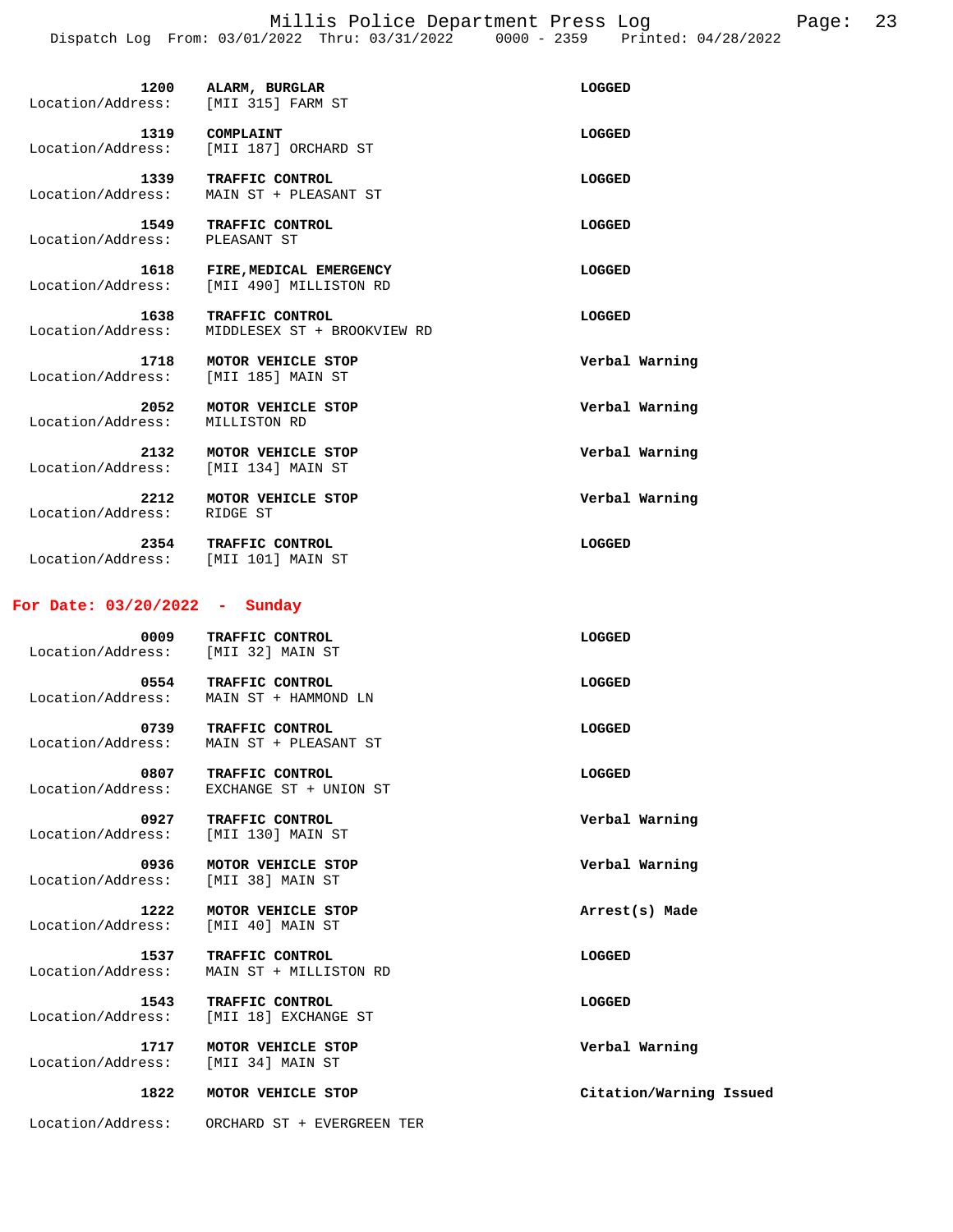| 1900<br>Location/Address: | SUSPICIOUS ACTIVITY<br>ORCHARD ST              | <b>LOGGED</b>  |
|---------------------------|------------------------------------------------|----------------|
| 2032<br>Location/Address: | MOTOR VEHICLE STOP<br>[MII 128] MAIN ST        | Verbal Warning |
| 2116<br>Location/Address: | MOTOR VEHICLE STOP<br>VILLAGE ST + PLEASANT ST | Verbal Warning |
| 2159<br>Location/Address: | MOTOR VEHICLE STOP<br>[MII 32] MAIN ST         | Verbal Warning |
| 2211                      | VEHICLE STOP<br><b>MOTOR</b>                   | Verbal Warning |

## **For Date: 03/21/2022 - Monday**

Location/Address: GLEN ELLEN BLVD

Location/Address: MAIN ST + PLEASANT ST

| 0011              | <b>TRAFFIC CONTROL</b> | LOGGED |
|-------------------|------------------------|--------|
| Location/Address: | MAIN ST + PLEASANT ST  |        |
|                   |                        |        |

 **0045 TRAFFIC CONTROL LOGGED**  Location/Address: [MII 31] MAIN ST  **0331 ALARM, BURGLAR LOGGED** 

 **0504 ALARM, BURGLAR LOGGED**  Location/Address: [MII 14] PLAIN ST

 **0530 TRAFFIC CONTROL**<br>
Location/Address: MAIN ST + HAMMOND LN Location/Address: MAIN ST + HAMMOND LN

 **0549 MOTOR VEHICLE STOP LOGGED**  MAIN ST + ADAMS ST

 **0553 TRAFFIC CONTROL LOGGED**  Location/Address: MAIN ST + MILLISTON RD

 **0728 TRAFFIC CONTROL LOGGED LOGGED**<br>  **1086** THE MIDDLESEX ST

 **0745 MOTOR VEHICLE STOP Verbal Warning**  Location/Address: MIDDLESEX ST

 **0753 TRAFFIC CONTROL LOGGED**  Location/Address: MAIN ST

0757 TRAFFIC CONTROL **CONTROL LOGGED** Location/Address: VILLAGE ST + BLUEBERRY LN

 **0917 MOTOR VEHICLE STOP Verbal Warning**  Location/Address: MAIN ST + SPRING ST

 **1121 TRAFFIC CONTROL LOGGED**  Location/Address: MAIN ST + MILLISTON RD

 **1151 MOTOR VEHICLE STOP Citation/Warning Issued** 

Location/Address: [MII 3] EXCHANGE ST

Location/Address:

 **1216 MOTOR VEHICLE STOP Citation/Warning Issued** 

Location/Address: VILLAGE ST

 **1408 ASSIST CITIZEN LOGGED**  Location/Address: [MII 137] MAIN ST

Location/Address:

 **1442 LARCENY /FORGERY/ FRAUD LOGGED**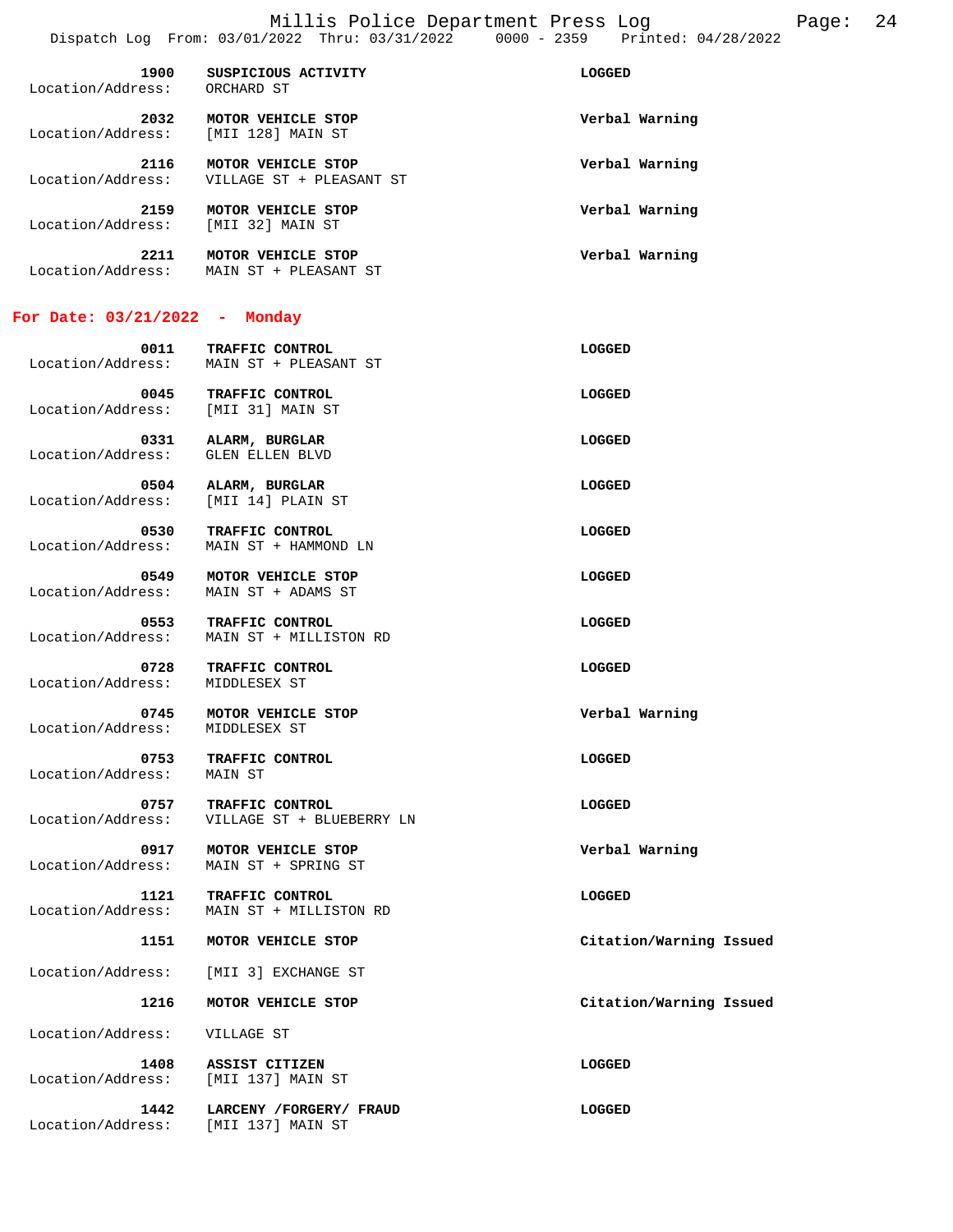Millis Police Department Press Log Page: 25 Dispatch Log From: 03/01/2022 Thru: 03/31/2022 0000 - 2359 Printed: 04/28/2022

|                                            | 1534 ASSIST CITIZEN                            | No Action Required       |
|--------------------------------------------|------------------------------------------------|--------------------------|
| Location/Address: CRESTVIEW DR             |                                                |                          |
| 1741<br>Location/Address:                  | TRAFFIC CONTROL<br>HIMELFARB ST                | LOGGED                   |
| Location/Address:                          | 1755 TRAFFIC CONTROL<br>MAIN ST                | LOGGED                   |
| 1800                                       | MOTOR VEHICLE STOP                             | Citation/Warning Issued  |
| Location/Address:                          | [MII 134] MAIN ST                              |                          |
| 1813<br>Location/Address:                  | MOTOR VEHICLE STOP<br>MYRTLE ST                | Verbal Warning           |
| 1909<br>Location/Address:                  | ASSIST CITIZEN<br>[MII 137] MAIN ST            | LOGGED                   |
| Location/Address: MAIN ST + DOVER RD       | 2010 MOTOR VEHICLE STOP                        | Verbal Warning           |
| For Date: $03/22/2022 -$ Tuesday           |                                                |                          |
| 0019<br>Location/Address: [MII 32] MAIN ST | TRAFFIC CONTROL                                | LOGGED                   |
| 0021<br>Location/Address:                  | TRAFFIC CONTROL<br>MAIN ST + EXCHANGE ST       | LOGGED                   |
| 0130                                       | ALARM, BURGLAR                                 | Building Checked/Secured |
| Location/Address:                          | MAIN ST                                        |                          |
| 0448<br>Location/Address:                  | <b>TRAFFIC CONTROL</b><br>MAIN ST + SPRING ST  | LOGGED                   |
| 0537<br>Location/Address:                  | <b>TRAFFIC CONTROL</b><br>MAIN ST + HAMMOND LN | LOGGED                   |
| 0803<br>Location/Address:                  | TRAFFIC CONTROL<br>PLEASANT ST + SPENCER ST    | LOGGED                   |
| 0805<br>Location/Address:                  | TRAFFIC CONTROL<br>VILLAGE ST + PINE VIEW      | LOGGED                   |
| 0821<br>Location/Address:                  | MOTOR VEHICLE STOP<br>[MII 44] PLEASANT ST     | Verbal Warning           |
| 0830<br>Location/Address:                  | MOTOR VEHICLE STOP<br>[MII 11] MAIN ST         | Verbal Warning           |
| 0900<br>Location/Address:                  | MOTOR VEHICLE STOP<br>MAIN ST + LINCOLN AVE    | Verbal Warning           |
| 0935<br>Location/Address:                  | MOTOR VEHICLE STOP<br>[MII 49] MAIN ST         | Verbal Warning           |
| 0942<br>Location/Address:                  | TRAFFIC CONTROL<br>MIDDLESEX ST                | LOGGED                   |
| 0955                                       | MOTOR VEHICLE STOP                             | Citation/Warning Issued  |
| Location/Address:                          | EXCHANGE ST                                    |                          |
|                                            |                                                |                          |

 **1005 MOTOR VEHICLE STOP Verbal Warning**  Location/Address: [MII 482] MIDDLESEX ST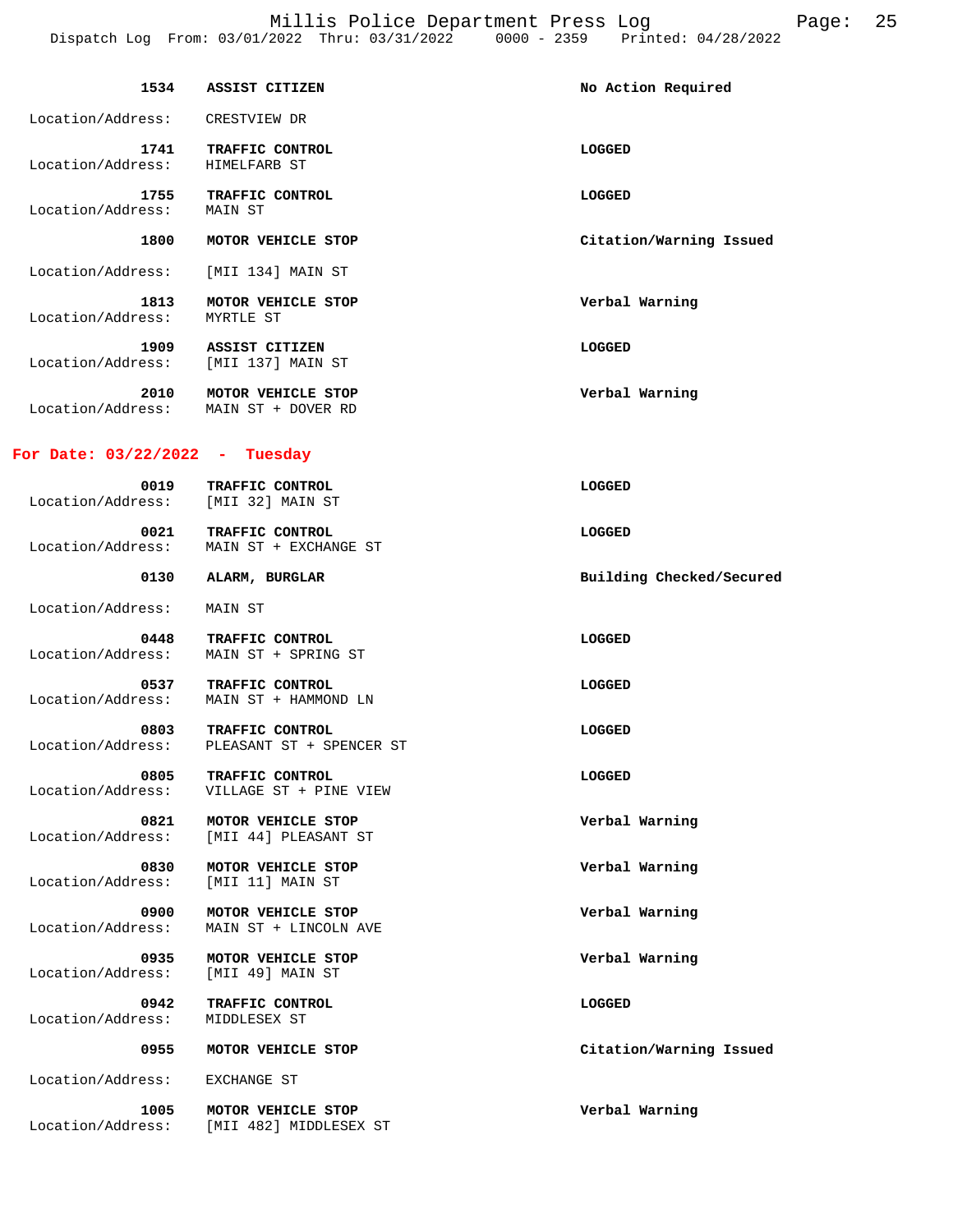| 1036<br>Location/Address:                  | FIRE, MEDICAL EMERGENCY<br>[MII 7] ORCHARD ST              | Unfounded               |
|--------------------------------------------|------------------------------------------------------------|-------------------------|
| 1252<br>Location/Address:                  | TRAFFIC CONTROL<br>EXCHANGE ST + CURVE ST                  | LOGGED                  |
| 1317<br>Location/Address:                  | FIRE, MEDICAL EMERGENCY<br>ROLLING MEADOW DR               | LOGGED                  |
| 1338                                       | MOTOR VEHICLE STOP                                         | Citation/Warning Issued |
| Location/Address:                          | MIDDLESEX ST                                               |                         |
| 1656<br>Location/Address:                  | MOTOR VEHICLE STOP<br>[MII 17] EXCHANGE ST                 | Verbal Warning          |
| 1658<br>Location/Address:                  | TRAFFIC CONTROL<br>MIDDLESEX ST                            | LOGGED                  |
| 1715<br>Location/Address:                  | TRAFFIC CONTROL<br>PLEASANT ST + SPENCER ST                | LOGGED                  |
| 1724<br>Location/Address:                  | MOTOR VEHICLE STOP<br>MIDDLESEX ST                         | Verbal Warning          |
| 1816<br>Location/Address: MAIN ST          | TRAFFIC CONTROL                                            | LOGGED                  |
| 1953<br>Location/Address:                  | FIRE, MEDICAL EMERGENCY<br>ORCHARD ST                      | Services Rendered       |
| 2028<br>Location/Address:                  | MOTOR VEHICLE STOP<br>EXCHANGE ST + ISLAND RD              | Verbal Warning          |
| 2341                                       | FIRE, MEDICAL EMERGENCY                                    | Transported to Hospital |
| Location/Address:                          | STONEY BROOK DR                                            |                         |
| 2359                                       | TRAFFIC CONTROL<br>Location/Address: MAIN ST + EXCHANGE ST | LOGGED                  |
| For Date: $03/23/2022$ - Wednesday         |                                                            |                         |
| 0027<br>Location/Address: [MII 31] MAIN ST | TRAFFIC CONTROL                                            | LOGGED                  |

 Location/Address: MAIN ST + PARK RD 0540 TRAFFIC CONTROL **CONTROL LOGGED**  Location/Address: MAIN ST + HAMMOND LN 0701 FIRE, MEDICAL EMERGENCY **FIRE** and **FIRE, MEDICAL** EMERGENCY Location/Address: CASTLE RD  **0728 ASSIST CITIZEN LOGGED**  Location/Address: SPRING ST 0858 TRAFFIC CONTROL **CONTROL** CONTROL Location/Address: MAIN ST + HAMMOND LN

 **0534 TRAFFIC CONTROL LOGGED** 

 **0913 ASSIST CITIZEN LOGGED**  Location/Address: VILLAGE ST  **0923 MOTOR VEHICLE STOP Verbal Warning**  Location/Address: [MII 303] MAIN ST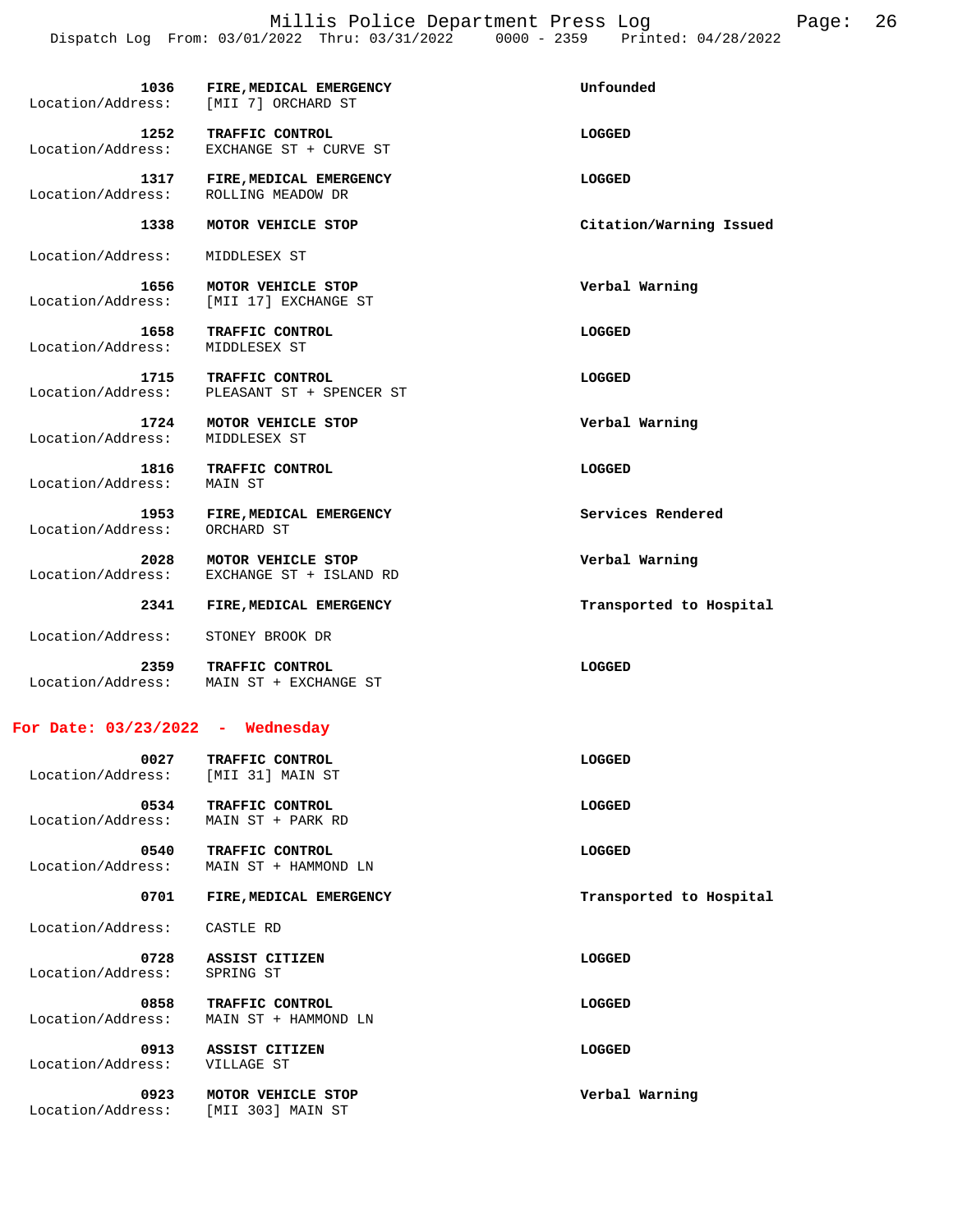Millis Police Department Press Log Fage: 27

|                                            |                                               | Dispatch Log From: 03/01/2022 Thru: 03/31/2022 0000 - 2359 Printed: 04/28/2022 |
|--------------------------------------------|-----------------------------------------------|--------------------------------------------------------------------------------|
| 0939<br>Location/Address:                  | MOTOR VEHICLE STOP<br>MAIN ST + SPRING ST     | Verbal Warning                                                                 |
| Location/Address:                          | 1137 LARCENY / FORGERY / FRAUD<br>BIRCH ST    | <b>LOGGED</b>                                                                  |
| 1224                                       | MOTOR VEHICLE STOP                            | Citation/Warning Issued                                                        |
| Location/Address:                          | [MII 20] EXCHANGE ST                          |                                                                                |
| 1608<br>Location/Address:                  | MOTOR VEHICLE STOP<br>MAIN ST                 | Verbal Warning                                                                 |
| 1623<br>Location/Address:                  | TRAFFIC CONTROL<br>VILLAGE ST + APPLE ROCK RD | LOGGED                                                                         |
| 1639<br>Location/Address:                  | TRAFFIC CONTROL<br>MAIN ST + WOODLAWN DR      | <b>LOGGED</b>                                                                  |
| 1658<br>Location/Address:                  | MOTOR VEHICLE STOP<br>MAIN ST + UNION ST      | Verbal Warning                                                                 |
| 1715<br>Location/Address:                  | MOTOR VEHICLE STOP<br>VILLAGE ST + DYER ST    | Verbal Warning                                                                 |
| 1719<br>Location/Address:                  | MOTOR VEHICLE STOP<br>MAIN ST                 | Verbal Warning                                                                 |
| 1722                                       | MOTOR VEHICLE STOP                            | Citation/Warning Issued                                                        |
| Location/Address:                          | VILLAGE ST                                    |                                                                                |
| 1751<br>Location/Address:                  | TRAFFIC CONTROL<br>[MII 11] MAIN ST           | LOGGED                                                                         |
| 1755<br>Location/Address:                  | MOTOR VEHICLE STOP<br>MAIN ST                 | Verbal Warning                                                                 |
| 1803                                       | MOTOR VEHICLE STOP                            | Citation/Warning Issued                                                        |
| Location/Address:                          | [MII 78] MAIN ST                              |                                                                                |
| 1811                                       | MOTOR VEHICLE STOP                            | Citation/Warning Issued                                                        |
| Location/Address: [MII 78] MAIN ST         |                                               |                                                                                |
| 2142<br>Location/Address:                  | SUSPICIOUS ACTIVITY<br>[MII 30] MILLISTON RD  | <b>LOGGED</b>                                                                  |
| 2359<br>Location/Address: [MED] VILLAGE ST | ASSIST OTHER AGENCY                           | <b>LOGGED</b>                                                                  |
| For Date: $03/24/2022 - Thursday$          |                                               |                                                                                |
| 0116<br>Location/Address:                  | TRAFFIC CONTROL<br>MAIN ST + EXCHANGE ST      | LOGGED                                                                         |
| 0120<br>Location/Address:                  | TRAFFIC CONTROL<br>MAIN ST + PLAIN ST         | LOGGED                                                                         |
| 0452<br>Location/Address:                  | TRAFFIC CONTROL<br>MAIN ST + SPRING ST        | LOGGED                                                                         |

 **0534 TRAFFIC CONTROL LOGGED**  Location/Address: MAIN ST + PARK RD

0620 TRAFFIC CONTROL **CONTROL LOGGED** Location/Address: VILLAGE ST + BLUEBERRY LN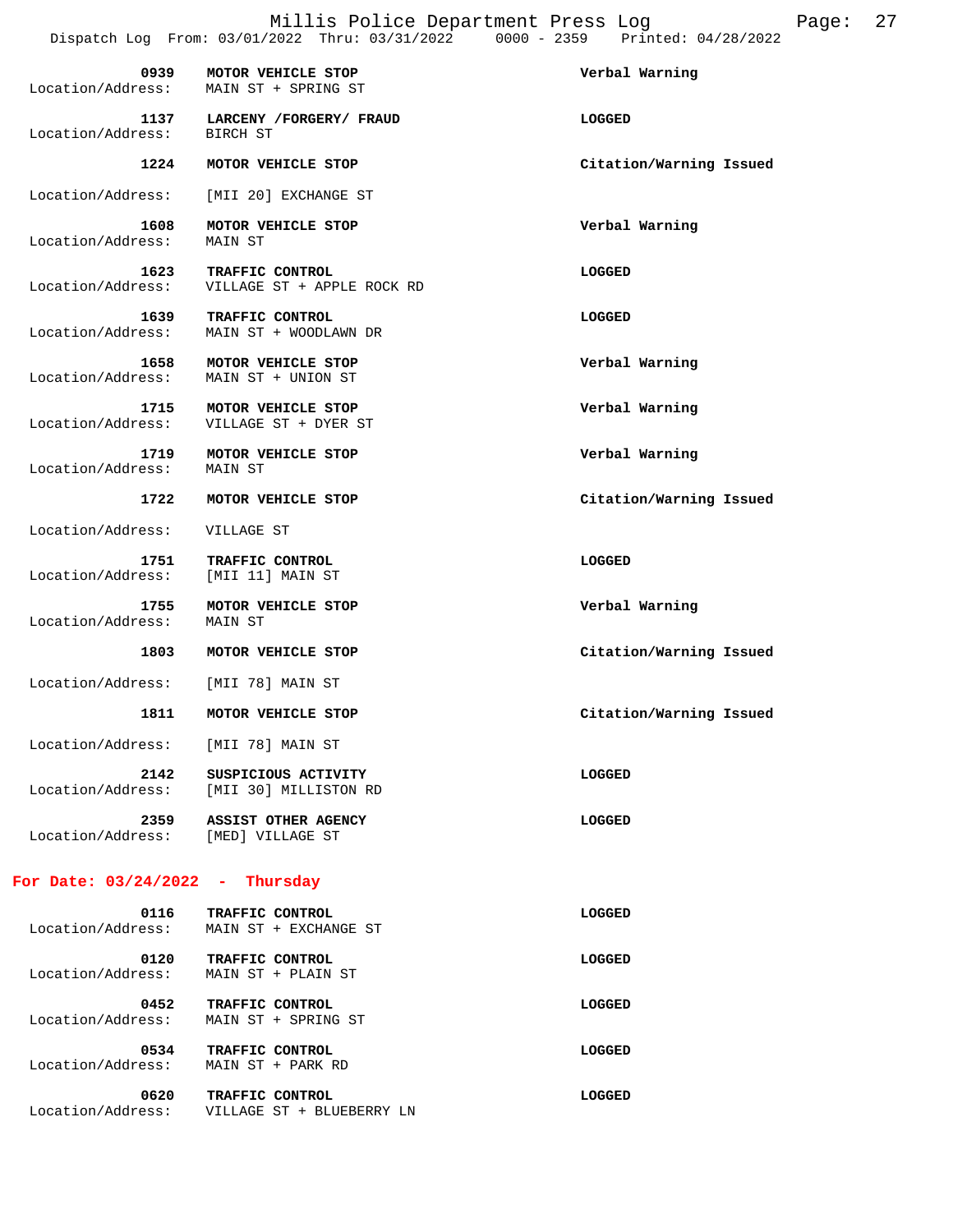Millis Police Department Press Log Page: 28 Dispatch Log From: 03/01/2022 Thru: 03/31/2022 0000 - 2359 Printed: 04/28/2022

| 0803<br>Location/Address:       | TRAFFIC CONTROL<br>HIMELFARB ST                                 | LOGGED                  |
|---------------------------------|-----------------------------------------------------------------|-------------------------|
| 0807<br>Location/Address:       | TRAFFIC CONTROL<br>MAIN ST + WOODLAWN DR                        | LOGGED                  |
| 0809                            | FIRE, MEDICAL EMERGENCY                                         | Transported to Hospital |
| Location/Address:               | EXCHANGE ST                                                     |                         |
| 0837<br>Location/Address:       | MOTOR VEHICLE STOP<br>[MII 31] MAIN ST                          | Verbal Warning          |
| 0839<br>Location/Address:       | TRAFFIC CONTROL<br>MAIN ST + WOODLAWN DR                        | LOGGED                  |
| 1013                            | FIRE, MEDICAL EMERGENCY                                         | Transported to Hospital |
| Location/Address:               | [MII 13] PARK RD                                                |                         |
| 1234<br>Location/Address:       | TRAFFIC CONTROL<br>EXCHANGE ST + LAVENDER ST                    | LOGGED                  |
| 1412<br>Location/Address:       | MOTOR VEHICLE STOP<br>MAIN ST + VILLAGE ST                      | Verbal Warning          |
| 1416                            | FIRE, MEDICAL EMERGENCY                                         | Transported to Hospital |
| Location/Address:               | SPRING ST                                                       |                         |
| 1551<br>Location/Address:       | TRAFFIC CONTROL<br>PLEASANT ST + COUNTRY VILLAGE WAY            | LOGGED                  |
| 1603<br>Location/Address:       | MOTOR VEHICLE STOP<br>PLEASANT ST                               | Verbal Warning          |
| 1652<br>Location/Address:       | TRAFFIC CONTROL<br>MAIN ST + MILLISTON RD                       | LOGGED                  |
| 1705                            | TRAFFIC CONTROL<br>Location/Address: VILLAGE ST + APPLE ROCK RD | LOGGED                  |
| 1741                            | FIRE, MEDICAL EMERGENCY                                         | Transported to Hospital |
|                                 | Location/Address: [MII 67] MILLISTON RD                         |                         |
| 1845                            | FIRE, MEDICAL EMERGENCY                                         | Transported to Hospital |
| Location/Address:               | PLAIN ST                                                        |                         |
| 1927<br>Location/Address:       | FIRE, OTHER<br>BRANDYWINE TER                                   | LOGGED                  |
| 2013<br>Location/Address:       | MOTOR VEHICLE STOP<br>EXCHANGE ST + MAIN ST                     | Verbal Warning          |
| 2033<br>Location/Address:       | MOTOR VEHICLE STOP<br>EXCHANGE ST                               | Verbal Warning          |
| 2134<br>Location/Address:       | MOTOR VEHICLE STOP<br>MAIN ST                                   | Verbal Warning          |
| For Date: $03/25/2022 -$ Friday |                                                                 |                         |

## **0008 TRAFFIC CONTROL LOGGED**  Location/Address: [MII 31] MAIN ST  **0052 TRAFFIC CONTROL LOGGED**  Location/Address: MAIN ST + EXCHANGE ST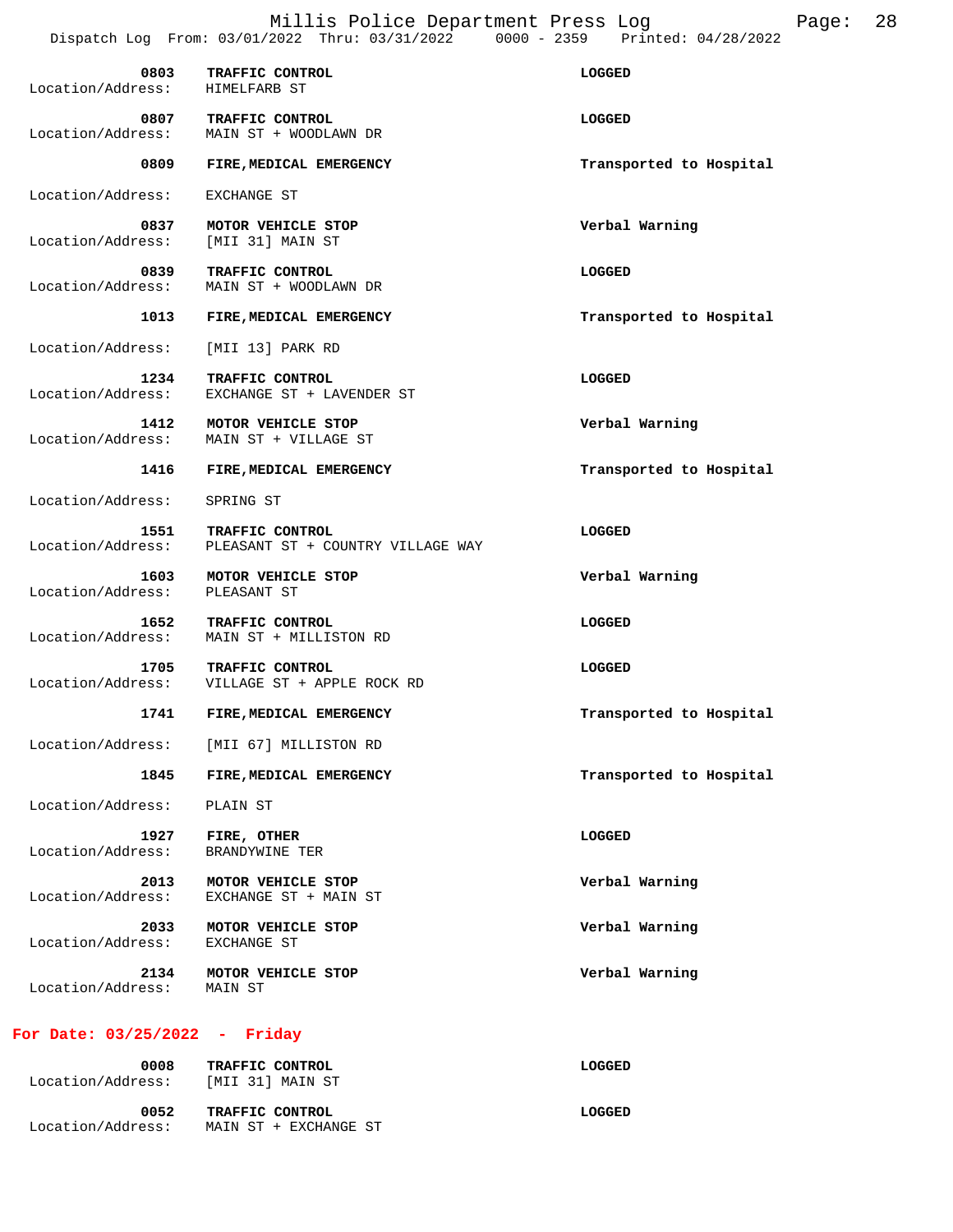Millis Police Department Press Log Page: 29 Dispatch Log From: 03/01/2022 Thru: 03/31/2022 0000 - 2359 Printed: 04/28/2022

| 0530<br>Location/Address: | TRAFFIC CONTROL<br>MAIN ST + HAMMOND LN               | LOGGED                  |
|---------------------------|-------------------------------------------------------|-------------------------|
| 0537<br>Location/Address: | TRAFFIC CONTROL<br>MAIN ST + SPRING ST                | LOGGED                  |
| 0601<br>Location/Address: | TRAFFIC CONTROL<br>MAIN ST + PARK RD                  | LOGGED                  |
| 0740<br>Location/Address: | TRAFFIC CONTROL<br>[MII 14] PLAIN ST                  | <b>LOGGED</b>           |
| 0743<br>Location/Address: | TRAFFIC CONTROL<br>MIDDLESEX ST                       | <b>LOGGED</b>           |
| 0815<br>Location/Address: | MOTOR VEHICLE STOP<br>[MII 55] MAIN ST                | Verbal Warning          |
| 0824<br>Location/Address: | TRAFFIC CONTROL<br>MAIN ST + PARK RD                  | LOGGED                  |
| 0834                      | MOTOR VEHICLE STOP                                    | Citation/Warning Issued |
| Location/Address:         | [MII 56] MAIN ST                                      |                         |
| 0850                      | MOTOR VEHICLE STOP                                    | Citation/Warning Issued |
| Location/Address:         | [MII 55] MAIN ST                                      |                         |
| 0921                      | MOTOR VEHICLE STOP                                    | Citation/Warning Issued |
| Location/Address:         | [MII 12] MAIN ST                                      |                         |
| 1123<br>Location/Address: | MOTOR VEHICLE STOP<br>ACORN ST + FARM ST              | Verbal Warning          |
| 1209<br>Location/Address: | TRAFFIC CONTROL<br>[MII 54] EXCHANGE ST               | LOGGED                  |
| 1240<br>Location/Address: | FIRE, MEDICAL EMERGENCY<br>[MII 25] DOVER RD          | Services Rendered       |
| 1534<br>Location/Address: | TRAFFIC CONTROL<br>[MII 38] MAIN ST                   | <b>LOGGED</b>           |
| 1735<br>Location/Address: | MVA PROPERTY DAMAGE ONLY<br>MIDDLESEX ST + ORCHARD ST | Services Rendered       |
| 1851<br>Location/Address: | TRAFFIC CONTROL<br>MIDDLESEX ST                       | LOGGED                  |
| 1856<br>Location/Address: | TRAFFIC CONTROL<br>MAIN ST + MILLISTON RD             | LOGGED                  |
| 1900                      | MOTOR VEHICLE STOP                                    | Citation/Warning Issued |
| Location/Address:         | EXCHANGE ST                                           |                         |
| 1920<br>Location/Address: | MOTOR VEHICLE STOP<br>[MII 98] MAIN ST                | Verbal Warning          |
| 1931<br>Location/Address: | MOTOR VEHICLE STOP<br>MAIN ST + DOVER RD              | Verbal Warning          |

 **2034 MOTOR VEHICLE STOP Verbal Warning**  Location/Address: MAIN ST + PLEASANT ST

 **2037 MOTOR VEHICLE STOP Citation/Warning Issued**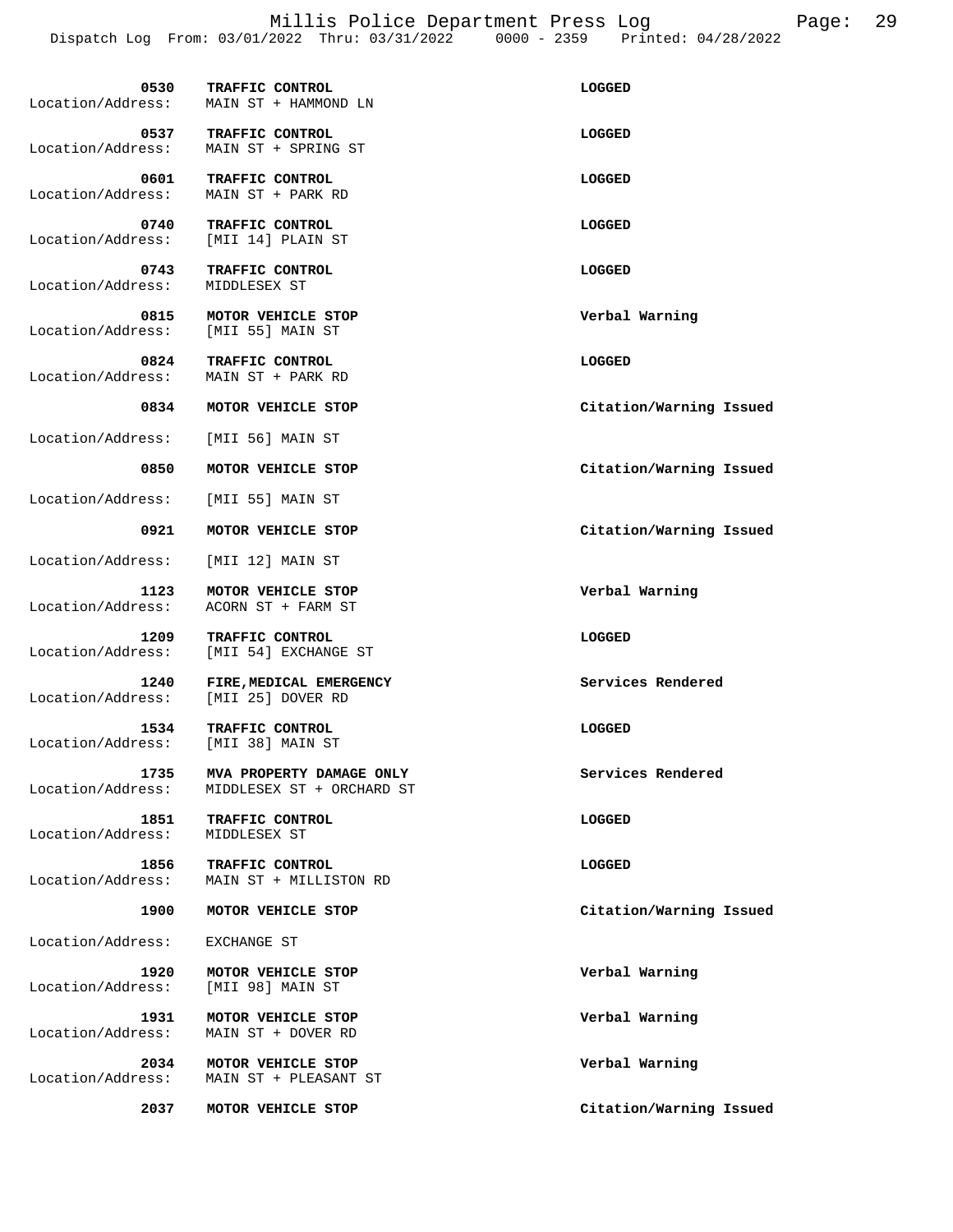Location/Address: [MII 235] MAIN ST  **2051 MOTOR VEHICLE STOP Verbal Warning**  Location/Address: FOREST RD + BIRCH ST  **2103 MOTOR VEHICLE STOP Citation/Warning Issued**  Location/Address: DEAN ST  **2109 SUSPICIOUS ACTIVITY No Action Required**  Location/Address: IRVING ST + DANIELS ST  **2132 MOTOR VEHICLE STOP Verbal Warning**  Location/Address: MAIN ST + DOVER RD  **2201 SUSPICIOUS ACTIVITY Could Not Locate EXCHANGE ST** Location/Address:  **2236 FIRE,MEDICAL EMERGENCY Transported to Hospital**  Location/Address: STONEY BROOK DR  **2252 FIRE,MEDICAL EMERGENCY Transported to Hospital**  Location/Address: ISLAND RD **2326 FIRE, CO ALARM SERVICES Rendered Rendered Services Rendered** Services Rendered

Location/Address:

**For Date: 03/26/2022 - Saturday**

 **0534 TRAFFIC CONTROL LOGGED**  Location/Address: MAIN ST + HAMMOND LN  **0558 TRAFFIC CONTROL**<br>
Location/Address: MAIN ST + EXCHANGE ST MAIN ST + EXCHANGE ST  **0709 VANDALISM LOGGED**  Location/Address: [MII 3] EXCHANGE ST 0832 FIRE, MEDICAL EMERGENCY **TRANSPORT SERVICES TRANSPORTED TRANSPORT**  Location/Address: [MII 24] UNION ST  **0856 TRAFFIC CONTROL LOGGED**  Location/Address: [MII 156] EXCHANGE ST **0926 TRAFFIC CONTROL LOGGED LOGGED**<br>cess: [MII 130] MAIN ST Location/Address:  **1059 ASSIST OTHER AGENCY LOGGED**  Location/Address: STONEY BROOK DR  **1514 ASSIST CITIZEN LOGGED**  Location/Address: [MII 137] MAIN ST **1548 TRAFFIC CONTROL**<br>Location/Address: MAIN ST + MILLISTON RD MAIN ST + MILLISTON RD  **1554 TRAFFIC CONTROL LOGGED**  Location/Address: MIDDLESEX ST + RIDGE ST  **1602 TRAFFIC CONTROL LOGGED**  Location/Address: PLEASANT ST  **1607 TRAFFIC CONTROL LOGGED**  Location/Address: VILLAGE ST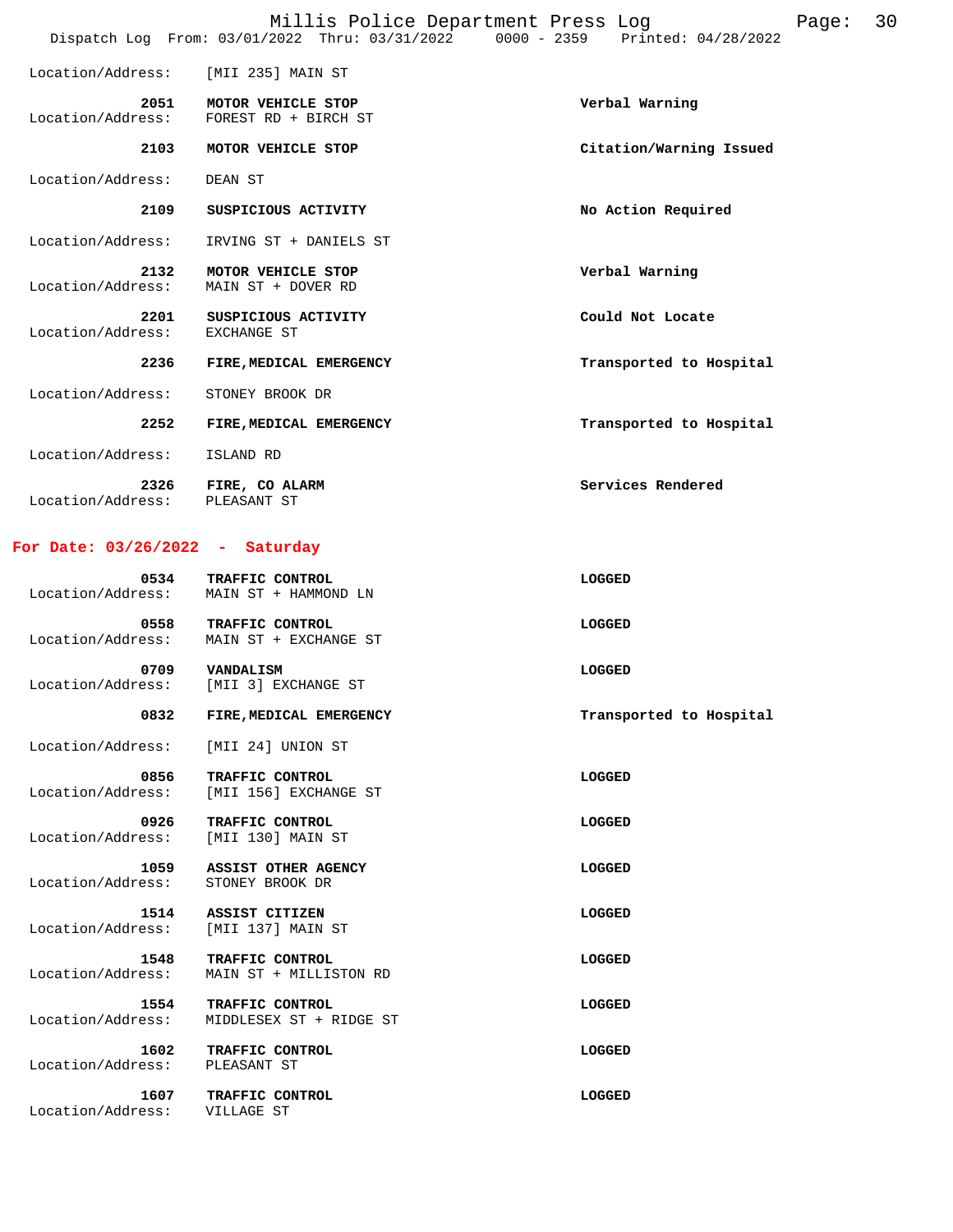| 2333                      | TRAFFIC CONTROL                              | LOGGED         |
|---------------------------|----------------------------------------------|----------------|
| 2333<br>Location/Address: | TRAFFIC CONTROL<br>EXCHANGE ST + CURVE ST    | LOGGED         |
| 2209<br>Location/Address: | MOTOR VEHICLE STOP<br>MAIN ST + PLAIN ST     | Verbal Warning |
| 1753<br>Location/Address: | MOTOR VEHICLE STOP<br>EXCHANGE ST + CURVE ST | Verbal Warning |
| 1613<br>Location/Address: | MOTOR VEHICLE STOP<br>VILLAGE ST             | Verbal Warning |

#### **For Date: 03/27/2022 - Sunday**

Location/Address: [MII 31] MAIN ST

| 0612<br>Location/Address: | <b>TRAFFIC CONTROL</b><br>MAIN ST + HAMMOND LN | LOGGED |
|---------------------------|------------------------------------------------|--------|
| 0756<br>Location/Address: | TRAFFIC CONTROL<br>[MII 49] MAIN ST            | LOGGED |

0814 ALARM, BURGLAR **Building Checked/Secured** 

Location/Address: GLEN ELLEN BLVD

 **1016 TRAFFIC CONTROL LOGGED**  Location/Address: PLAIN ST + CRYSTAL LN

 **1018 TRAFFIC CONTROL LOGGED**  Location/Address: VILLAGE ST + PINE HOUSE RD

1021 ALARM, BURGLAR **Building Checked/Secured** 

Location/Address: GLEN ELLEN BLVD

 **1104 TRAFFIC CONTROL LOGGED**  Location/Address: VILLAGE ST + BLUEBERRY LN

 **1600 MOTOR VEHICLE STOP Verbal Warning**  Location/Address:

 **1603 TRAFFIC CONTROL LOGGED**  Location/Address: MAIN ST

 **1612 TRAFFIC CONTROL LOGGED**  Location/Address: MAIN ST

 **1808 FIRE,MEDICAL EMERGENCY Services Rendered**  Location/Address: [MII 22] UNION ST

 **2048 TRAFFIC CONTROL LOGGED** 

Location/Address: [MII 101] MAIN ST

 **2113 DISABLED MV LOGGED** 

Location/Address: MAIN ST

#### **For Date: 03/28/2022 - Monday**

| 0039<br>Location/Address: | TRAFFIC CONTROL<br>MAIN ST + EXCHANGE ST | LOGGED |
|---------------------------|------------------------------------------|--------|
| 0048<br>Location/Address: | TRAFFIC CONTROL<br>MAIN ST               | LOGGED |
| 0158<br>Location/Address: | ASSIST OTHER AGENCY<br>[MDF] HARDING     | LOGGED |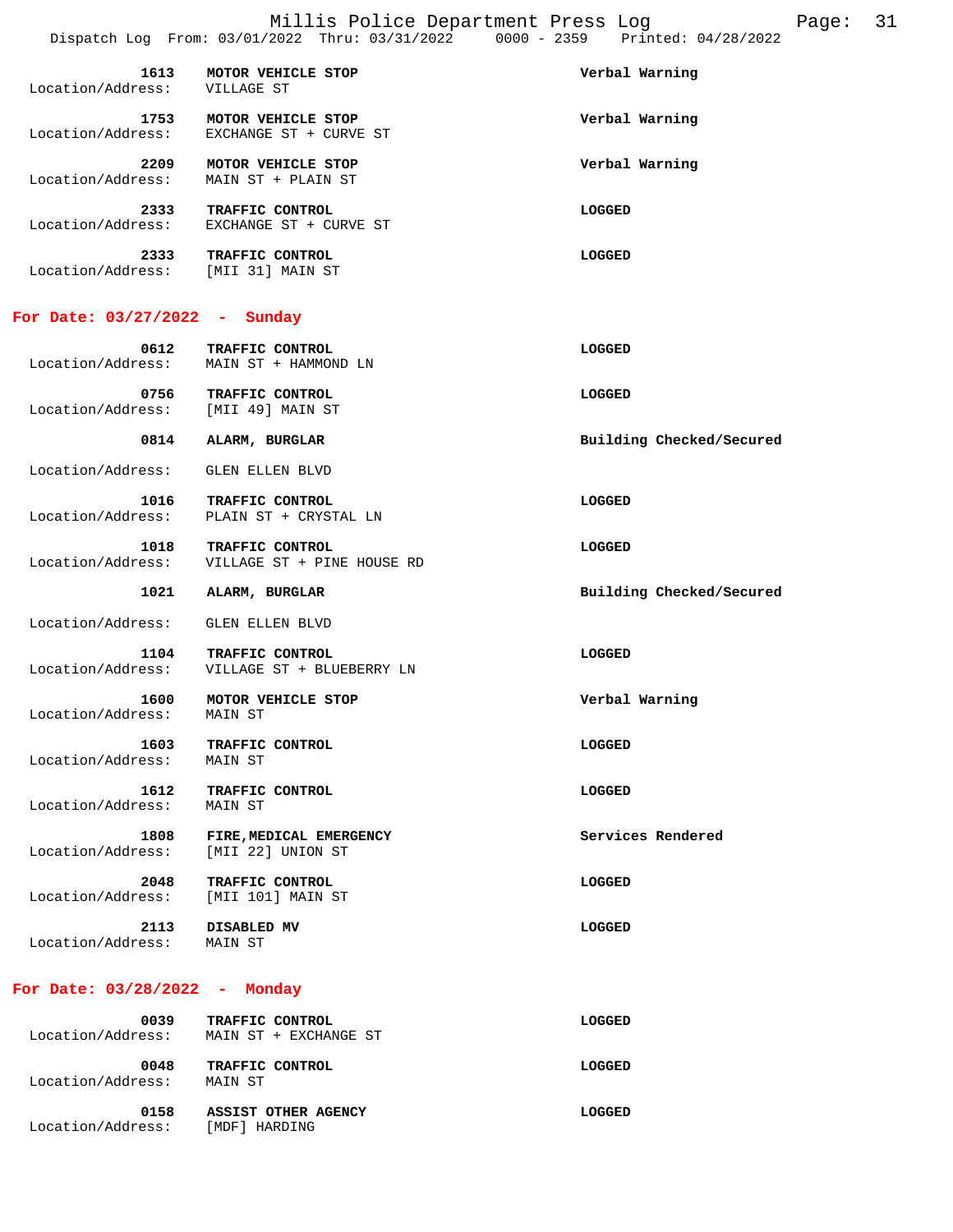| 0320<br>Location/Address:                  | ASSIST CITIZEN<br>[MII 11] MAIN ST            | Services Rendered        |
|--------------------------------------------|-----------------------------------------------|--------------------------|
| 0538<br>Location/Address:                  | TRAFFIC CONTROL<br>MAIN ST + SPRING ST        | LOGGED                   |
| Location/Address:                          | 0540 TRAFFIC CONTROL<br>MAIN ST + HAMMOND LN  | LOGGED                   |
| 0831<br>Location/Address:                  | TRAFFIC CONTROL<br>MIDDLESEX ST               | LOGGED                   |
| 0843                                       | MOTOR VEHICLE STOP                            | Citation/Warning Issued  |
| Location/Address:                          | MIDDLESEX ST                                  |                          |
| 0905<br>Location/Address:                  | MOTOR VEHICLE STOP<br>MIDDLESEX ST            | Verbal Warning           |
|                                            | 0917 MOTOR VEHICLE STOP                       | Citation/Warning Issued  |
| Location/Address:                          | MIDDLESEX ST + RIDGE ST                       |                          |
| 0953                                       | MOTOR VEHICLE STOP                            | Citation/Warning Issued  |
| Location/Address:                          | VILLAGE ST                                    |                          |
| 1105<br>Location/Address:                  | MOTOR VEHICLE STOP<br>MAIN ST                 | Verbal Warning           |
| 1127<br>Location/Address:                  | LARCENY / FORGERY / FRAUD<br>JAMESON DR       | LOGGED                   |
| 1252<br>Location/Address:                  | ALARM, BURGLAR<br><b>GLEN ELLEN BLVD</b>      | LOGGED                   |
| 1751<br>Location/Address:                  | TRAFFIC CONTROL<br>VILLAGE ST + APPLE ROCK RD | LOGGED                   |
| 1755<br>Location/Address:                  | MOTOR VEHICLE STOP<br>VILLAGE ST              | Verbal Warning           |
| 1852<br>Location/Address: [MII 49] MAIN ST | TRAFFIC CONTROL                               | LOGGED                   |
| 1856<br>Location/Address:                  | COMPLAINT<br>[MII 11] MAIN ST                 | LOGGED                   |
| 1940                                       | FIRE, MEDICAL EMERGENCY                       | Transported to Hospital  |
| Location/Address:                          | SPRING ST                                     |                          |
| 2026                                       | FIRE, MEDICAL EMERGENCY                       | Transported to Hospital  |
| Location/Address:                          | MAIN ST                                       |                          |
| 2204                                       | FIRE, MEDICAL EMERGENCY                       | Transported to Hospital  |
| Location/Address:                          | VILLAGE ST                                    |                          |
| 2342                                       | ALARM, BURGLAR                                | Building Checked/Secured |
| Location/Address:                          | LANSING WAY                                   |                          |

## **For Date: 03/29/2022 - Tuesday**

| 0006              | <b>TRAFFIC CONTROL</b> | LOGGED |
|-------------------|------------------------|--------|
| Location/Address: | MAIN ST + EXCHANGE ST  |        |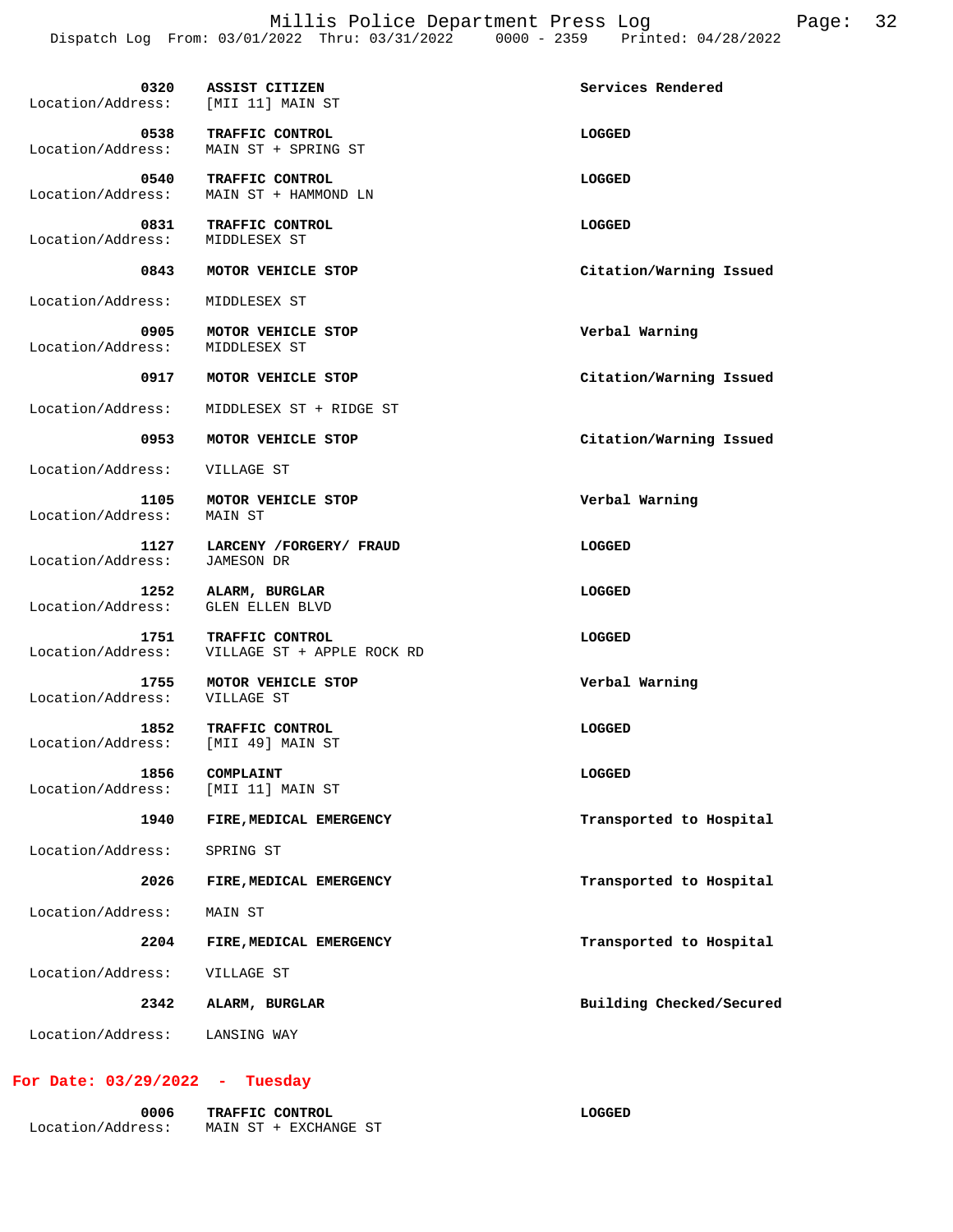Millis Police Department Press Log Page: 33 Dispatch Log From: 03/01/2022 Thru: 03/31/2022 0000 - 2359 Printed: 04/28/2022

| Location/Address: [MII 31] MAIN ST          | 0023 TRAFFIC CONTROL                          | LOGGED                  |
|---------------------------------------------|-----------------------------------------------|-------------------------|
| 0536<br>Location/Address:                   | TRAFFIC CONTROL<br>MAIN ST + HAMMOND LN       | LOGGED                  |
| 0537<br>Location/Address:                   | TRAFFIC CONTROL<br>MAIN ST + PARK RD          | LOGGED                  |
| 0829<br>Location/Address:                   | TRAFFIC CONTROL<br>MAIN ST                    | LOGGED                  |
| 0851                                        | MOTOR VEHICLE STOP                            | Citation/Warning Issued |
| Location/Address:                           | VILLAGE ST + PLEASANT ST                      |                         |
| 0947<br>Location/Address:                   | TRAFFIC CONTROL<br>MAIN ST + WOODLAWN DR      | LOGGED                  |
| 0953<br>Location/Address:                   | FIRE, MASTER BOX<br>[MII 173] MAIN ST         | LOGGED                  |
| 1002<br>Location/Address:                   | MOTOR VEHICLE STOP<br>MILLISTON RD            | Verbal Warning          |
| 1009<br>Location/Address:                   | FIRE, MEDICAL EMERGENCY<br>[MII 213] UNION ST | LOGGED                  |
| 1015<br>Location/Address:                   | MOTOR VEHICLE STOP<br>MAIN ST + WOODLAWN DR   | Verbal Warning          |
| 1059<br>Location/Address:                   | FIRE, OTHER<br>PARTRIDGE LN                   | LOGGED                  |
| 1129<br>Location/Address:                   | FIRE, STRUCTURE<br>[MII 35] MAIN ST           | LOGGED                  |
| 1339<br>Location/Address:                   | DISABLED MV<br>MAIN ST                        | LOGGED                  |
| 1546<br>Location/Address: [MII 109] MAIN ST | ASSIST CITIZEN                                | LOGGED                  |
| 1559                                        | FIRE, MEDICAL EMERGENCY                       | Transported to Hospital |
| Location/Address:                           | [MII 386] RIDGE ST                            |                         |
| 1727<br>Location/Address:                   | TRAFFIC CONTROL<br>[MII 38] MAIN ST           | LOGGED                  |
| 1753<br>Location/Address:                   | TRAFFIC CONTROL<br>VILLAGE ST + APPLE ROCK RD | LOGGED                  |
| 1804<br>Location/Address:                   | MOTOR VEHICLE STOP<br>VILLAGE ST              | Verbal Warning          |
| 1807                                        | MOTOR VEHICLE STOP                            | Citation/Warning Issued |
| Location/Address:                           | VILLAGE ST + PLEASANT ST                      |                         |
| 1817<br>Location/Address:                   | MOTOR VEHICLE STOP<br>[MII 44] PLEASANT ST    | Verbal Warning          |
| 2055<br>Location/Address:                   | ASSIST CITIZEN<br>MAIN ST + PLAIN ST          | <b>LOGGED</b>           |
| 2208<br>Location/Address:                   | SUSPICIOUS ACTIVITY<br>MAIN ST + DOVER RD     | LOGGED                  |
| 2351                                        | TRAFFIC CONTROL                               | LOGGED                  |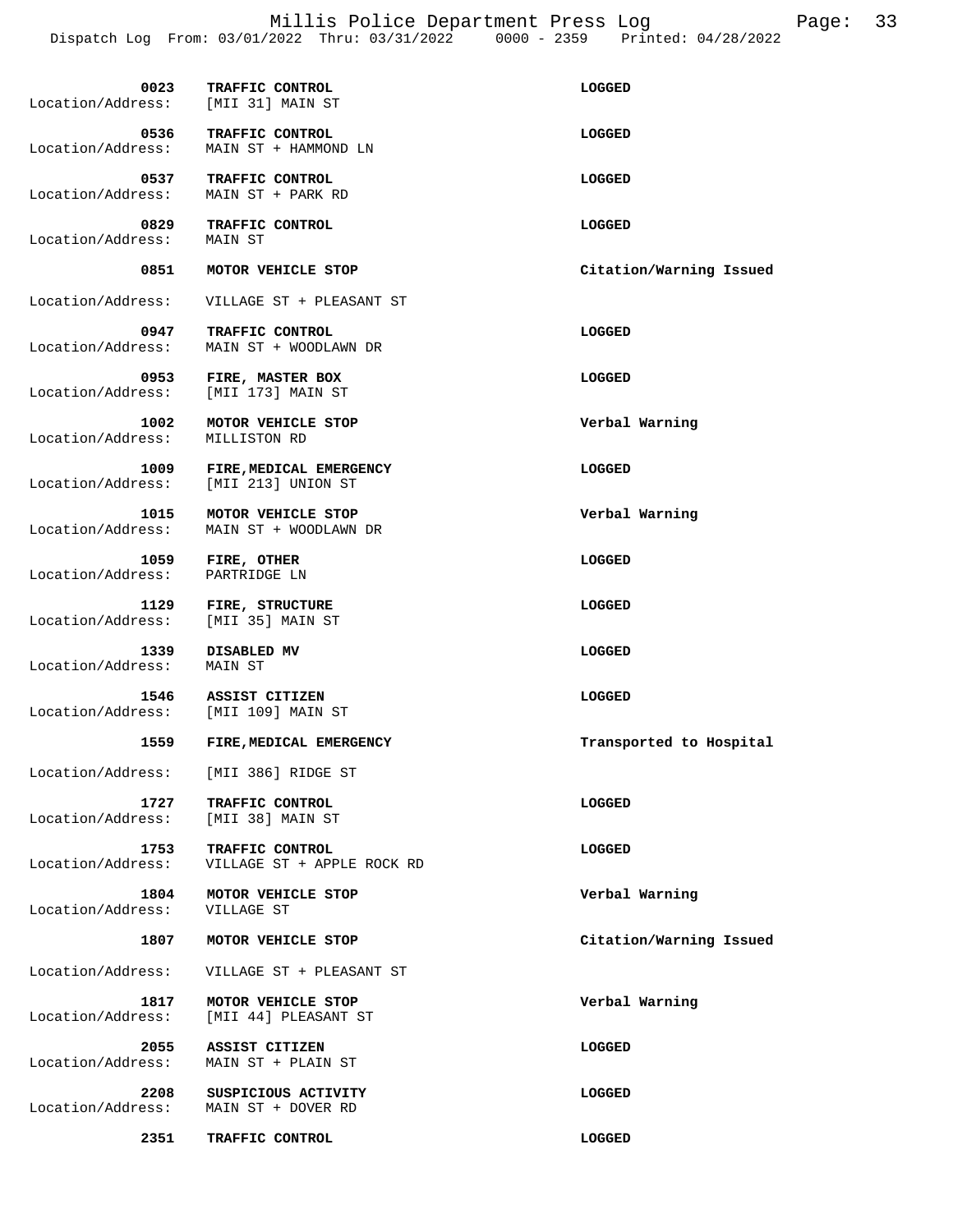Millis Police Department Press Log Page: 34 Dispatch Log From: 03/01/2022 Thru: 03/31/2022 0000 - 2359 Printed: 04/28/2022

Location/Address: [MII 40] MAIN ST

# **For Date: 03/30/2022 - Wednesday**

| 0025                      | TRAFFIC CONTROL<br>Location/Address: MAIN ST + EXCHANGE ST | LOGGED                  |
|---------------------------|------------------------------------------------------------|-------------------------|
| 0509<br>Location/Address: | TRAFFIC CONTROL<br>MAIN ST + PARK RD                       | LOGGED                  |
| 0633                      | FIRE, MEDICAL EMERGENCY                                    | Transported to Hospital |
| Location/Address:         | [MII 24] UNION ST                                          |                         |
| 0745<br>Location/Address: | TRAFFIC CONTROL<br>MAIN ST                                 | LOGGED                  |
| 0759<br>Location/Address: | TRAFFIC CONTROL<br>MAIN ST + EXCHANGE ST                   | LOGGED                  |
| 0833                      | MOTOR VEHICLE STOP                                         | Citation/Warning Issued |
| Location/Address:         | [MII 123] EXCHANGE ST                                      |                         |
| 1049<br>Location/Address: | TRAFFIC CONTROL<br>MAIN ST + WOODLAWN DR                   | LOGGED                  |
| 1051                      | MOTOR VEHICLE STOP                                         | Citation/Warning Issued |
| Location/Address:         | MAIN ST + VILLAGE ST                                       |                         |
| 1140<br>Location/Address: | MOTOR VEHICLE STOP<br>MIDDLESEX ST + RIDGE ST              | <b>LOGGED</b>           |
| 1257<br>Location/Address: | MOTOR VEHICLE STOP<br>MAIN ST + HAMMOND LN                 | Verbal Warning          |
| 1323<br>Location/Address: | TRAFFIC CONTROL<br>MAIN ST + HAMMOND LN                    | LOGGED                  |
| 1329<br>Location/Address: | FIRE, MEDICAL EMERGENCY<br>[MII 22] UNION ST               | LOGGED                  |
| 1350<br>Location/Address: | DISABLED MV<br>VILLAGE ST                                  | LOGGED                  |
| 1554<br>Location/Address: | TRAFFIC CONTROL<br>MAIN ST                                 | Verbal Warning          |
| 1630<br>Location/Address: | MOTOR VEHICLE STOP<br>FOREST RD                            | Verbal Warning          |
| 1636<br>Location/Address: | TRAFFIC CONTROL<br>MAIN ST                                 | LOGGED                  |
| 1639<br>Location/Address: | MOTOR VEHICLE STOP<br>VILLAGE ST + GERALD AVE              | Verbal Warning          |
| 1728<br>Location/Address: | MOTOR VEHICLE STOP<br>DOVER RD                             | Verbal Warning          |
| 1734                      | MOTOR VEHICLE STOP                                         | Citation/Warning Issued |
| Location/Address:         | MAIN ST                                                    |                         |
| 1815                      | FIRE, OTHER                                                | Transported to Hospital |
| Location/Address:         | [MII 95] MAIN ST                                           |                         |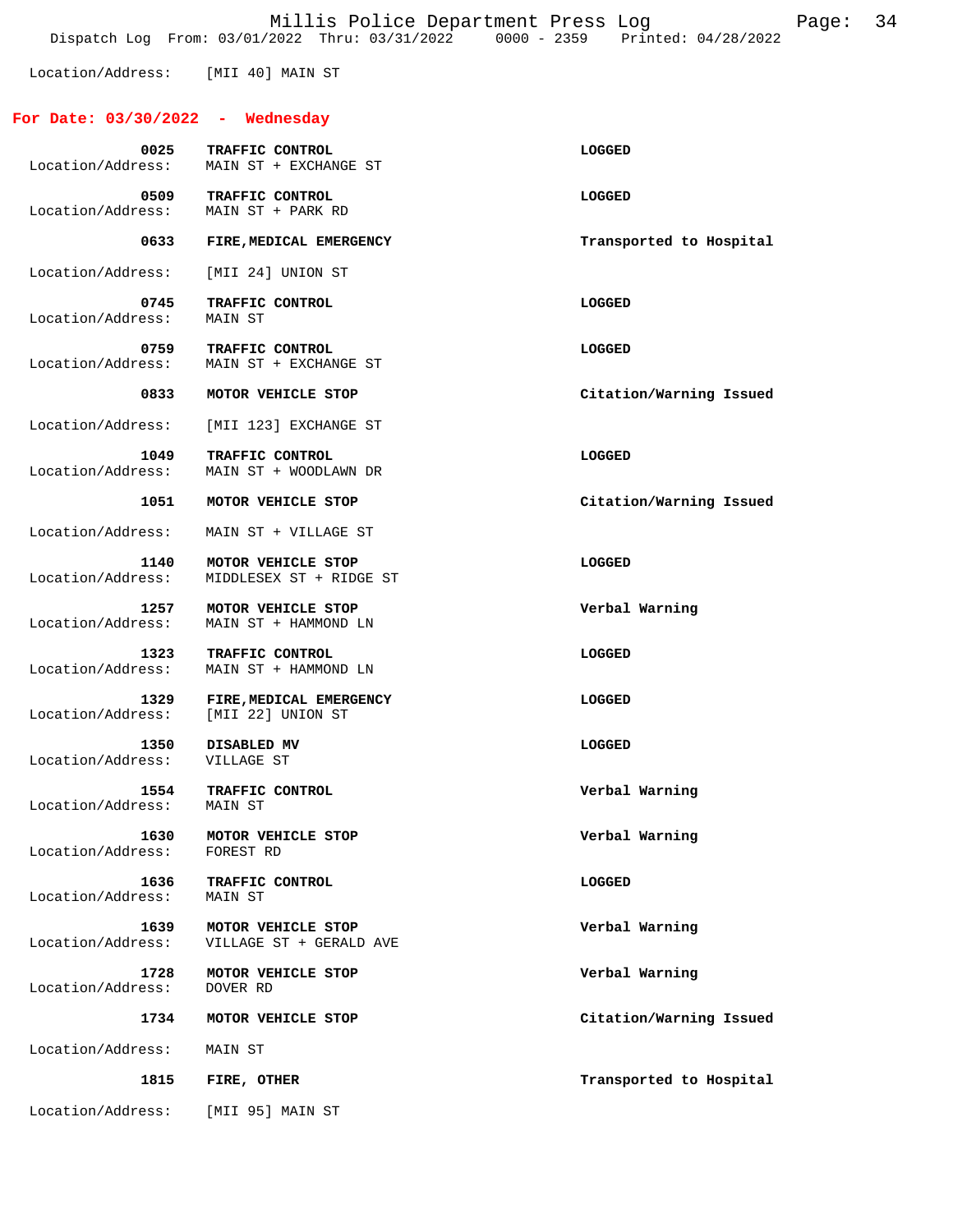| Location/Address: PARK RD                  | 1819 MOTOR VEHICLE STOP                       | Verbal Warning          |
|--------------------------------------------|-----------------------------------------------|-------------------------|
| 1925<br>Location/Address:                  | MVA WITH INJURIES<br>MIDDLESEX ST + RIDGE ST  | LOGGED                  |
| For Date: $03/31/2022 - Thursday$          |                                               |                         |
| 0005<br>Location/Address:                  | TRAFFIC CONTROL<br>MAIN ST + MILLISTON RD     | <b>LOGGED</b>           |
| Location/Address:                          | 0536 TRAFFIC CONTROL<br>MAIN ST + PLAIN ST    | LOGGED                  |
| Location/Address:                          | 0557 TRAFFIC CONTROL<br>MAIN ST + WOODLAWN DR | LOGGED                  |
| 0624<br>Location/Address:                  | TRAFFIC CONTROL<br>MAIN ST + SPRING ST        | LOGGED                  |
| 0806<br>Location/Address:                  | FIRE, MEDICAL EMERGENCY<br>JAMESON DR         | LOGGED                  |
| 0807                                       | MOTOR VEHICLE STOP                            | Citation/Warning Issued |
| Location/Address:                          | MAIN ST                                       |                         |
| 0816<br>Location/Address:                  | TRAFFIC CONTROL<br>MAIN ST + PARK RD          | Verbal Warning          |
| 0822<br>Location/Address:                  | TRAFFIC CONTROL<br>MAIN ST + ADAMS ST         | LOGGED                  |
| 0830<br>Location/Address:                  | MOTOR VEHICLE STOP<br>[MII 55] MAIN ST        | Verbal Warning          |
| 1026<br>Location/Address: [MII 69] MAIN ST | MOTOR VEHICLE STOP                            | Verbal Warning          |
| 1035                                       | TRAFFIC CONTROL                               | Citation/Warning Issued |
| Location/Address:                          | MIDDLESEX ST                                  |                         |
| 1057                                       | MOTOR VEHICLE STOP                            | Citation/Warning Issued |
| Location/Address:                          | MIDDLESEX ST                                  |                         |
| 1113                                       | MOTOR VEHICLE STOP                            | Citation/Warning Issued |
| Location/Address:                          | VILLAGE ST + ACORN ST                         |                         |
| 1605<br>Location/Address:                  | TRAFFIC CONTROL<br>MIDDLESEX ST               | LOGGED                  |
| 1607<br>Location/Address:                  | TRAFFIC CONTROL<br>MAIN ST                    | LOGGED                  |
| 1629<br>Location/Address:                  | TRAFFIC CONTROL<br>[MII 284] DOVER RD         | LOGGED                  |
| 1635<br>Location/Address:                  | MOTOR VEHICLE STOP<br>MAIN ST + DOVER RD      | Verbal Warning          |
| 1702<br>Location/Address:                  | MOTOR VEHICLE STOP<br>VILLAGE ST              | Verbal Warning          |
| 1720<br>Location/Address:                  | MOTOR VEHICLE STOP<br>APPLE ROCK RD           | Verbal Warning          |